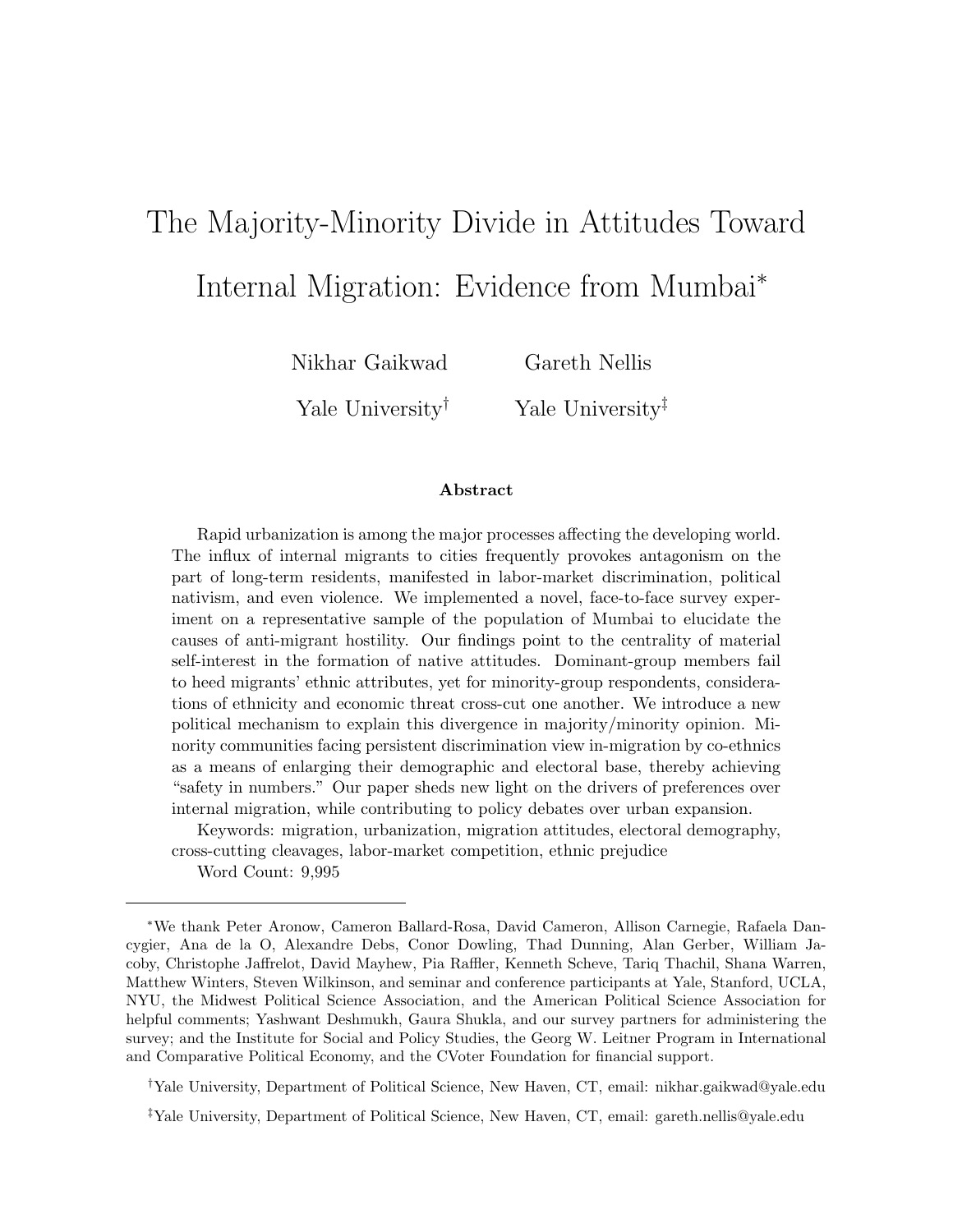The freedom to move and settle anywhere within one's country of citizenship is a right enshrined in numerous constitutions, as well as in the Universal Declaration of Human Rights (1948). Across the world, at least 763 million people are estimated to be internal migrants (Bell and Charles-Edwards 2013). Rural-to-urban migration has served a pivotal economic role historically. By achieving a more efficient allocation of labor and creating new markets for goods and services, the relocation of peoples to cities—as well as between them—can lend a transformative boost to growth.

Yet despite the long-run benefits of free internal labor movement for the economy at large, migrants frequently encounter hostility upon entering urban areas. Cities' longterm residents, often anxious to curb migrant flows, employ various strategies both to discourage potential migrants from coming, and to withhold opportunities from outsiders on arrival. In China, for example, the hukou registration system denies city-based rural migrants equal access to education, healthcare, and employment. Violence against migrant workers has been widely documented, ranging from Swedish townships during the industrial revolution, to Indian, Malaysian, and South African conurbations in recent decades (Weiner 1978).

What causes anti-migrant discrimination? In ethnically divided states, do economic and ethno-cultural considerations cross-cut one another in shaping popular preferences over internal migration? And do these determinants vary across identity-based social groups? We report new experimental evidence from Mumbai, India—a crucial case in which to glean an understanding of anti-migrant hostility and its causes. Mumbai, along with the likes of São Paulo, Jakarta and Lagos, ranks among the world's evolving megacities. According to recent estimates, "Mumbai Metropolitan Region's GDP is projected to reach \$265 billion by 2030, larger than the GDP of many countries today, including Portugal, Colombia, and Malaysia" (Sankhe et al. 2010, 16). Its development is dependent on inflows of both skilled and unskilled labor from other parts of India. At the same time, political movements have arisen to articulate and rally the anti-migrant sentiment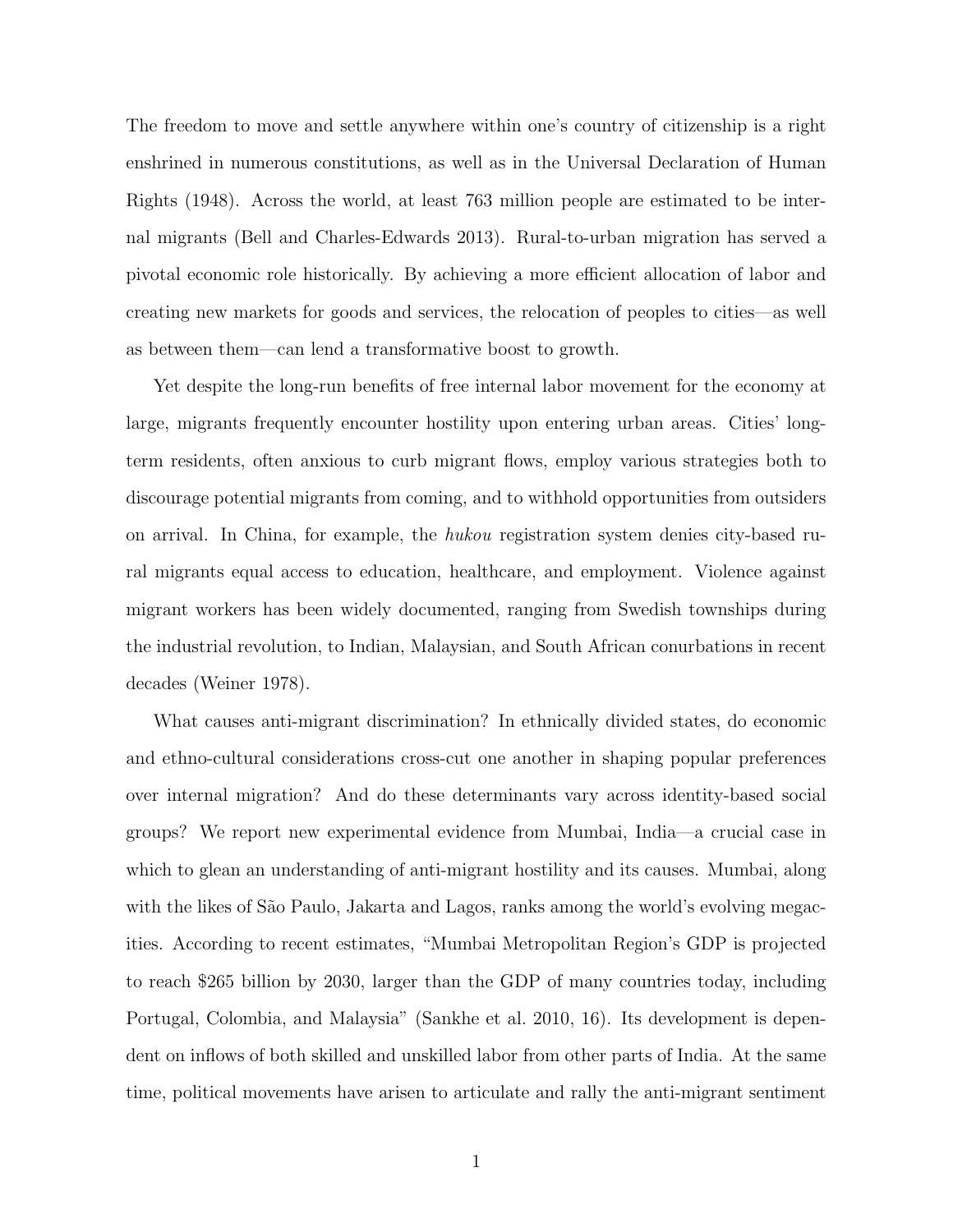that prevails among segments of the city's native population. Demands for employment quotas, discriminatory language stipulations, and attacks on migrants are commonplace (Katzenstein 1979; Pashlikar 2004).

Our explanation for what drives the preferences of cities' native residents over internal migration centers on two major sets of determinants: one material and the other ethnocultural. Economic concerns might lead natives to evaluate incoming migrants using information about migrant skill level and likely occupation. Natives may fear influxes of low-skilled, low-wage workers whose demands for public welfare might impose an extra fiscal burden on cities' current residents. Additionally, if natives anticipate that direct job competition will lead to downward pressure on earnings, migrants who seek to fill occupations similar to those held by locals should provoke special animosity.<sup>1</sup> By contrast, non-economic, ethno-cultural factors may be paramount. Individuals living within a city commonly possess certain shared ascriptive characteristics—be they racial, tribal, religious, or linguistic. Communities define themselves according to these ethnic group traits (Tajfel 1970). Natives intent on safeguarding the social status quo should oppose entry by migrants perceived as belonging to ethnic "out groups."<sup>2</sup>

Adjudicating the relative importance of these factors is a crucial first step toward understanding native preferences. However, a focus on each determinant in isolation misses the potential for offsetting or reinforcing effects. For example, do natives evaluate incoming migrants based on their skill or occupational profiles in a "color-bind" way—

1For studies of how labor-market competition impacts attitudes in the domain of international immigration, see: Scheve and Slaughter 2001; Mayda 2006; Hainmueller and Hiscox 2010; Dancygier and Donnelly 2013; Malhotra, Margalit and Mo 2013. Studies highlighting fiscal concerns include: Facchini and Mayda 2009; Hanson, Scheve and Slaughter 2007.

2See, e.g., Hainmueller and Hopkins 2014a; Brader, Valentino and Suhay 2008; Hopkins 2015; Adida 2014.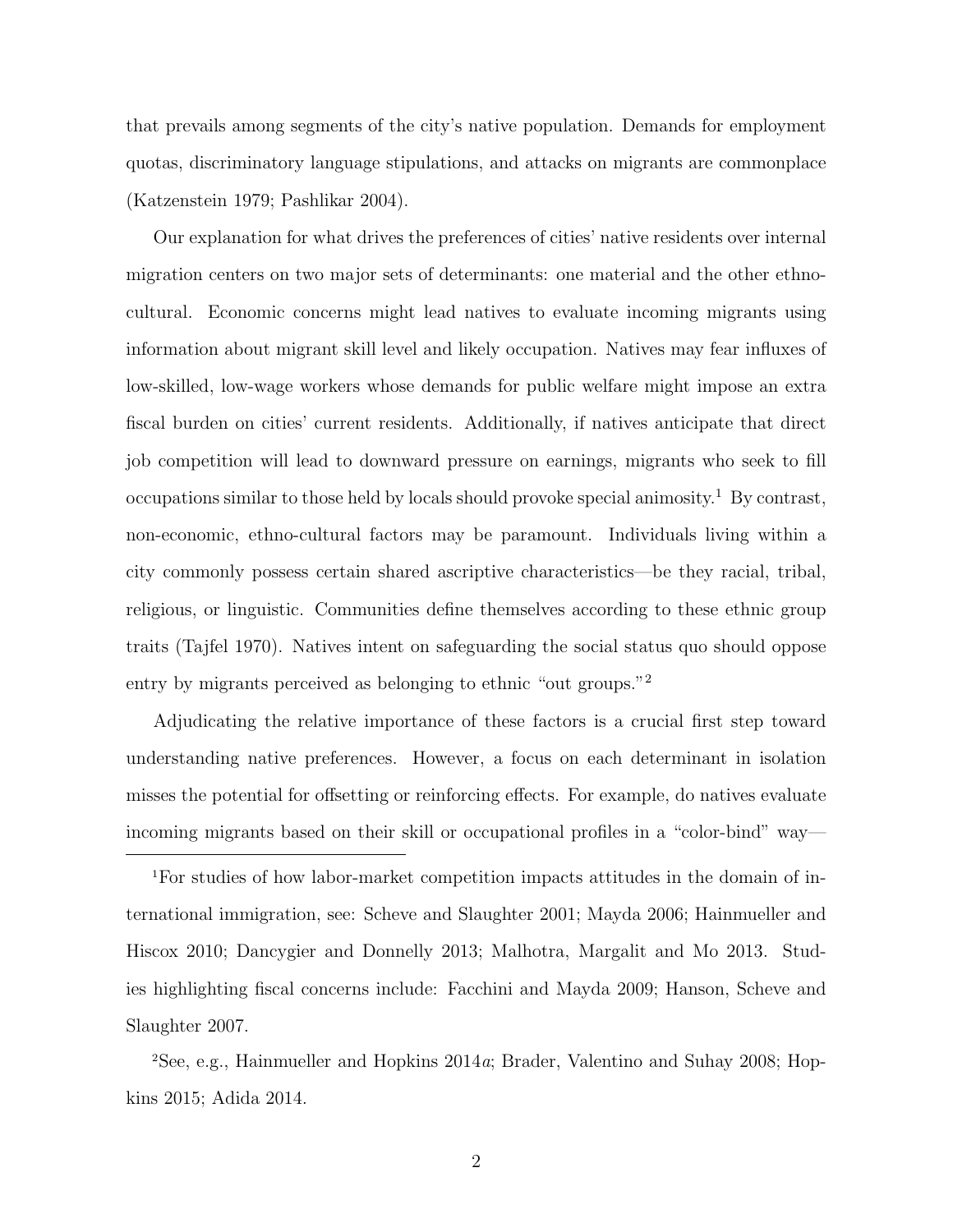that is, without regard to the ethnic or cultural background of the migrants in question? Theories in comparative politics posit that affinity between individuals or groups along one dimension of identity—say, caste—can help render differences along other markers of identity (such as class) less salient (Dunning and Harrison 2010; Nordlinger 1972). Applying this cross-cutting cleavages insight to internal migration, we hypothesize that natives' willingness to oppose migrants possessing skill or occupational attributes deemed threatening from an economic standpoint is contingent on migrants' ethno-cultural profile specifically, whether or not a migrant's ethnicity is aligned with that of the native individual or group in question. Our prior is that natives will judge *non*-co-ethnic migrants endowed with undesirable skill sets more harshly than they would otherwise identical co-ethnic migrants.

A final consideration pertains to the social identity group background of natives themselves. In particular, do natives belonging to different ethnic groups weigh the economic and cultural attributes of migrants in a similar fashion? Where equality prevails between ethnic groups, we might expect preferences over internal migration to be quite uniform. However, in ranked ethnic systems, minority status correlates with material hardship, threats to physical security, and deficient political representation (Horowitz 1985). Under such conditions, minority-group members have been shown to be more attuned to ethnic identity than their majority-group counterparts (Leonardelli, Pickett and Brewer 2010). Since internal migrants possess full voting rights in destination cities, their arrival can potentially alter the distribution of political power. We posit that minority respondents intent on increasing their group's electoral standing may place greater emphasis on co-ethnicity when evaluating incoming migrants.

The purpose of this paper is to devise and implement rigorous tests of these hypotheses. Our main findings are based on a large representative survey of Mumbai's native population. The survey incorporated a description of a hypothetical migrant wishing to enter the city to work. We randomly manipulated two key characteristics of the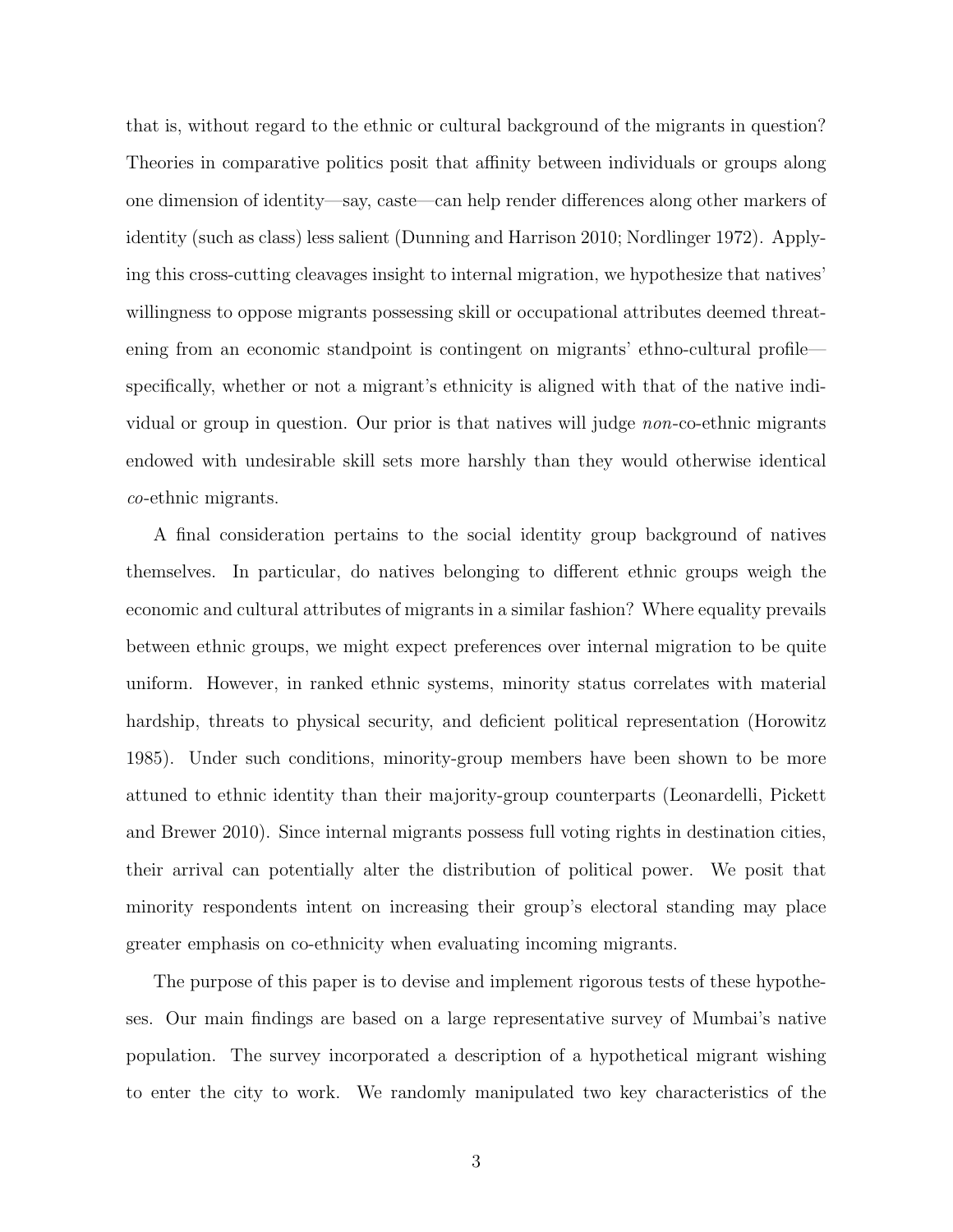migrant—his religion and skill profile—in order to gauge the average impact on respondent favorability. By highlighting ethnic and skill/occupational attributes simultaneously in a factorial experimental design, we effectively control for any confounding effects induced by "correlated threats," or statistical discrimination: the tendency for individuals to associate migrants' economic attributes with particular cultural backgrounds (Malhotra, Margalit and Mo 2013, 395).<sup>3</sup> Crucially, this only works because all permutations of migrants' skill and ethnic backgrounds are equally plausible in the Mumbai scenario something that is rarely true in other migration contexts. Hence we are able to more cleanly disentangle and interpret the effects of economic concerns and ethnic favoritism than previous scholarship. Additionally, we substantially oversample Mumbai's Muslim community in order to gain statistical purchase on the hypothesized divergence in majority/minority attitudes.

To foreshadow the main results, we observe a strong overall preference for high-skilled migrants, although this effect is driven by lower-income respondents. This finding builds on economic theories of attitude formation, suggesting that all natives may resent the fiscal burden imposed by low-skilled migration, while reacting differently to the perceived labor-market and wage impacts associated with migrants of different skill levels. Next, the skills-based economic concerns of minority Muslim natives are significantly attenuated in cases where migrants were signaled to share the ethnicity of the native interviewee. This buttresses the cross-cutting theory of migration preferences. The reactions of majority Hindu respondents differed, however. Individuals belonging to this group consistently

3To illustrate, citizens could believe that most low-skilled migrants belong to a certain ethnic group. Suppose a study finds strong popular animosity toward low-skilled migration—a seemingly economic-based resentment. Yet, we cannot automatically take this finding to mean that citizens oppose low-skilled migration on economic grounds *per* se; a non-economic interpretation—for instance, widespread ethnic prejudice—would be equally tenable.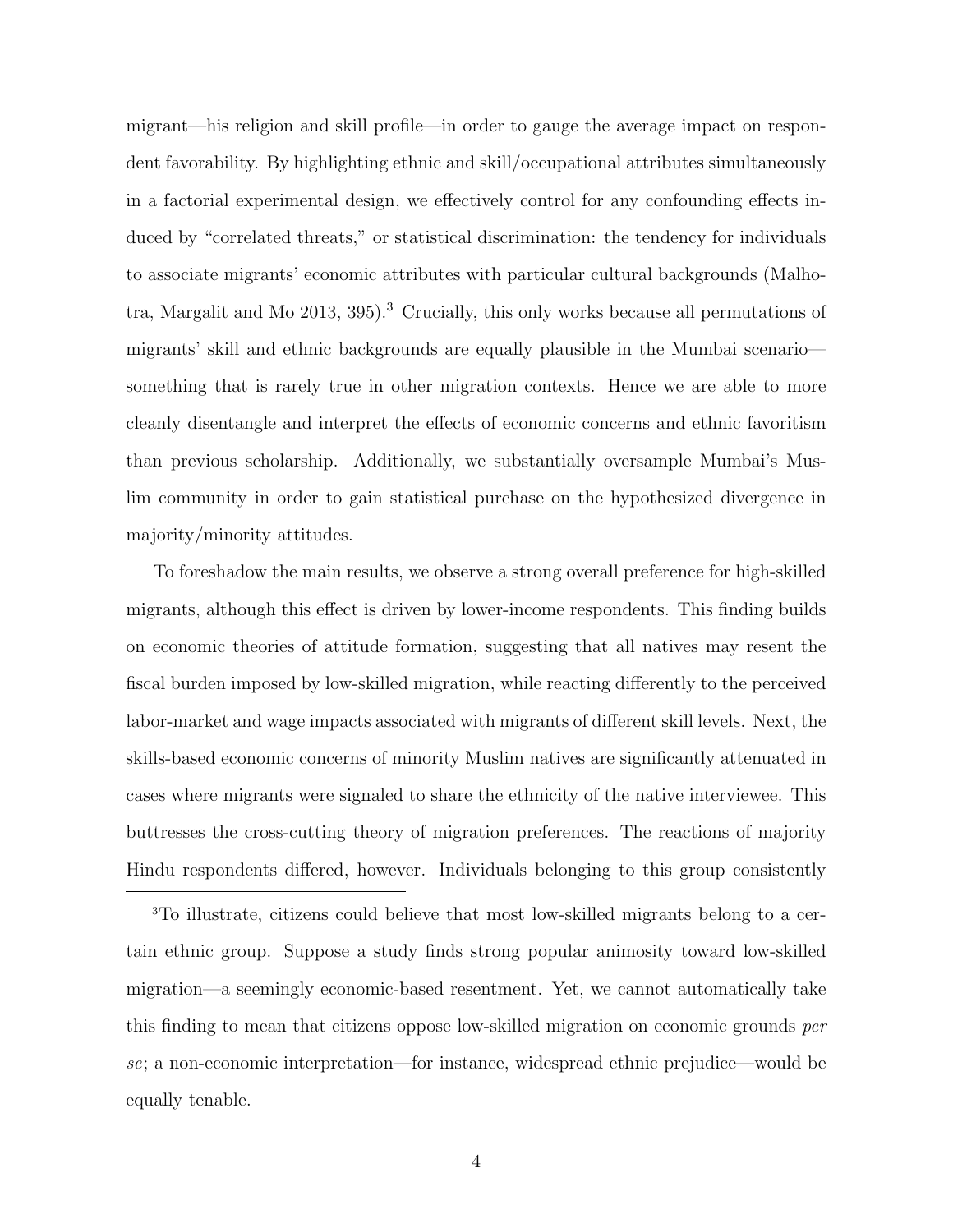discriminated against migrants based on economic considerations; they proved indifferent to the religious profile of prospective newcomers, and revealed no sign that their aversion toward workers who posed a material threat was conditioned by the ethnic background of the hypothetical migrant presented to them. We contend that the reason for these asymmetric findings across communities has to do with "safety in numbers": the attempt by a city's vulnerable minority population to use internal migration by co-ethnics to shore up its electoral base.

This is the first paper to investigate attitude formation in the field of internal as opposed to international migration. To be sure, important similarities could exist between native responses to both types of migration—if, for example, the local wage effects of domestic and foreign migrants are equivalent. Yet, in thinking about natives attitudes, three key differences between internal and international immigration merit attention. First, whereas non-citizen immigrants typically remain electorally disenfranchised in democratic settings, internal migrants are guaranteed voting rights in destination regions, potentially leading natives to weigh the electoral ramifications of within-country migration. Second, differing legal frameworks govern internal and international migration. Local citizens' inability to regulate the volume and composition of internal migration may intensify hostility toward this group.<sup>4</sup> Third, and inversely, co-citizens possess a shared national identity and heritage, which could serve to mitigate hostility against internal migrants, regardless of their other attributes. Evaluating the political and social conflicts associated with internal migration thus introduces a fresh set of theoretical concerns that warrant empirical testing, while also speaking to classic political economy debates surrounding the distributive impacts of migration.

<sup>4</sup>On the other hand, if natives perceive that international immigrants have entered the country illegally, domestic migrants might be preferred.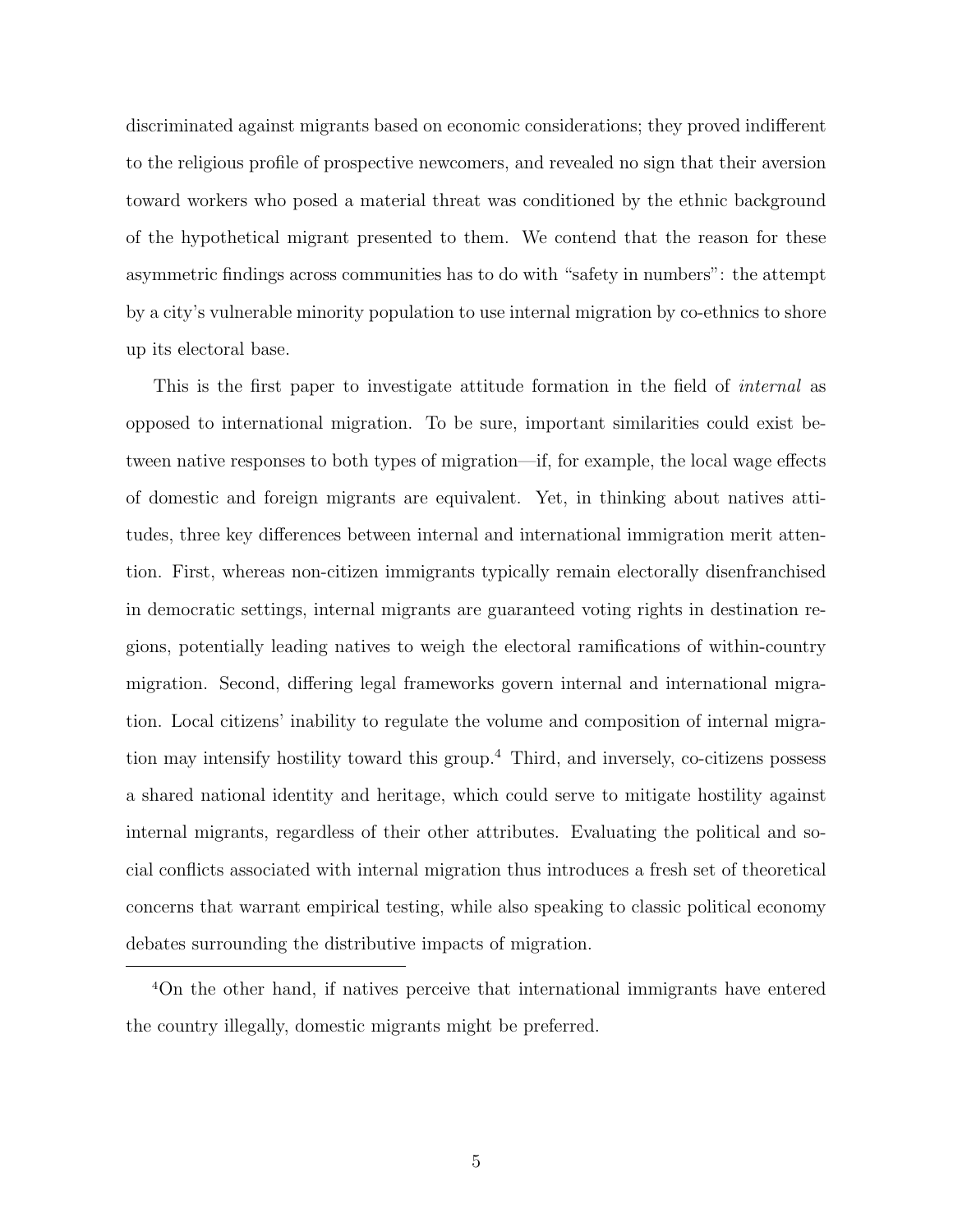# Why Study Migration in Mumbai?

Mumbai is an island city on India's western coast that first flourished as a maritime port, textiles center, and trading hub during British colonial rule (Gaikwad 2014). Home to over 20 million residents, the city has attracted a near-constant inflow of migrants since India's independence. First-generation migrants comprised 39 percent of the total population at the time of the 2001 census enumeration (see Figure 1). Of these individuals, 63 percent arrived from outside Maharashtra—the state in which Mumbai is located—and 68 percent came from rural areas (Singh 2007). Most migrants cite better employment opportunities as the primary reason for moving (Government of India 2001).<sup>5</sup>

#### [Figure 1 about here]

Five features of Mumbai make it aptly suited to an experimental test of the influence of material self-interest and ethnicity in shaping native opinion on migration.

Political Nativism Migration is a politically contested topic in the city. Nativist political movements, beginning in the 1920s, have garnered wide popular support (Katzenstein 1979; Joshi 1968a). The most prominent of these, the Shiv Sena, was founded as a political party in 1966 "to safeguard the welfare of the people of Maharashtra," whom it termed "sons of the soil" (Joshi 1968b, 967; Weiner 1978). "[E]conomics, and more specifically job opportunities...explained the emergence of the Shiv Sena," according to one author; "the object of this movement during its formation was the competition over jobs between Maharashtrians and non–Maharashtrians" (Billimoria-Zenieris 1997, 130). Along with its more recent offshoot, the Maharashtra Navnirman Sena (MNS), the Shiv

<sup>5</sup>Principal migrants are typically young: 68 percent of migrants to Mumbai were below the age of 25 at the time of migration (Prasad et al. 2009). Most are joined by their families after finding employment and housing (Gupta, Arnold and Lhungdim 2009,  $26 - 7$ ).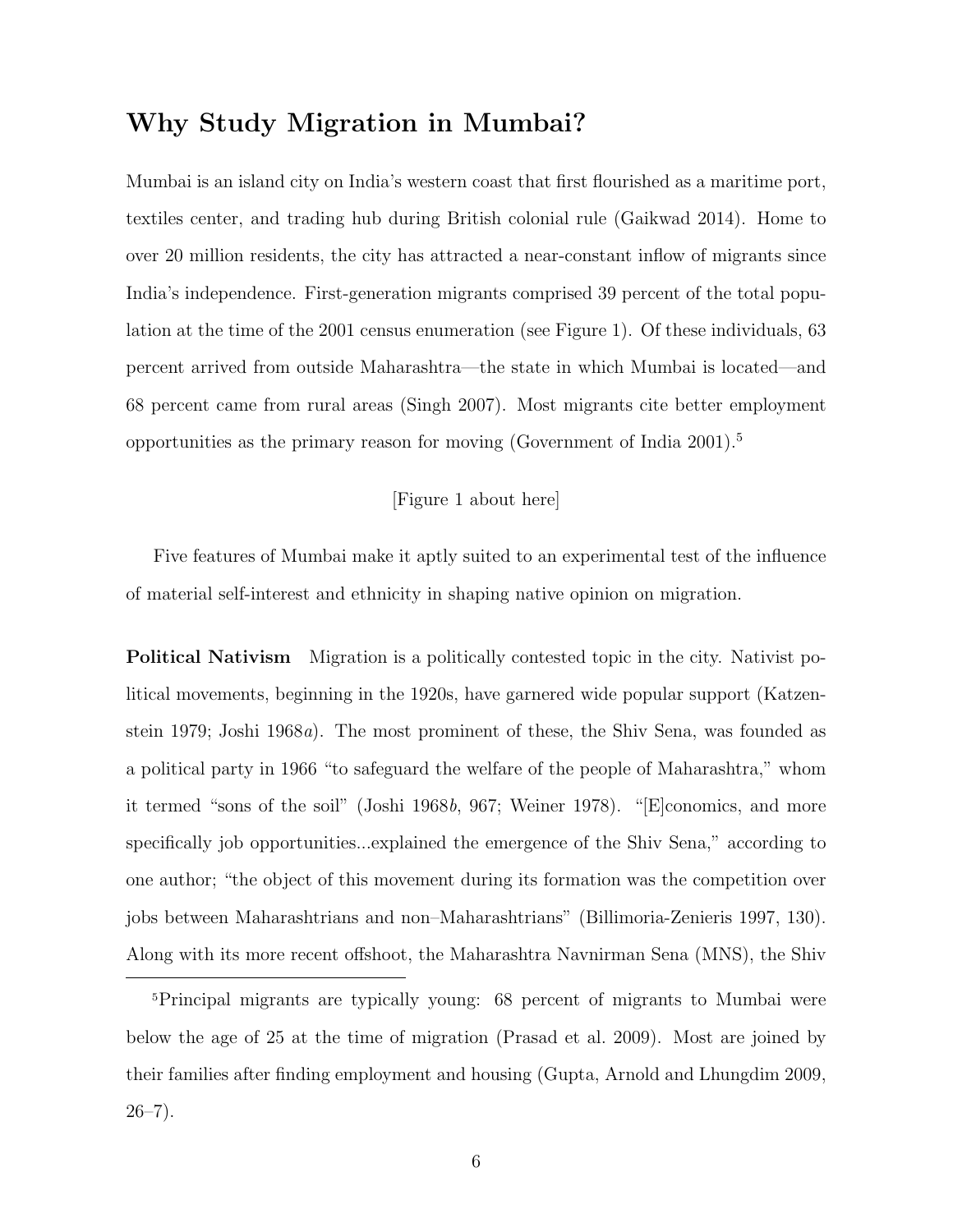Sena has played a dominant role in the city's politics, repeatedly winning elected office

at the municipal and state levels.

Nativist politicians espouse such goals as:

- Reserving public-sector jobs for speakers of the regional language, Marathi (Hansen 2000, 52).
- Limiting publicly funded college education to in-state students (Weiner 1978, 316- 344).
- Denying migrants voter identification cards, housing, and various other public services (Pashlikar 2004, 1500).
- Mandating knowledge of Marathi and residence of at least 15 years for workers seeking government-licensed private employment in Mumbai (Gavaskar 2010, 17).
- Orchestrating violence and engaging in extra-legal intimidation of migrants at the neighborhood level, sometimes as punishment for celebrating "non-local" festivals (Pashlikar 2004; Tehelka February 16, 2008; India Today February 7, 2008).
- Enjoining private employers (sometimes by violent threat) to hire more natives (Pashlikar 2004, 5-6).

Campaigns of this sort have fostered serious tensions between long-term residents and incoming migrants, and have made a deep impact on city and state politics.

Skill Diversity The skill attributes of the city's labor force are variegated. Highly trained bankers, executives, and engineers work cheek by jowl alongside unskilled hawkers, rickshaw-drivers, and domestic workers (see Supplementary Appendix [SA], Tables A1-A2). Migrants, too, enter the city in search of a wide assortment of jobs—professional, technical, and informal (Zachariah 1966, 382).<sup>6</sup> While hardly surprising, such an occupational mix is an essential prerequisite for our experimental design, which asks survey respondents to imagine hypothetical migrants belonging to disparate skill categories.

<sup>&</sup>lt;sup>6</sup>Nationally representative survey data indicate that 38 percent of urban male migrants in India were college graduates, while 17 percent were not literate (Government of India 2010).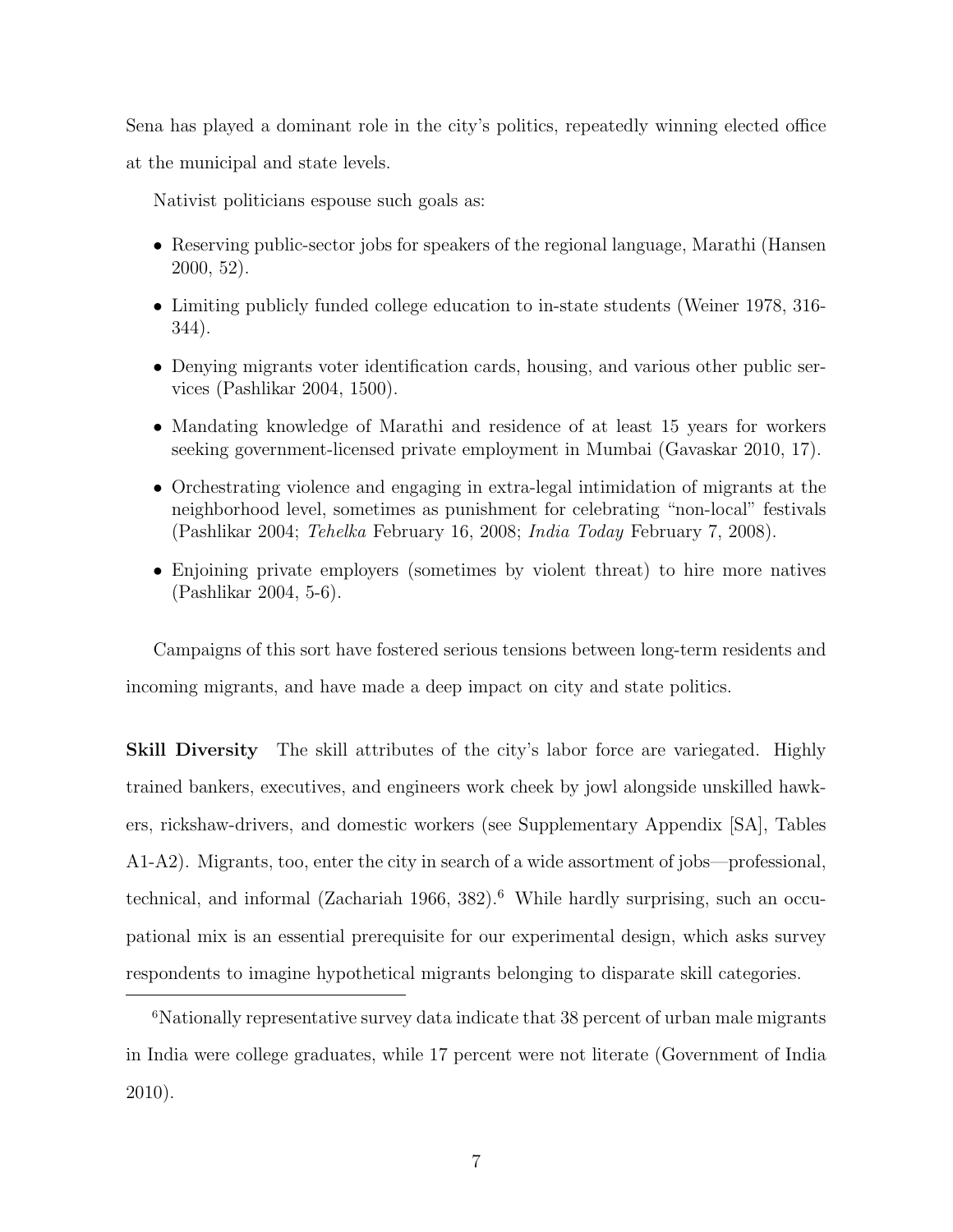Ethnic Diversity Society in Mumbai cleaves along multiple axes of ethnic identity. Historically, the Hindu-Muslim communal divide represents the city's most salient social cleft (Hansen 2001; Menon 2011). Mumbai's population is 67 percent Hindu and 19 percent Muslim. The roots of animosity between these communities run deep (Jaffrelot 1999). For example, between December 1992 and January 1993, religious rioters killed at least 900 people citywide—mostly Muslims—and looted and set alight entire localities in what was then the deadliest episode of ethnic violence in the country's history (Masselos 1994). Discrimination on religious grounds is prevalent to this day, much of it endorsed by political elites (Banerjee 2000). This record of inter-group animus leads us to predict that Mumbai natives will be closely attuned to the religious identity of migrant newcomers.

Cross-cutting Ethnic and Skill Diversity Employment data from the National Sample Survey (64th round) demonstrate that the distribution of skill endowments among Hindus and Muslims in the Mumbai workforce is roughly similar (see Figure 2). This realworld variation is a major boon to our research design because it implies that randomly varying a fictitious migrant's skill level (high/low) and religion (Hindu/Muslim) will yield four migrant categories that are equally credible in the minds of native respondents.

#### [Figure 2 about here]

Migration's Fiscal Impact A sizable welfare state exists in Mumbai. Social protection for permanent migrants is available via the Public Distribution System, which provides state-subsidized food and cooking fuel to poor households (Bhatia and Chatterjee 2010, 24). Migrant families also make disproportionate use of municipally-provided public schools and health services (Mili 2011). The outlays of the Municipal Corporation—which employs 108,000 people and has an annual budget of Rs.310 billion—are funded primarily by levying property taxes and octroi. While richer, propertied residents contribute a larger share to municipal revenues, poorer natives, too, foot a substantial portion of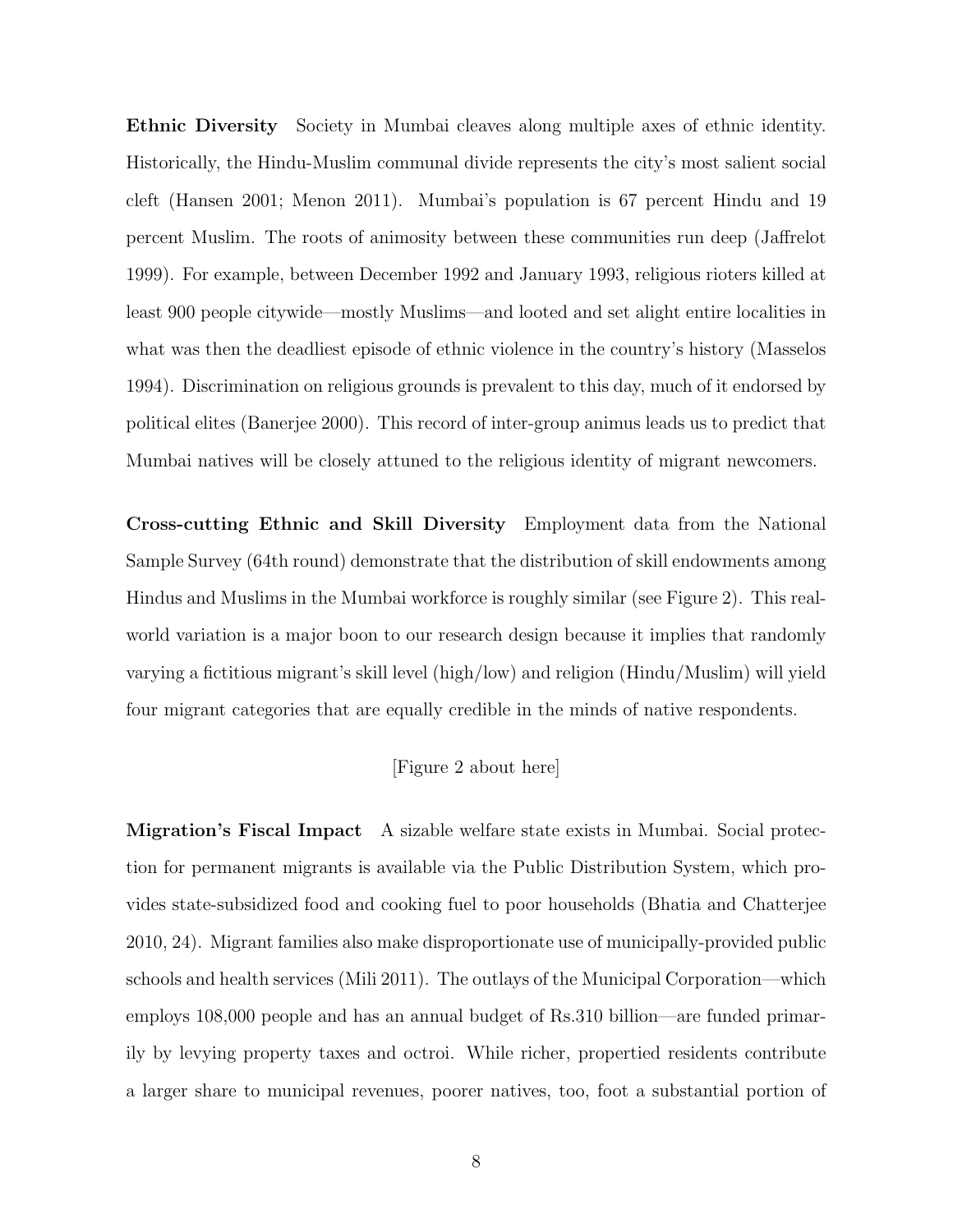city bills via regressive taxes like octroi and sales tax (Karnik, Rath and Sharma 2004). By contrast, migrants contribute less, both because the informal settlements where most migrants live are not directly taxed, and also because migrants remit a large part of their incomes to rural areas, which limits their spending in the local economy. Importantly, natives widely perceive that migrants are responsible for overcrowded city services.<sup>7</sup>

To sum up, political nativism, coupled with the cross-cutting diversity in skill endowments and ethnicity which characterizes its workforce, make Mumbai an ideal case for understanding the factors that engender popular hostility toward internal migration. Beyond that, Mumbai's sheer size—the city's population is bigger than Denmark, Sweden, and Norway combined, and roughly matches that of Australia—make it worthy of study in itself.

# Determinants of Attitudes on Internal Migration

By studying how specific characteristics of migrants inform nativist opinions, we aim to shed light on the underlying determinants of anti-migrant sentiment in cities experiencing rapid growth. For clarity, we describe a simple utility function for natives evaluating migrants seeking to enter into a city and its labor market. We presume that the utility citizen i derives from "accepting" a particular migrant is a function of two observable attributes of the jth migrant: his economic profile (operationalized as skill set and likely

<sup>7</sup>For example, one complaint is that migrant slum dwellers illegally connect to the water grid, harming "honest tax paying citizen[s] of Borivali and Dahisar who often face water cuts and shortages," in the words of one wealthy resident (Graham, Desai and McFarlane 2013, 126). Capturing these frustrations, MNS politician Raj Thackeray has commented that, "[t]he city cannot take the burden anymore. Look at our roads, our trains and parks. On the pipes that bring water to Mumbai are 40,000 huts...The footpaths too have been taken over by migrants" (Times of India, February 10, 2008).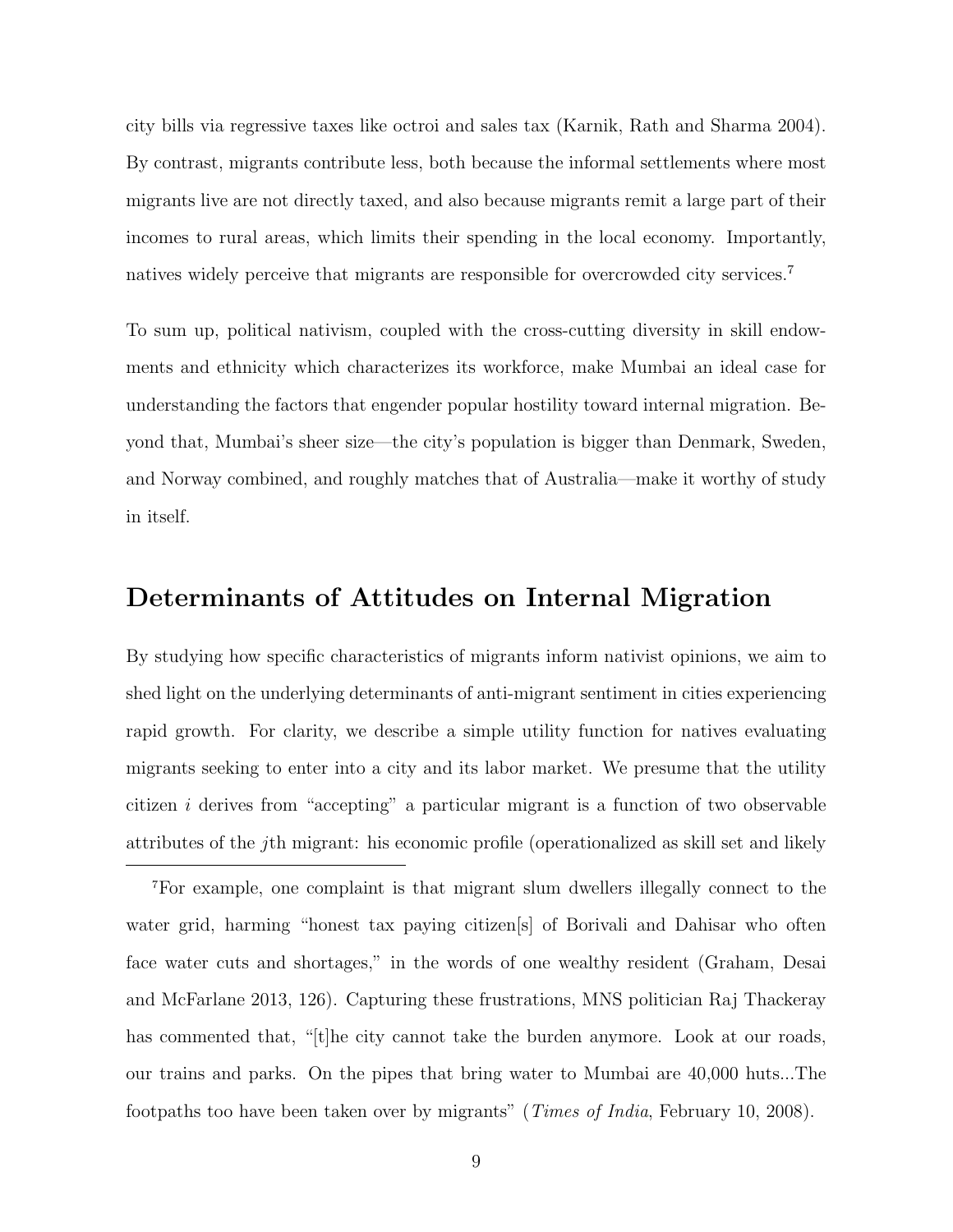occupation,  $S_j$ ) and ethno-cultural affiliation (operationalized as religion,  $R_j$ ):

$$
U_{ij} = U(S_j, R_j; \varepsilon_i, \zeta_i)
$$
\n<sup>(1)</sup>

Citizen-specific tastes about migration are captured by  $\varepsilon_i$ , while  $\zeta_i$  represents an indicator variable denoting natives' ethnic group status (majority/minority).

**Economic Determinants**  $S_j$  highlights the employment and fiscal concerns harbored by natives with respect to migration policy. We invoke standard economic models to understand the material consequences of internal migration for natives and, in turn, their attitudes.<sup>8</sup> One theory of economic preferences homes in on migrants' impact on public finances. According to this view, *all* natives may oppose low-skilled migration. Taxpayers, and especially the rich, anticipate that poorer migrants will impose a pecuniary burden on natives, caused by heightened demand for civic amenities and government transfers. Meanwhile, holding tax rates constant, poorer natives may worry about a net reduction in per-capita transfers when low-skilled migrants enter the local economy and increase competition for public goods and services (Facchini and Mayda 2009; Hanson, Scheve and Slaughter 2007). An alternate theory focuses on labor-market competition (LMC). In the Heckscher-Ohlin factor proportions model, native workers experience a decline (or increase) in real wages as migrants with similar (or different) skill competencies enter the labor market. Native workers should therefore favor migrants who possess different skill endowments to their own and oppose migrants whose skill profiles are closely akin

8Studies in the regional economics literature employ standard trade models to elucidate the local labor-market impacts of migration shocks (Card 1990; Borjas, Freeman and Katz 1996). We use these models in an analogous manner, drawing out their implications for the attitudes of native city residents.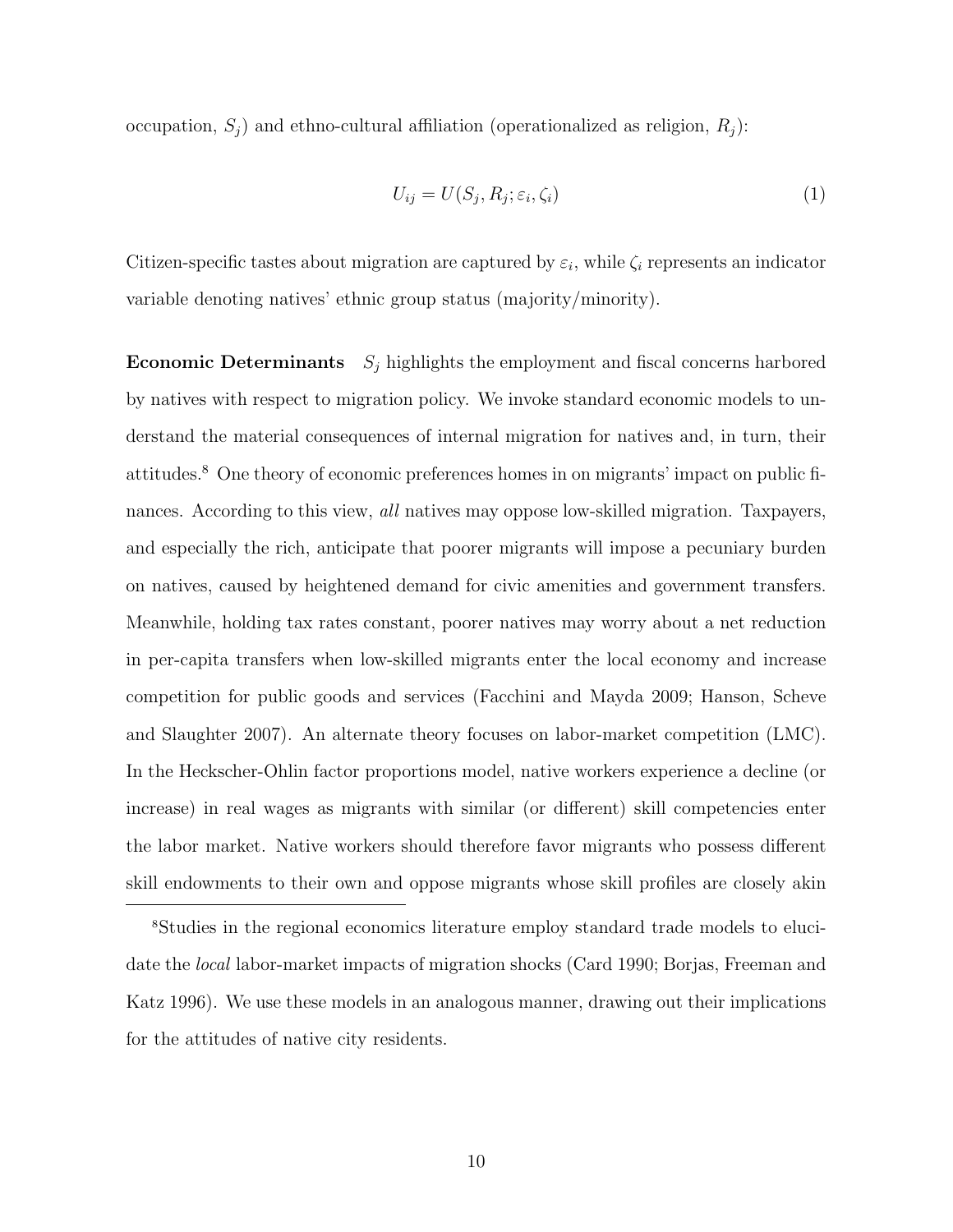$(Benhabib 1996).<sup>9</sup>$ 

One line of research lends empirical support to the LMC theory (Mayda 2006; Scheve and Slaughter 2001). Yet, other studies have found that all natives (including the high skilled) prefer high-skilled migrants (e.g. Hainmueller and Hiscox  $2010$ ).<sup>10</sup> This has been interpreted as evidence disconfirming the LMC hypothesis. However, such a conclusion may be unwarranted. For one, this finding does not disprove LMC among low-skilled natives. Further, it is conceivable that LMC may in fact operate among high-skilled natives, but its effects are masked by competing fiscal mechanisms. Consider a highincome native. She may be apprehensive about the fiscal burden that low-skilled migrants are likely to place on municipal goods and services. At the same time, she perceives no job-market threat emanating from less-skilled workers, and her relative wages may even increase due to the abundant supply of cheap labor. Now consider a low-income native forming his attitude about low-skilled migration. He worries, too, about the strain on public resources. Yet he additionally fears job competition and wage cutting, since the migrant labor is easily interchangeable with his own. If correct, native income levels should prove a significant predictor of attitudes toward migrants of varying economic profiles, with low-income natives voicing unequivocal opposition to low-skilled migration, and high-skilled natives expressing overall ambivalence.

<sup>9</sup>Nuancing LMC predictions, the Ricardo-Viner specific factors model implies that native workers will opt to evaluate the wage effects of migration at the sector level (rather than the factor level)—above all when intersectoral labor mobility is low or costly (Dancygier and Donnelly 2013).

<sup>10</sup>That said, Malhotra, Margalit and Mo (2013) demonstrate that high-skilled natives do perceive labor-market competition when occupational threats are sufficiently finely targeted.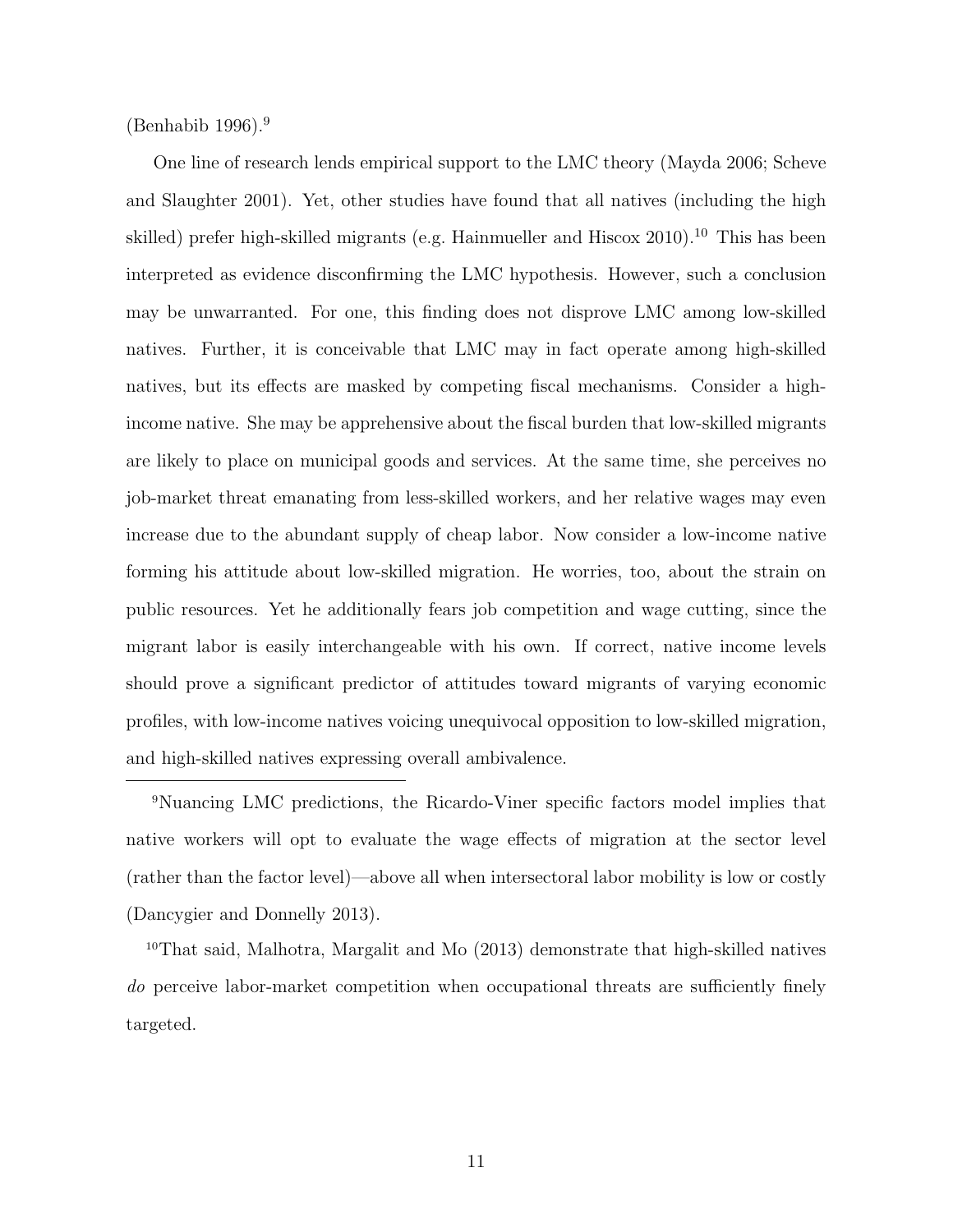Cultural Determinants Citizens' non-economic concerns about migrants are captured by  $R_j$  in the utility framework. Extensive social scientific research demonstrates that individuals evidence a "taste" for people similar to themselves (Becker 1971). The comparative politics literature contends that ethnocentrism and cultural stereotyping also help shape native sentiments about incoming migrants (Weiner 1978). Several causal pathways plausibly connect migrant "out-groupness" to native hostility, including psychological anxiety, specific norms related to group cues, and fears of interbreeding (cf. Brader, Valentino and Suhay 2008; Hopkins 2015). While culture can be conceived of in a variety of ways—for example, skin tone, religion, region of migrant origin, language, and race—the common presumption is that ethno-cultural dissimilarity between natives and migrants engenders antagonism, whereas ethnic sameness promotes affinity.

Cross-cutting Hypothesis Cross-cutting cleavages models posit that inter-personal antipathy along one dimension of identity (e.g. race) may be offset by kinship along another axis (for instance, gender) (Nordlinger 1972). Most scholarship has focused either on the cross-cutting effects of ascriptive identities—a phenomenon used to explain vote choice, coalition politics, and democratic persistence (Dunning and Harrison 2010; Laitin 1986; Chandra 2005)—or on competing dimensions of economic interests (Rogowski 1989). Several studies also examine how these two sets of cleavages interact (e.g. Roemer, Lee and Van der Straeten 2007). We apply this line of inquiry to internal migration, an area often characterized by ethnic contestation as well as sharp distributional conflicts over employment and welfare. Specifically, we explore how ethno-cultural cleavages might cut across economic skill and occupational profiles in forming individual native attitudes.

In the present scenario, consider a native respondent who is asked to express an opinion over an incoming migrant—one who is said to be either a co-ethnic (the same ethnicity as her) or non-co-ethnic, and either threatening to her personal economic well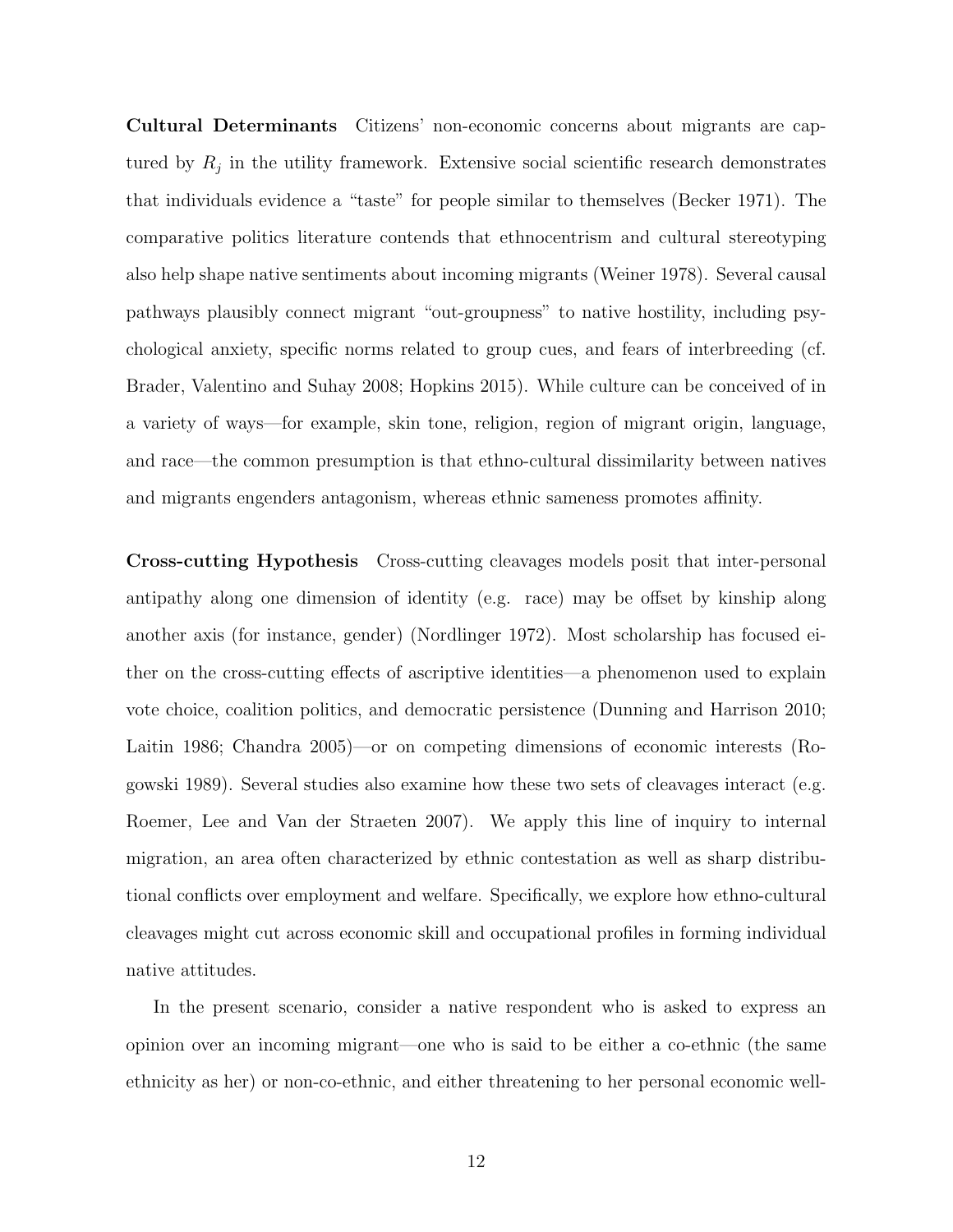being or non-threatening. To simplify, let us assume that the respondent derives a utility of −1 from accepting an economically threatening migrant into Mumbai, and a positive utility of +1 from accepting a non-threatening migrant. And let ethnic alignment entail a similar scoring structure, with +1 granted to a co-ethnic and −1 to a non-co-ethnic. As Table 1 illustrates, there exist four possible payoffs. Holding constant one attribute while adjusting the other, we see a powerful effect on natives' overall evaluation, with native sentiment shifting from indifference to definite acceptance or rejection.

#### [Table 1 about here]

Majority-Minority Status An overarching question addressed by this paper is whether native respondents hailing from different ethnic identity-group backgrounds evidence similar preferences over internal migration. Prior work has been preoccupied with attitudes among majority population groups. This overlooks a striking result from survey research, namely that ethnic minorities, though disproportionately hard-hit by migration shocks in economic terms, time and again show themselves to be most receptive to in-migration (Citrin et al. 1997, 872; Scheve and Slaughter 2001, 140).

In ethnically divided states, minority group members frequently suffer from deficient political representation and lag on key welfare indicators, including income, education, access to healthcare, and physical security. Minorities vote en bloc in many settings, because doing so increases the odds that they will become politically pivotal; this, in turn, incentivizes politicians to be responsive to minority concerns (Wilkinson 2004). Against this backdrop, migration may assume special significance because of its impact on electoral demography. Unlike international immigrants, all within-country migrants possess the formal right to vote in their destination cities. Therefore, minority groups that lack adequate representation in the political sphere may view migration by co-ethnics as a valuable tool for shoring up their group's electoral base.<sup>11</sup> This is less likely to be

 $11$ In a similar vein, Dancygier (2010) argues that where immigrant groups cast decisive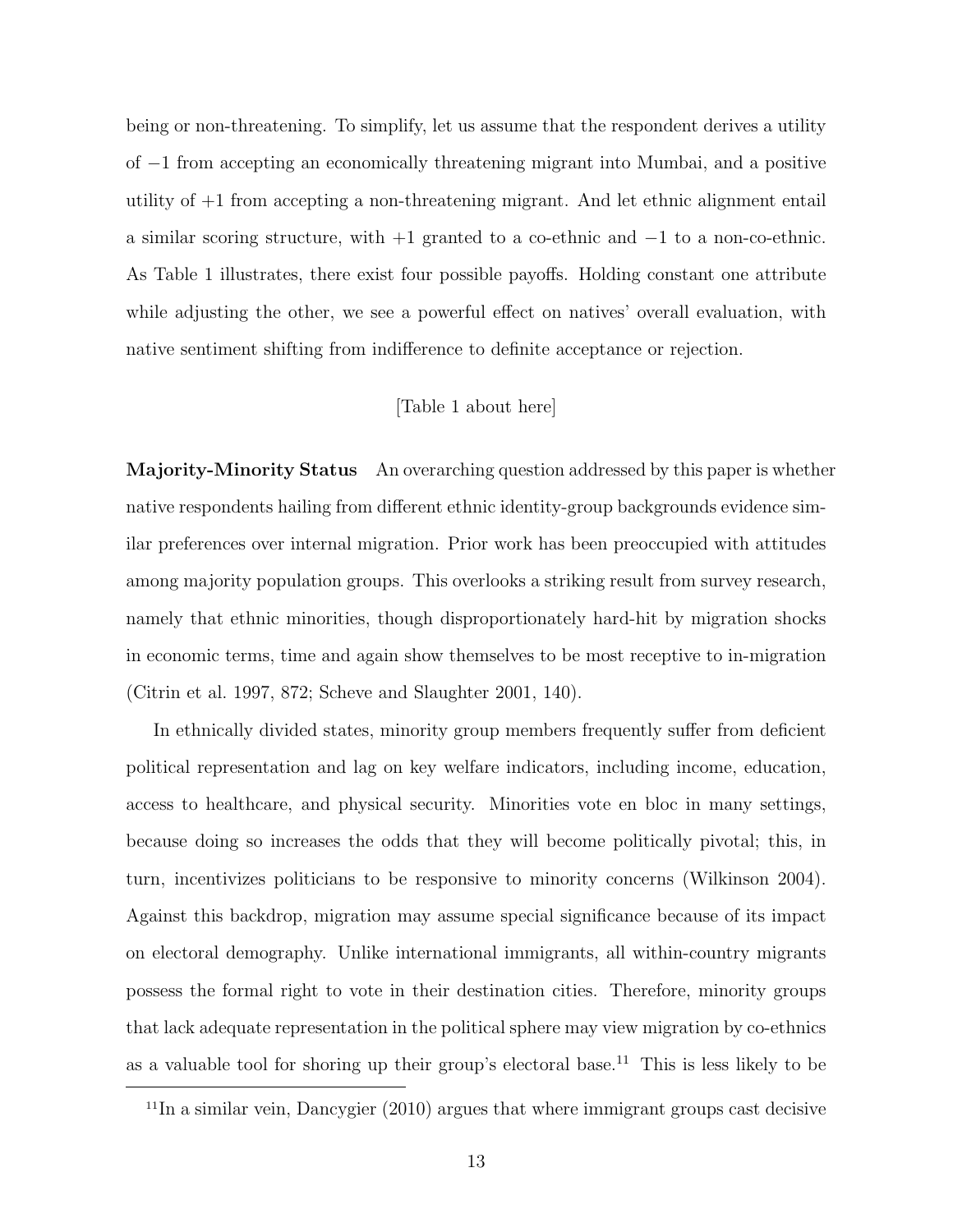true of majority group members, who typically enjoy political *over*-representation, and may thus prioritize factors other than ethnicity when evaluating prospective migrants.

To frame these predictions in terms of the utility model, we contend that the relative sensitivity of citizen i to migrant attributes  $S_j$  and  $R_j$  is in part a function of i's majority/minority group attachment.<sup>12</sup>

# Experimental Design and Sampling Strategy

To study the determinants of attitudes over internal migration, we implemented a large face-to-face survey experiment on a representative sample of the Greater Mumbai Metropolitan Area between November 2012 and March 2013. A team of 28 enumerators overseen by 14 field supervisors interviewed a total of  $1,585$  adult Mumbai residents.<sup>13</sup> Our experimental treatments were administered at the very start of the survey, after informed consent was obtained, and comprised the following passage of text: $^{14}$ 

votes, immigrants are able to secure scarce public resources from the state, worsening immigrant-native conflict.

<sup>12</sup>To illustrate this intuition formally:  $U_{ij} = \alpha S_j + \gamma \mathbb{1}\{\zeta_i\}S_j + \beta R_j + \delta \mathbb{1}\{\zeta_i\}R_j + \varepsilon_i$ , where  $\zeta_i = 1$  when the respondent belongs to the majority group, and  $\zeta_i = 0$  when the respondent belongs to the minority group.

<sup>13</sup>A novelty of our study was the use of hand-held tablet devices that automated the randomization and considerably eased the interview process. A random-number generator was used to assign respondents to treatment conditions; data were immediately uploaded to a central server; interview location was geo-coded; and a number of checks on enumerator probity were put in place.

<sup>14</sup>Because Mumbai is a multi-lingual environment, we administered the survey in one of three languages, Hindi, English, or Marathi, as per the respondent's choice. The translations were carefully checked and reverse translated to ensure for equivalence in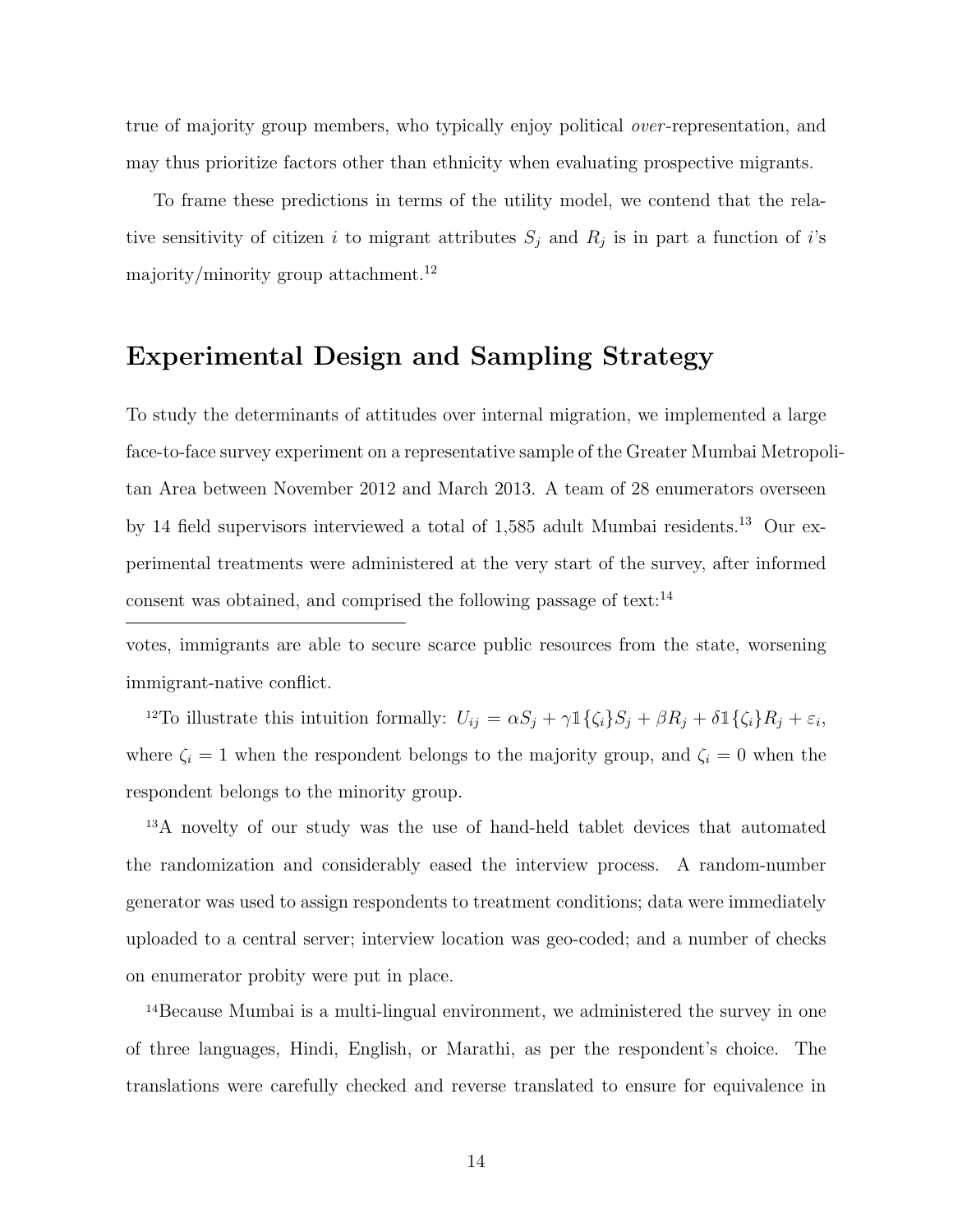As you may know, people come from other parts of India to this city looking for work. There was an article in a major national newspaper recently about a man named [Hindu name/Muslim name] from outside of Maharashtra. According to the report, he is [highly skilled/not highly skilled] and wants to come to Mumbai to work as [occupation]. We want to know what you think.

The treatment leverages a two-by-two factorial design that randomly assigns one of four basic profiles to the prospective migrant described in this passage: highly skilled Hindu; not highly skilled Hindu; highly skilled Muslim; not highly skilled Muslim. We now describe the manipulations used to signal these attributes.

Religion Communal relations are a highly sensitive topic in India. To alleviate concerns about social desirability bias—a problem that might materialize if direct references to religion trigger norms of egalitarianism among respondents—we gave migrants fictitious names that only indirectly indicated religious affiliation. Names are known to serve as religious and caste identifiers in India such that a prospective migrant ascribed a Hindu-sounding name will be presumed by survey respondents to be Hindu, and prospective migrants with Muslim-sounding names will be recognized as Muslim.<sup>15</sup> Table 2 lists the names and religious characteristics of the fictitious migrants employed in our study.

#### [Table 2 about here]

**Skill Level** Apart from manipulating the religious profiles of migrants, we also varied their skill profiles. A randomly chosen half of the fictitious migrants were described as being "highly skilled," while the remainder were said to be "not highly skilled."<sup>16</sup> To enhance the realism and distinctiveness of these categories, we further assigned each

meaning.

<sup>15</sup>The SA reports results from various manipulation checks.

<sup>&</sup>lt;sup>16</sup>In order to prevent negative priming, we used the terminology "not highly skilled" rather than "low skilled" to denote lower skill status.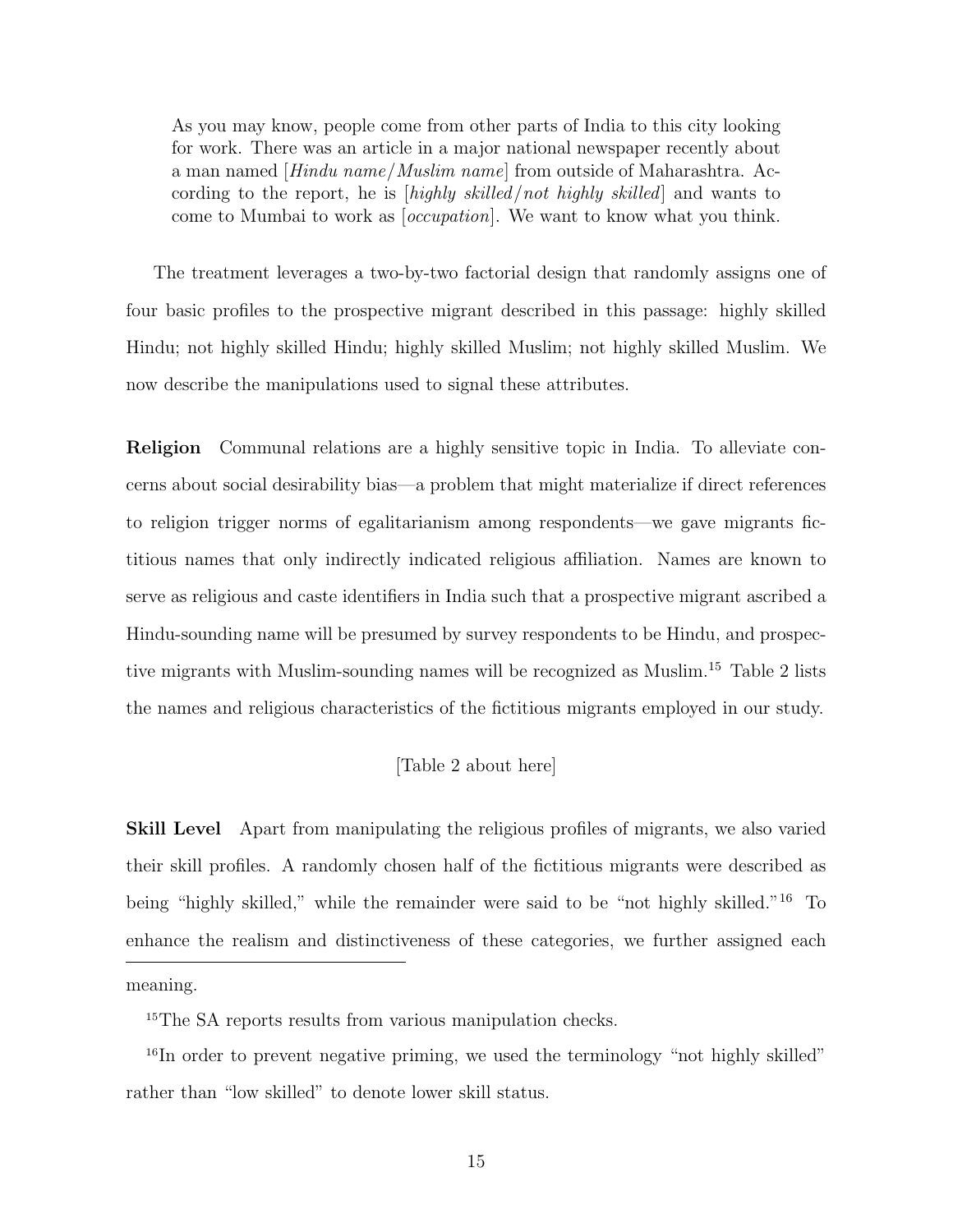prospective migrant an occupation appropriate to his respective skill level (see Table 2). Occupations were drawn at random from either a list of five highly skilled jobs or from a list of five not highly skilled jobs. These lists were generated using survey data on employment in Mumbai.

We implemented a multi-stage sampling protocol in order to obtain a representative sample of Mumbai (for complete details, see SA). Two kinds of individuals were excluded from the experiment. First, respondents identifying as neither Hindu nor Muslim were omitted from the survey. Mumbai is home to small Buddhist, Sikh, Christian, Parsi, and Jain communities, collectively comprising around 14 percent of the city's population. However, our theory and method were not applicable to these groups, nor did our research reveal them to be central to migration debates in the city. Second, since the primary focus of our study was on the attitudes of Mumbai natives, we stipulated that interviewees should have lived in Mumbai for at least ten years.<sup>17</sup>

Descriptive statistics are given in SA Table A3. Our randomizations resulted in observably similar groups of respondents distributed between each of the treatment conditions. Table 3 demonstrates that our sample appears balanced across a range of covariates. As we might expect by chance when considering a set of statistical comparisons this large, one pre-treatment variable (income) is significant at the 5 percent level (two-tailed test). We include basic demographic controls in our estimations to correct for this slight imbalance; this carries the added benefit of enhancing the precision of our estimates.<sup>18</sup> We also employed multinomial logit to predict treatment assignment as a function of the seven covariates displayed in Table 3; as expected, the overall likelihood ratio test is insignificant  $(LR = 19.78, p = 0.53)$ .

<sup>17</sup>Residence of between 10 and 15 years has been one of the criteria of nativeness stipulated by the Shiv Sena (Katzenstein 1973, 387).

<sup>18</sup>In the SA (Tables A4-A5), we show that the main results are robust to excluding control variables.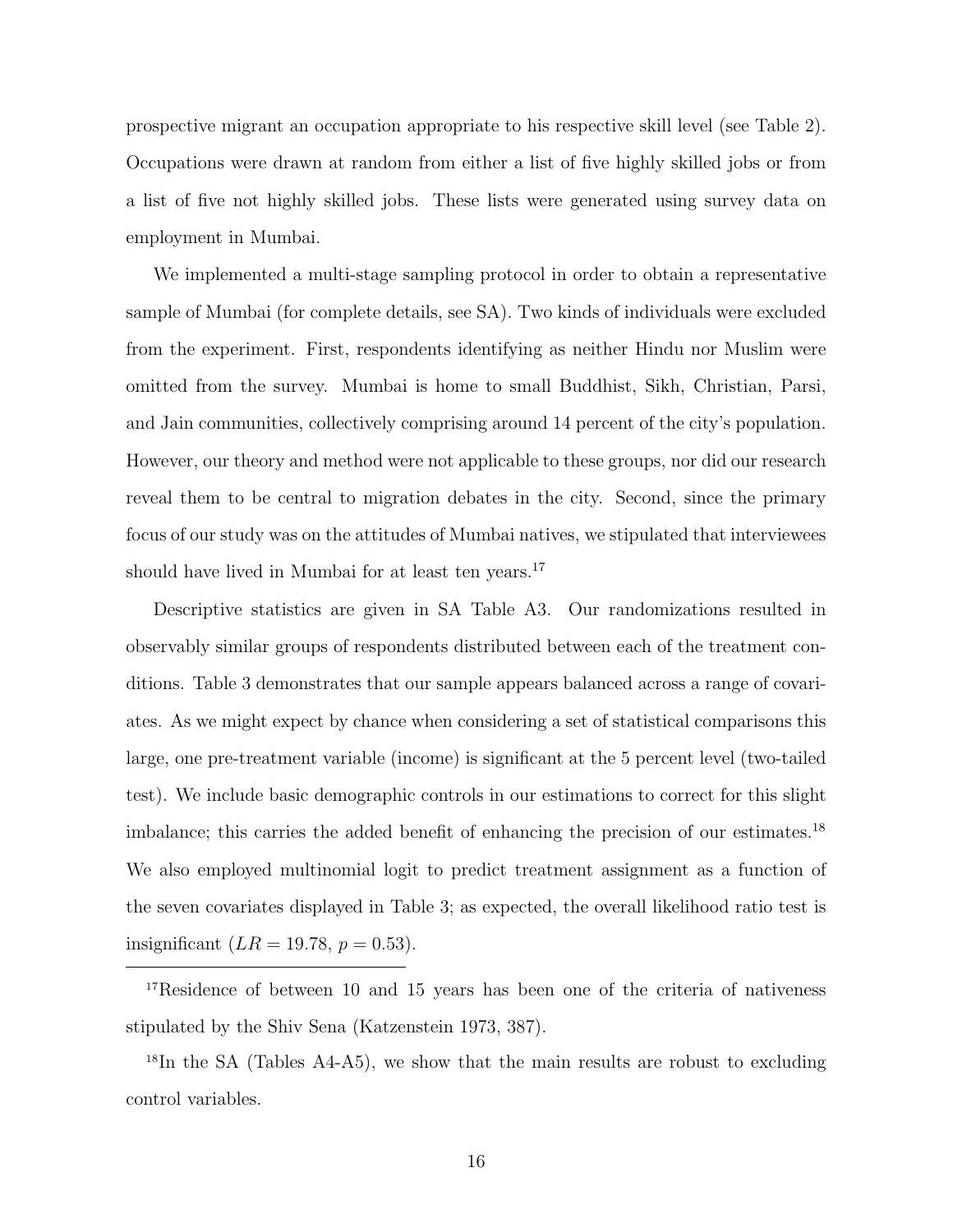Data for the experiment were analyzed using difference-in-means tests or in the equivalent linear probability regression framework employing robust standard errors. The results are qualitatively identical when we re-estimate the models with a probit link function (see SA, Tables A6-A7).

# Experimental Results

Immediately after reading the treatment passage, survey enumerators asked respondents, "Do you want [Hindu name/Muslim name] and [highly skilled/not highly skilled] people like him in the city? Please simply answer yes or no." This main outcome sought to elicit individuals' favor or disfavor toward the fictitious migrants described in the treatment text.

### Effect of Skills Treatment

Do considerations of material self-interest explain nativist attitudes toward internal migration? To answer this question, we scrutinize the effects of our skills/occupation treatments. Table 4 reports the average attitudes of respondents expressed toward highly skilled versus lower-skilled migrants in the full sample. Column 1 indicates a powerful effect of incoming migrant skill type on native perceptions. By replacing the words "not highly skilled" with "highly skilled" and assigning a highly skilled occupation to the migrant rather than one that was low-skilled, our treatment increased ratings of migrant favorability by 7 percentage points  $(p=.001).^{19}$  Given that the average acceptance rate for low-skilled migrants—the comparison group—was 63 percent, this effect represents a substantial 11 percent lift in support.

<sup>19</sup>All subsequent reported p-values are from one-tailed tests.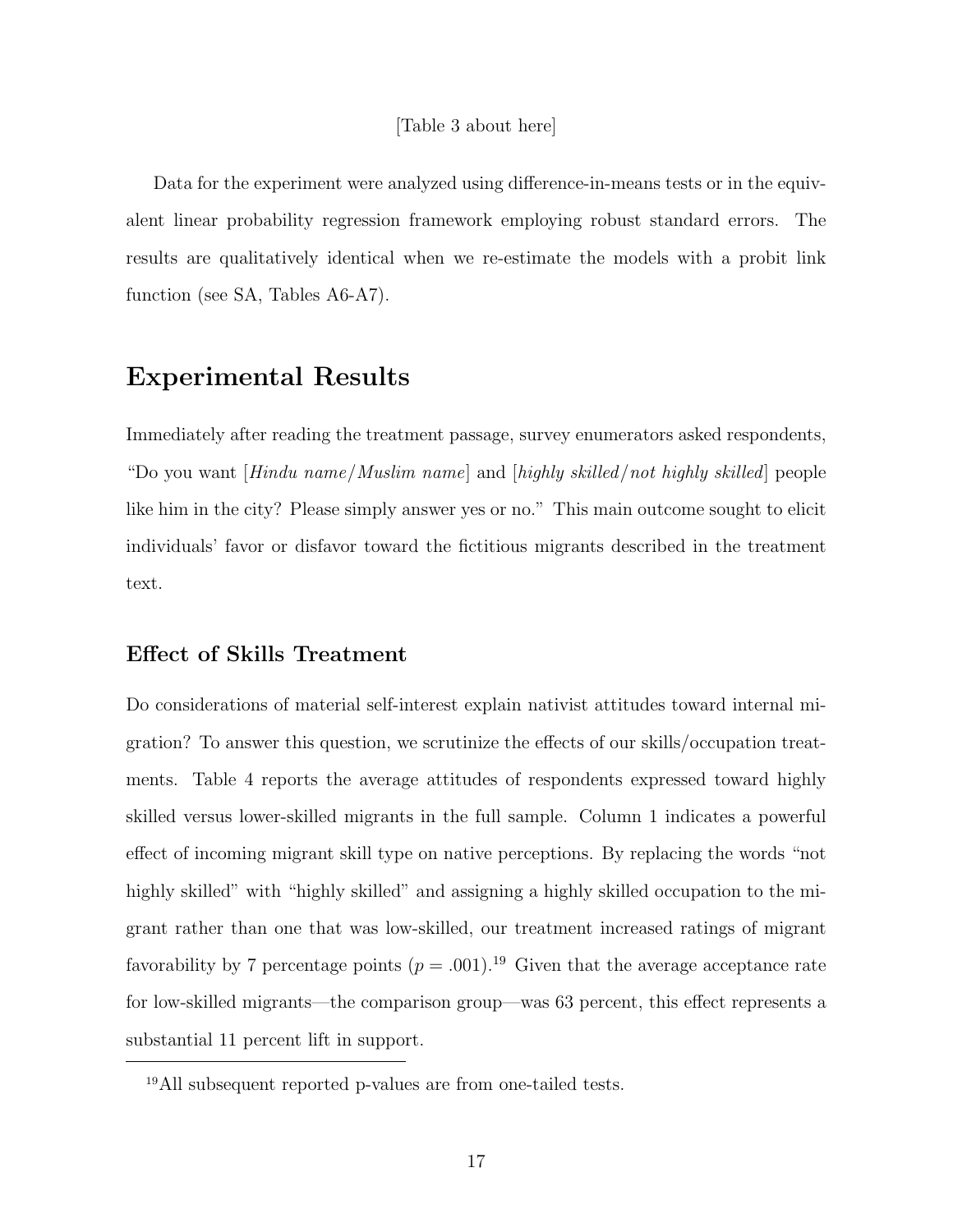#### [Table 4 about here]

The LMC hypothesis implies that natives should favor migrants whose skill profiles are dissimilar to their own and oppose those possessing congruent skill attributes.<sup>20</sup> As discussed, fiscal considerations plausibly intersect with, and, among high-income groups, even cancel out, these fears. Breaking our sample according to monthly household income allows us to probe this claim. We find that the preference for high-skilled migrants is indeed concentrated among low-income respondents. As the marginal effects plot in Figure 3 illustrates, respondents earning less than Rs.30,000 (approximately 500 USD) evidence strong partiality toward highly skilled newcomers. The treatment effect is strongest when income is lowest, and diminishes in magnitude as income grows. Beyond a monthly income of Rs.30,000, migrant skill profiles exert a statistically indistinguishable impact on respondents' stated attitudes. This supplies suggestive evidence for a neutralizing effect of LMC and fiscal concerns among higher-income natives. For low-skilled respondents, by contrast, the "perfect storm" of perceived employment competition, crowding of public services, and resource burdens associated with low-skilled migration motivates more pronounced opposition.<sup>21</sup>

#### [Figure 3 about here]

In order to further unpack the role played by material concerns among higher-income

<sup>20</sup>Employment-based competition was a frequently heard refrain in our respondents' open-ended comments about migration's likely impact, e.g.: "I am in favor of opposing outsiders because they take away the jobs from localities and also make the city dirty." See also Katzenstein (1979, 81).

<sup>21</sup>SA Table A15 reveals a robust positive association between native dissatisfaction with neighborhood-level public services (roads, water, and electricity), and anti-migrant hostility, suggesting that crowding out concerns are an important determinant of nativism.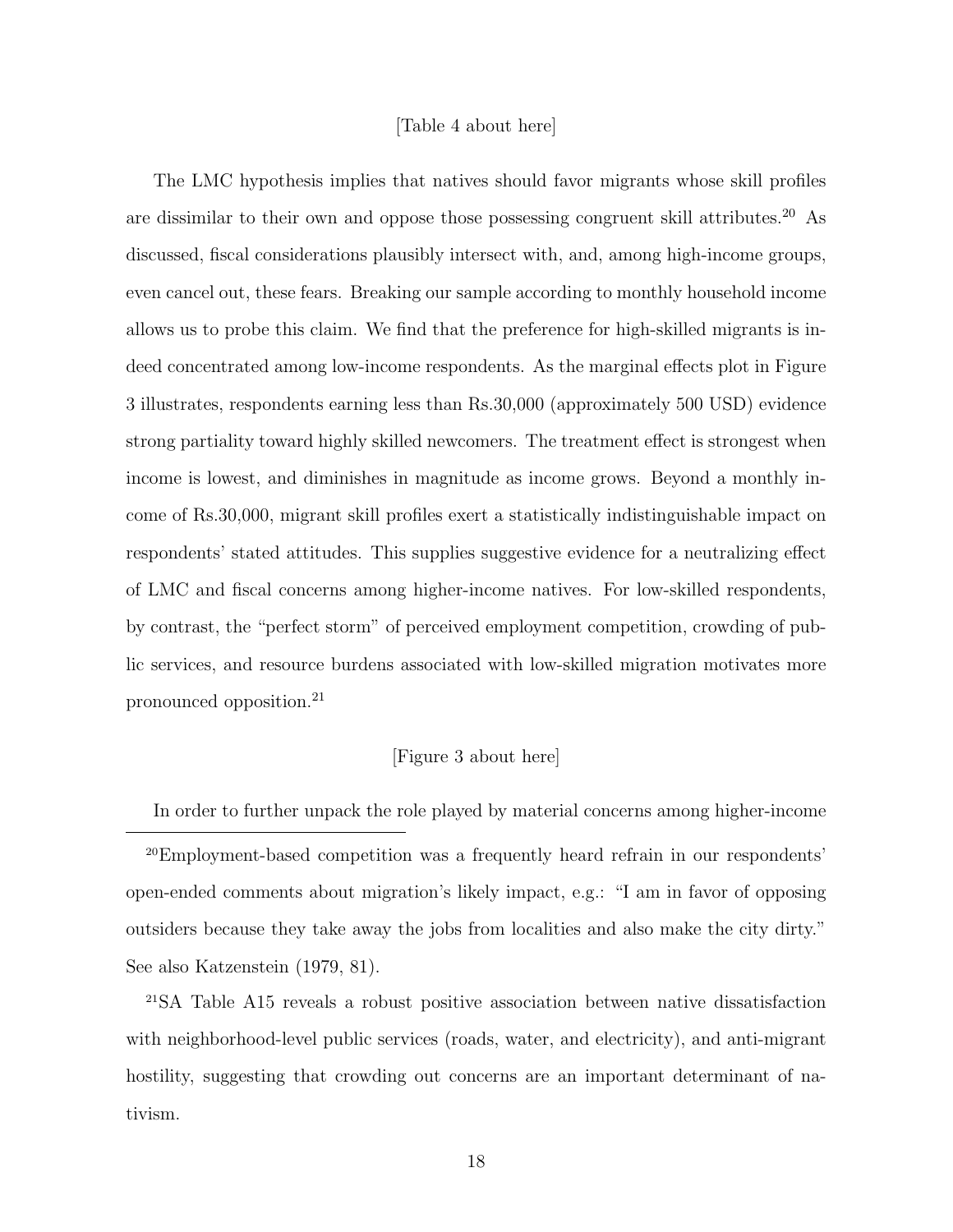respondents, we conduct an additional test. It may be that high-skilled natives, while generally more permissive of migration, do adopt protectionist positions when primed to consider more finely targeted labor market threats. To assess whether this is true, we posed a further outcome question: "Do you agree or disagree that the government should put in place reservations to protect the jobs of Marathi-speaking people from [Hindu name/ Muslim name] and [highly skilled/not highly skilled] people like him who come here to work?" Job reservations in India are disproportionately available to betterskilled workers. Therefore, invoking reservations should mark out the labor-market threat for these natives, yet should not do so for low-skilled natives. A finding that higher-skilled respondents prefer "protectionist" reservations when assigned a highly skilled migrant, therefore, could reasonably be taken to indicate that higher-skilled natives display concern about employment competition when threats are more precisely defined.

This is the case, as Table 5 demonstrates. For this outcome, the sign of the coefficient effectively flips in comparison to Table 4. Higher-skilled natives are 13 percentage points more likely to back anti-migrant reservation policies when presented with a highly skilled migrant rather than one who is not highly skilled  $(p = 0.017)$ . This meshes with the LMC hypothesis. The null result seen among lower-skilled natives, whose chances of availing reservations are minimal irrespective of the kinds of migrants that come, further reinforce this interpretation.

#### [Table 5 about here]

Notably, regressing our main outcome on respondents' years of education or on binary indicators for different education levels yields no result of statistical or substantive significance, and the treatment effect of migrant skill type is not conditioned by these covariates. Thus education does not appear to increase tolerance of migrants, as could be the case if it nurtures cosmopolitan values or promotes ideas about the economic benefits of internal migration. Additionally, our results do not corroborate a "sociotropic" view of attitude formation, which predicts that all natives, irrespective of their skill level, prefer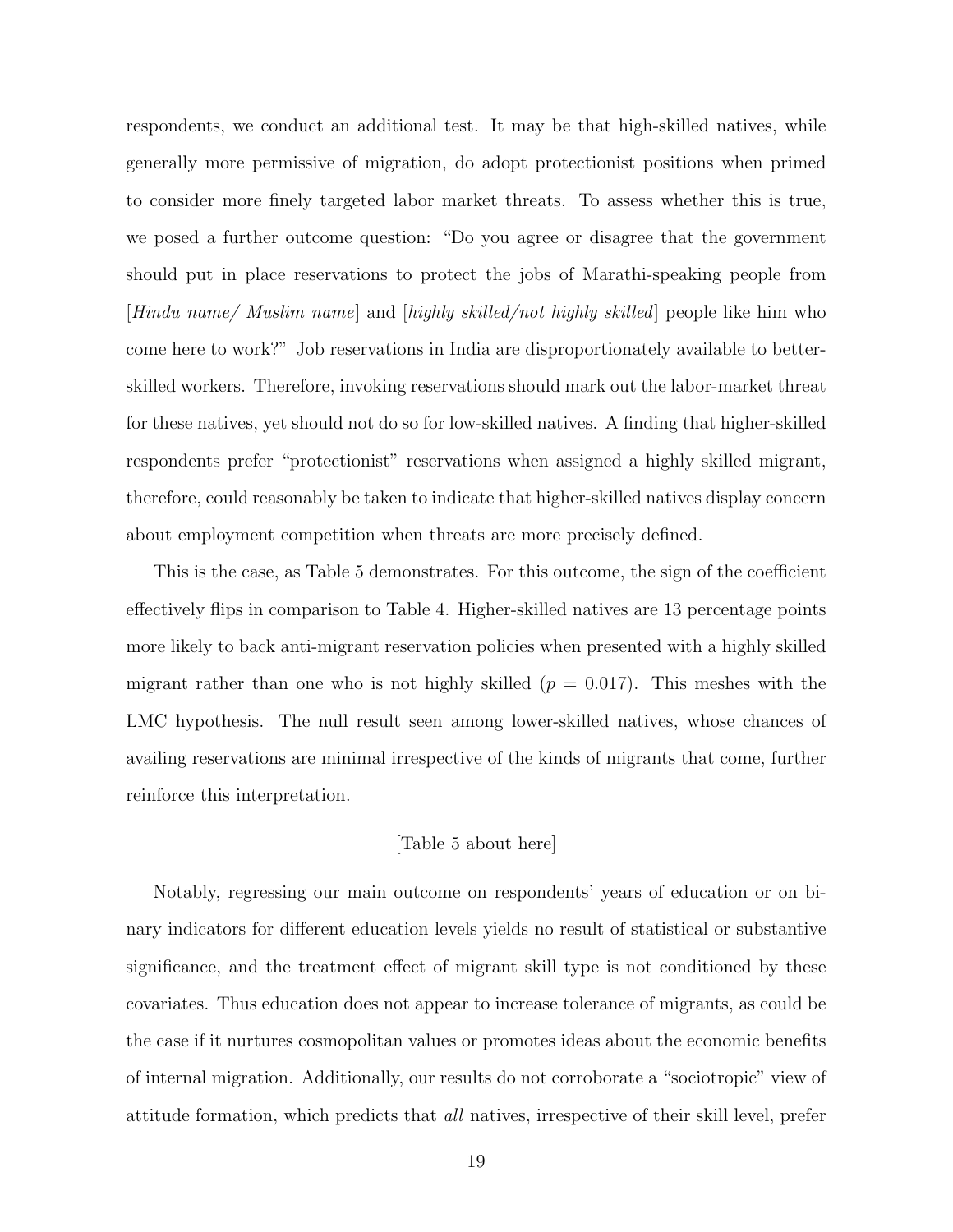high-skilled migrants over low-skilled ones. The stark differences in partiality toward migrant skill types that we detect between natives endowed with varying income profiles indicate, by contrast, that concerns about migration differ according to individuals' personal economic circumstances. Taken together, our results offer compelling evidence that economic self-interest drives native attitudes.

### Effect of Ethnicity Treatment

How does migrant religion—the main identity cleavage in Mumbai—impact native attitudes? According to the theory of ethnic in-group favoritism outlined earlier, we predict heterogeneous effects on this score, depending on the respondent's own religious affiliation. The results, presented in Table 6, are lopsided with respect to co-ethnic preferences. Hindu respondents demonstrate no evidence of religious bias: almost precisely the same proportion that expressed willingness to have a migrant with a Muslim-sounding name be in the city was willing to accept a Hindu-named migrant, all else equal. Clearly, the experimental treatment did not shift attitudes within this group. But for Muslim respondents, Muslim-named migrants are much preferred to those ascribed Hindu names. The difference is 6.9 percentage points ( $p = 0.009$ ). Whereas the comparative politics literature finds extensive evidence of co-ethnic bias (e.g. Horowitz 1985), we demonstrate that ethno-cultural anxieties appear irrelevant for the majority of Mumbai's residents—at least on the salient identity cleavage we manipulate.

#### [Table 6 about here]

A noteworthy feature of the Muslim result is its uniformity across respondent types. In particular, Muslim respondents' religiosity does not influence the extent of co-ethnic favoritism (see SA Table 8). For Hindus, we do see evidence of an interaction, with more devout Hindu respondents showing greater in-group bias than less-devout ones. However, it is important to stress that for the 85 percent of Hindus who report praying daily, the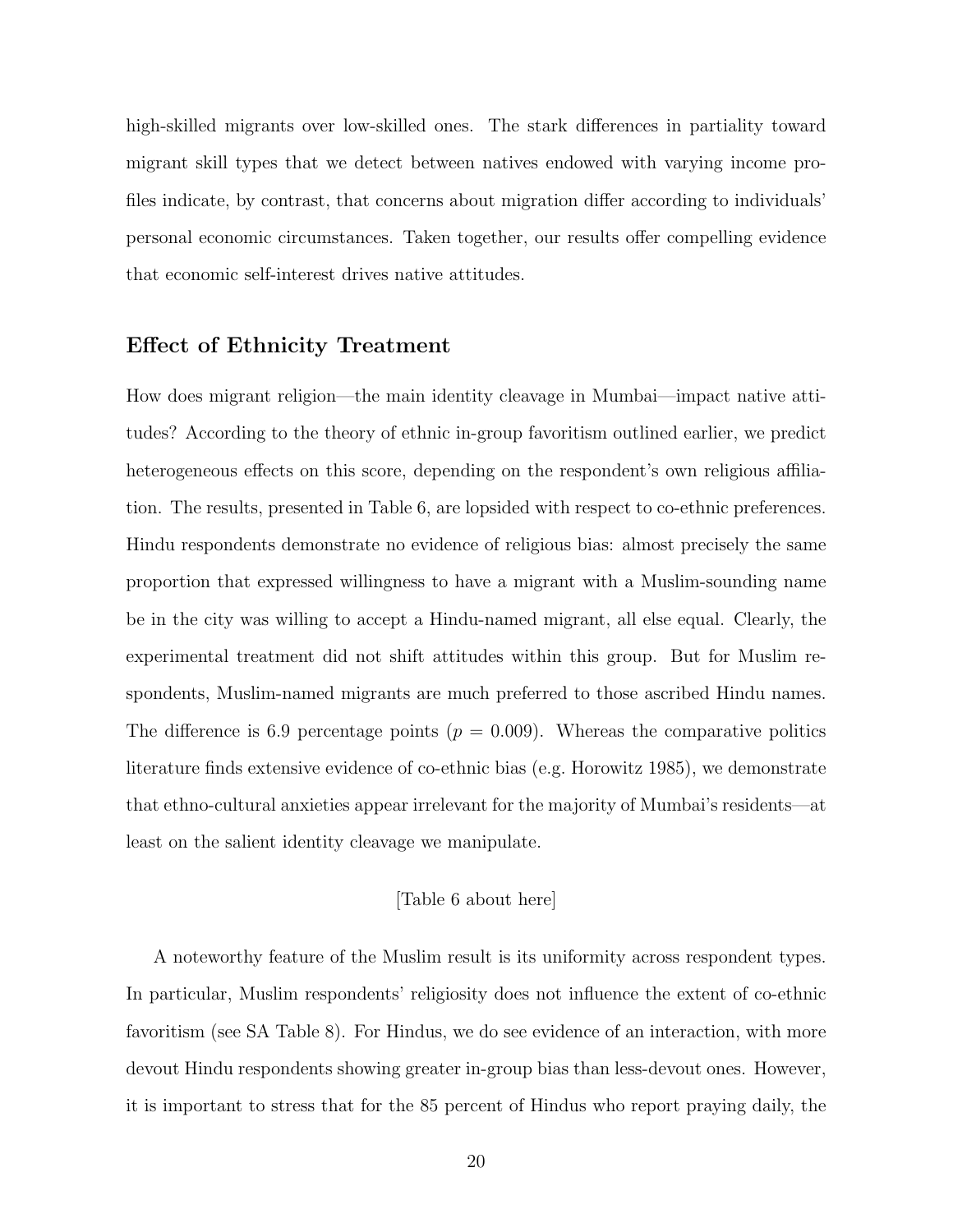co-ethnic effect is null. A further striking finding to emerge from Table 6 is that average levels of support for internal migration are much higher among Muslim respondents compared to Hindu respondents. One reason for this could be that minorities (here, Muslims) tend to feel greater empathy toward members of other marginalized groups (in this case, migrants) than majorities. A second possibility is that nativist political mobilization explains this favorability gap. We noted earlier that the platforms of two of the city's foremost political parties—the Shiv Sena and the MNS—are built explicitly on anti-migrant resentments. These parties also solicit support overwhelmingly from Mumbai's Hindu population (Masselos 1994). SA Table A9 shows that the acceptance rates of Hindus who do not express support for nativist parties—approximately half of the Hindus in the sample—converge to a major extent on Muslims' average support for would-be migrants. It is conceivable that Mumbai's nativist movement works to intensify anti-migrant hostility among its target support base, i.e. Hindus.

#### Reinforcing/Offsetting Effects of Economics and Culture

Cross-cutting cleavages theories suggest that cultural similarities may serve to offset hostility triggered by perceived economic threat. The factorial experimental design allows us to test for this. We estimate a linear probability model of the form:

$$
Y_i = \alpha + \pi x_1 + \gamma x_2 + \theta x_1 x_2 + \mathbf{X}_i' \boldsymbol{\beta} + u_i \tag{2}
$$

Here,  $Y_i$  represents our outcome of interest, with i indexing individual respondents,  $\pi$ and  $\gamma$  measure the conditional marginal effects of our exogenous variables  $x_1$  (skills) and  $x_2$  (religion),  $\boldsymbol{X}_i$  is a  $K \times 1$  vector of pre-treatment covariates, and  $u_i$  is the idiosyncratic error term. Any interaction between the treatments is captured by  $\theta$ .

Estimates of Equation 2 are presented in Table 7, models 2 and 4. We see no evidence of an interaction effect among Hindu subjects (model 2). Conversely, for the 785 Muslim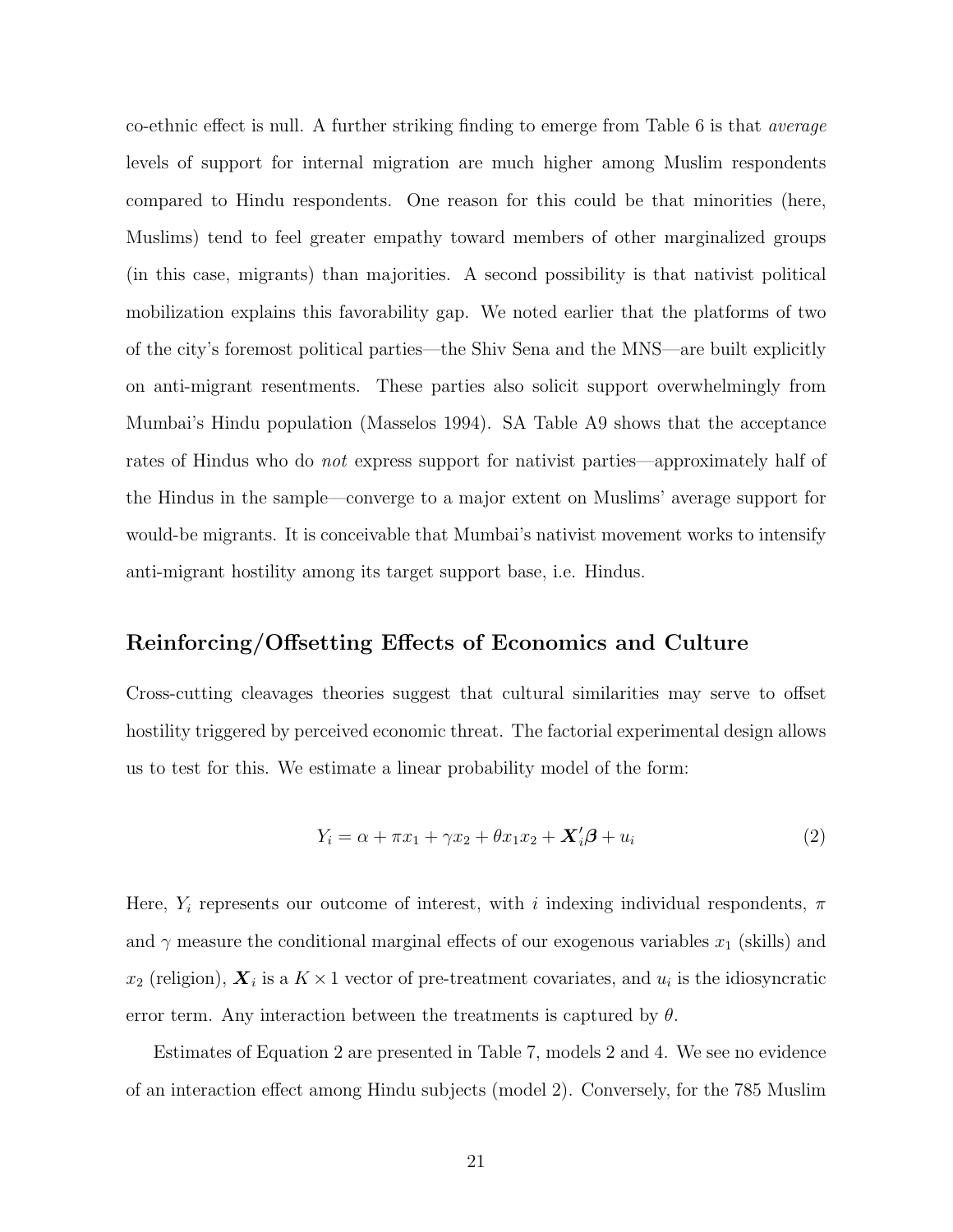respondents in model 4, we observe a statistically significant result on the  $\theta$  term ( $\theta = 9.8$ ) percentage points). To clarify its meaning, we restrict the sample to Muslim respondents and compute a table of averages under each treatment condition (Figure 4).<sup>22</sup> Conceived as the difference-in-differences estimator,  $\theta$  captures the difference between Boxes G and H in the diagram. It is apparent that Muslim respondents discriminate based on a migrant's skill profile *only when that migrant is a Hindu*. On being assigned to a Hindu treatment condition, Muslims demonstrate a clear preference for high-skilled migrants. When evaluating Muslim migrants, however, Muslim respondents were unconcerned by the skill and occupation of the fictitious migrant.

#### [Table 7 about here]

#### [Figure 4 about here]

To summarize, majority-group Hindu respondents in our sample were unmoved by the religious background of the fictitious newcomer, nor were their skills-based evaluations in any way mediated by this ethnic variable. Yet Muslims respondents disregarded the skill attributes of co-ethnic migrants, while discriminating strongly on skill profiles when presented with non-co-ethnics.

# Explaining the Majority-Minority Divide

What explains the asymmetry in majority-minority attitudes? That is, why do minoritygroup respondents prefer co-ethnic migrants to such a great degree, while majority-group respondents care only about economic attributes? As we shall now document, Muslims in Mumbai experience pervasive political underrepresentation, with upshots for minority welfare and political behavior. On our interpretation, the asymmetric effects observed in Tables 6–7 form one facet of this behavior: marginalized groups use internal migration by

<sup>22</sup>The equivalent calculations for Hindus are presented in SA Figure A1.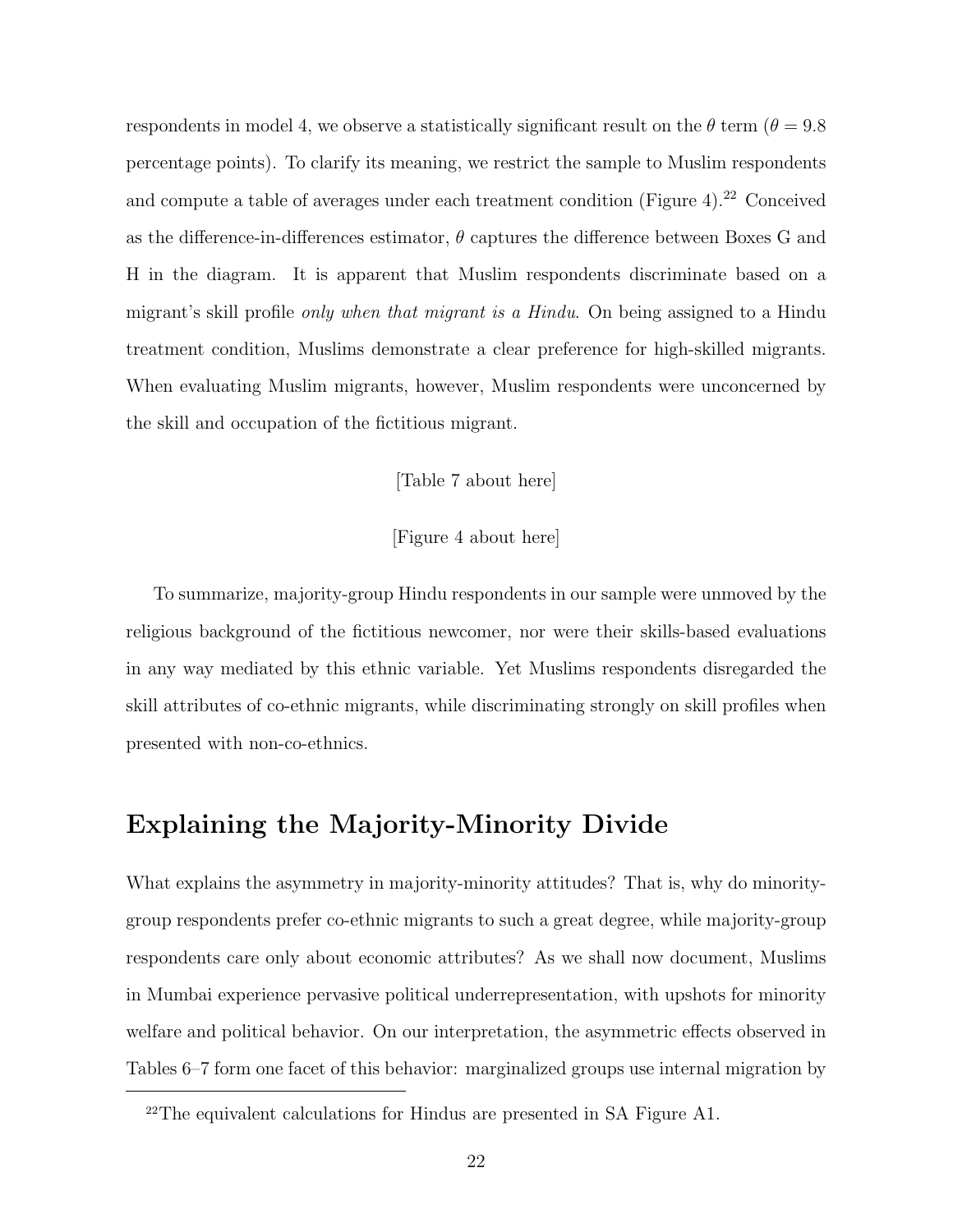co-ethnics as a means of augmenting their electoral base. This helps ensure that minority interests are articulated in the formulation and implementation of policy.

Mumbai's Muslims are politically underrepresented relative to their 19 percent share of the city population. In the Municipal Corporation Elections of 2012, Muslim candidates secured victory in just 23 out of 228 electoral wards (10 percent). Not one of these corporators was affiliated with the party that ultimately gained control of the city council. A similar picture obtains at the state level. At the time of our survey, 5 of the city's 36 Members of the State Legislature were Muslim, and Muslim assembly candidates garnered only 10 percent of total votes cast in the city in the 2009 state elections. Overall, Muslims' input into the day-to-day running of the city and state government is negligible, therefore. A follow-up telephone survey on a random sample of the Mumbai population highlights a perceptual gulf on the issue of representation. Citizens were asked: "How well are people of your religion represented in city and state politics?" Muslim respondents were 21 percentage points more likely to answer "not well represented" compared to Hindus (see SA Tables A10 and A11).

These hindrances to the meaningful articulation of minority interests in politics adversely affect socio-economic wellbeing and physical security. In our survey, Mumbai's Muslims report greater job insecurity, wage fluctuations, and pessimism about future job prospects compared to the city's Hindu residents (see SA Table A12). Muslims are 22 percentage points more likely than Hindus to say that they would face religious-based discrimination when trying to obtain a job (see SA Table A10). Data on public employment lend credence to this perception: Muslims comprise a mere 4.4 percent of state government employees.<sup>23</sup> Supplementing economic disadvantage, anti-Muslim violence is rife in Mumbai. The city police is seen as heavily biased toward Hindus (Hansen 2001, 127). Only 4.2 percent of the Maharashtra police force (including the Mumbai police) is Muslim, and reports cite "an alarming pattern of police indifference to, collusion with and

<sup>23</sup>Our findings from Mumbai mirror trends discernible across India (see SA Table A13).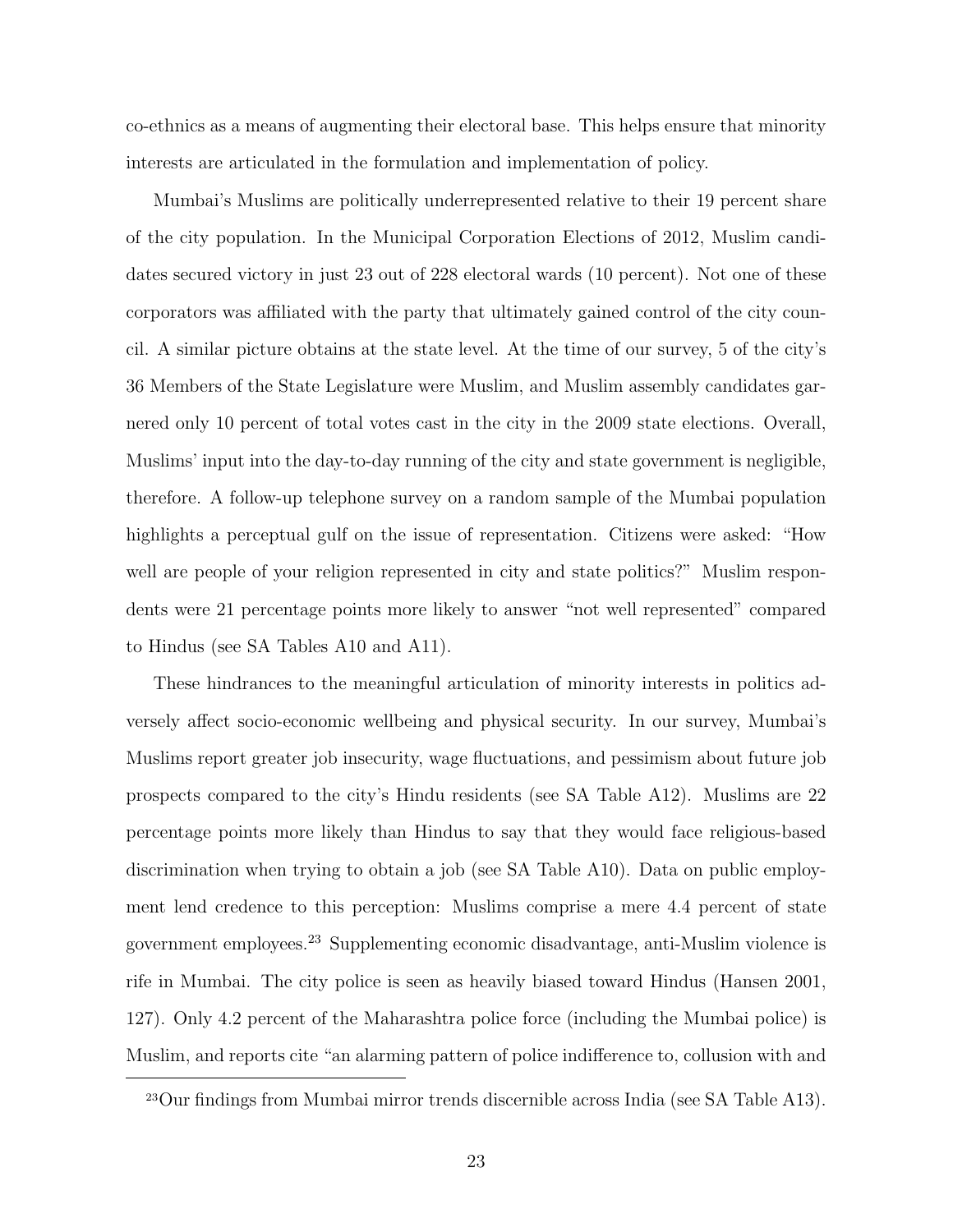active participation during Hindutva attacks on Muslim communities" (Government of Maharashtra 1998). Religious riots and bombings engulfed Mumbai in late 1992 and early 1993, paving the way for increased Hindu-Muslim residential ghettoization. Since then, political elites have periodically attempted to reignite religious hatreds—a strategy shown to yield electoral dividends to parties of the Hindu-nationalist right (Wilkinson 2004).

Importantly, enhanced political representation presents at least a partial solution to these problems. Anti-discrimination laws, regulation, and quotas have been shown to ameliorate the conditions of marginalized groups (e.g. Pande 2003). Minorities themselves believe this to be the case. Nationwide surveys reveal that 88 percent of Indian Muslims support employment reservation policies for their community (see SA Table A13). In a post-treatment question, we asked respondents: "In your opinion, could the government protect the jobs of local people if it wanted to?" 56 percent answered "yes" while 26 percent answered "no" (the rest said "don't know"). Furthermore, as Wilkinson (2004) establishes for the all-India level, where Muslims are electorally pivotal, governments are more likely to step in to subdue Hindu-Muslim riots. Thus, it is understandable that putting in power leaders who are responsive to the minority cause is a priority for Muslim citizens.

The crux of our "safety in numbers" argument is that, in the presence of anti-minority discrimination, and given the potential for improved political representation to overcome it, minority-group respondents view in-migration by co-ethnics as an effective way to tilt electoral demographics to their advantage and thereby expand their political influence. By contrast, majorities are entrenched in a position of political dominance, and encounter few of the daily depredations confronting marginalized groups. This leads them to view relative numerical strength as less of a pressing concern, explaining why majorities deemphasize co-ethnicity when evaluating future migrants.

Two pieces of quantitative evidence support the notion that Muslims see future elec-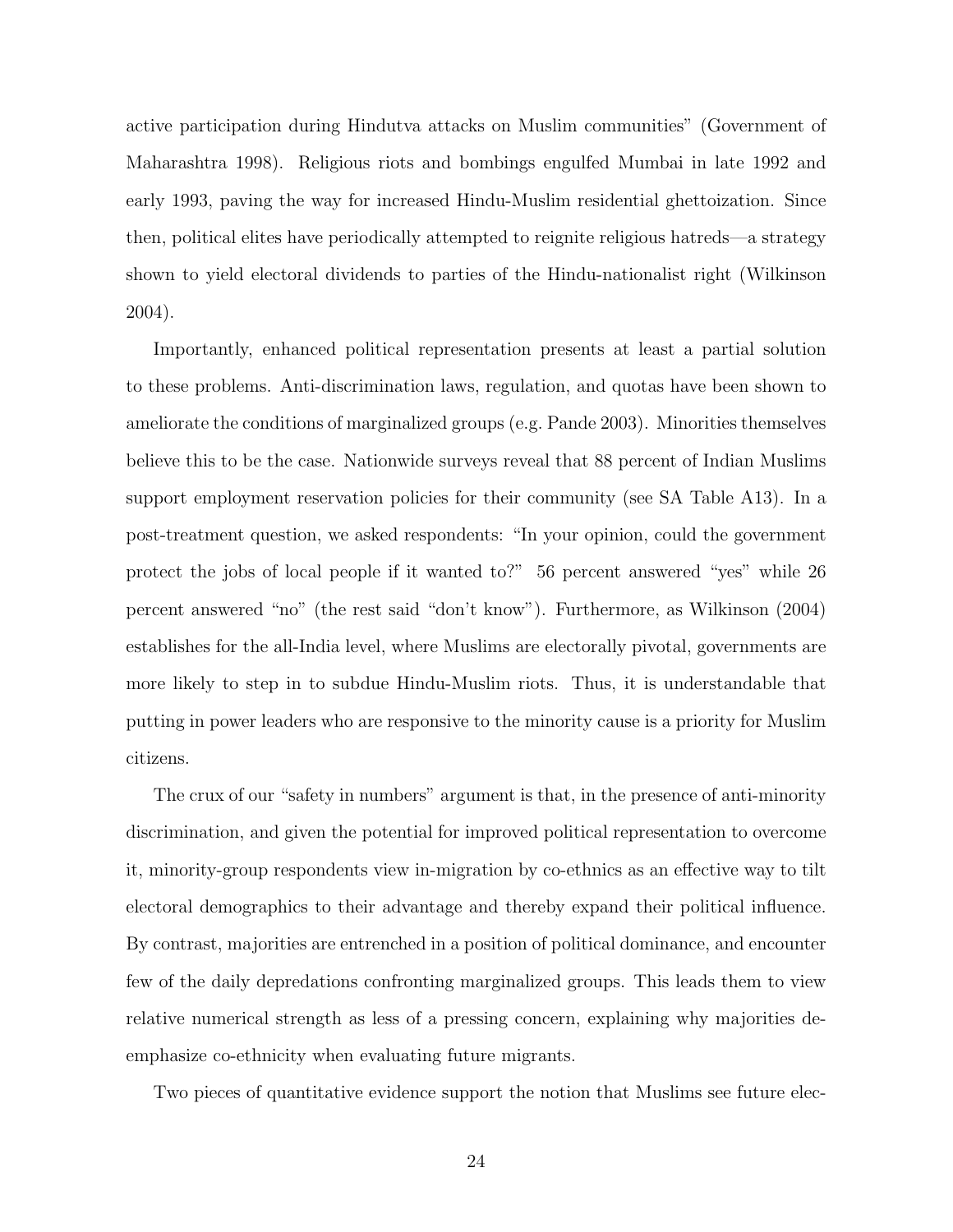toral gains for Muslim-backed parties and candidates as an important factor when judging incoming migrants—much more so than Hindus. First, an observable implication of the theory is that, among minority respondents, politically engaged individuals should be more inclined to privilege migrant co-ethnicity than individuals who are less politically engaged. Those alive to the political ground realities are presumably better aware of the potential for migration to effect favorable shifts in the composition of the electorate; thus, for these individuals, co-ethnic considerations should come more to the fore in rendering judgments over prospective migrants.

To test this claim, we partitioned our sample into respondents who are more and less politically engaged. Next, we re-ran the baseline specification from Table 6 on the resultant subgroups. The analysis is presented in Table 8. Consistent with the theory, it shows that politically engaged Muslims are significantly more likely to consider cultural attributes when assessing migrant profiles. The co-ethnic treatment effect is 10 percentage points among politically active Muslim respondents  $(p = 0.002)$  but vanishes to statistical insignificance for less politically active Muslims. There are no parallel subgroup effects within the group of Hindu respondents: political engagement does not shape the propensity of majority-group members to discriminate between migrants on co-ethnic grounds. These findings corroborate the role played by political calculations in determining the migration preferences of minority Muslim respondents.

#### [Table 8 about here]

A second, direct test of whether cross-group preferences for co-ethnic migration abide by a representational logic is to compare attitudes toward migrant enfranchisement. If electoral weight is a primary concern, minorities should be more eager to grant co-ethnic migrants the ability to vote in the city than majority-group respondents. To study this, we examine respondents' willingness to provide voter identification cards to prospective migrants of different religious backgrounds. Voter ID cards are constituency-specific, and are required by Mumbai residents to participate in city, state, and national elections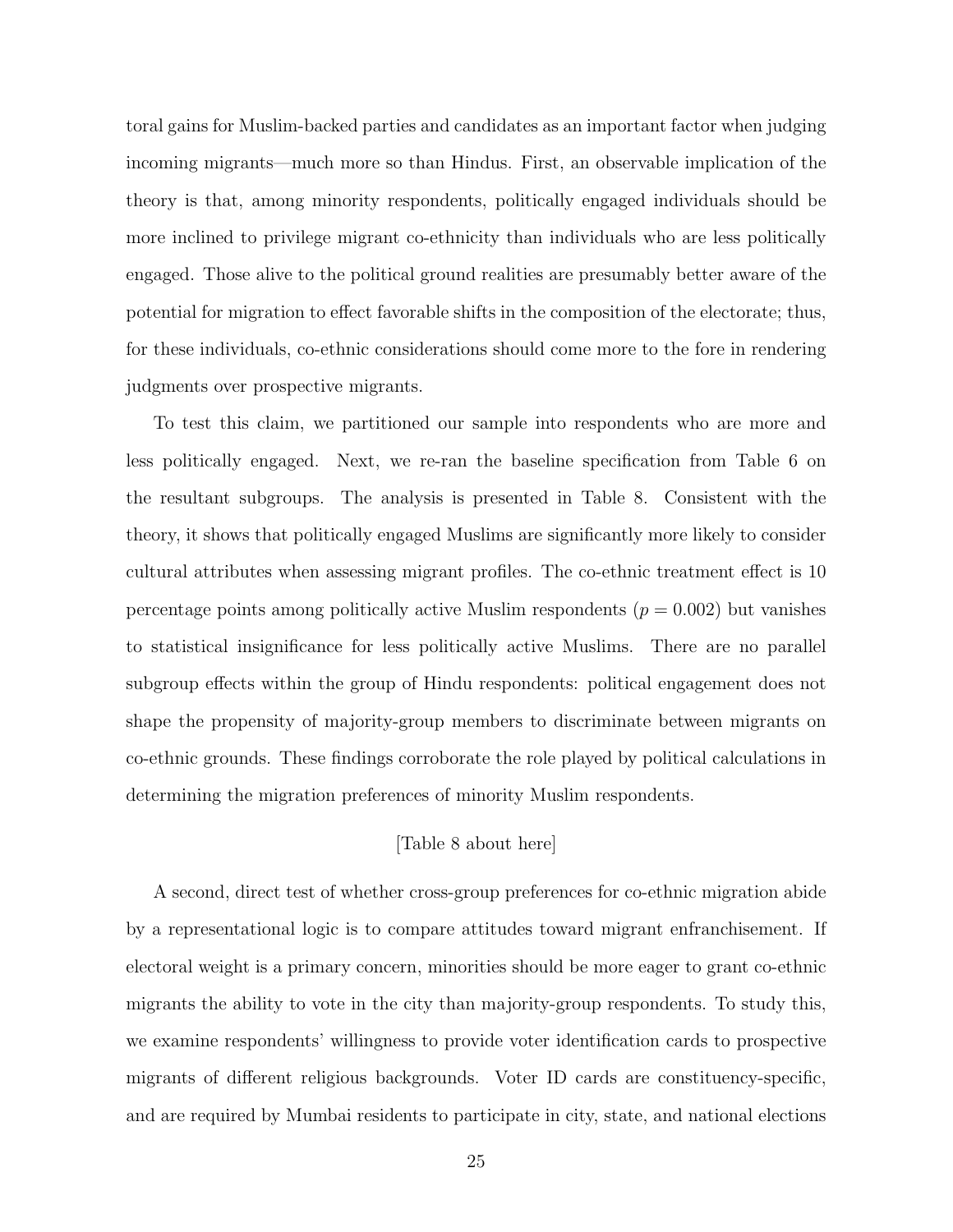there. Acquiring these cards is no mean feat for India's internal migrant population. Our qualitative interviews revealed that restricting migrant access to voter ID cards is a technique utilized by Mumbai's political elite to curb political participation by disfavored groups.<sup>24</sup> If politics undergirds migration preferences, willingness to dole out these cards should be impacted by ethnic cues in the asymmetric manner we suggest.

Following the treatment vignette, we posed an additional outcome question: "Do you think the Mumbai government should provide [Hindu name/Muslim name] and [highly skilled/not highly skilled] people like him with voter ID cards?" We find that answers to this question diverge sharply across religious communities. The results are presented in Table 9. Muslim respondents are substantially more inclined to grant voter ID cards to Muslim migrants than to migrants presumed to be Hindu. The difference is 8.5 percentage points  $(p = 0.006)$ . The same is not true of Hindu respondents, who evince no concern about migrants' religious affiliation. While our prior experimental findings demonstrated that respondent religion influences overall assessments of prospective migrants (Table 6), this result shows that forecasts about relative political group strength yield a compelling explanation for the majority/minority divide in the drivers of migration preferences.

#### [Table 9 about here]

Finally, qualitative evidence reaffirms the link between minority status and preferences over co-ethnic migration. At the end of the survey, enumerators put an open-ended question to respondents, inviting them to comment on the consequences of internal migration for Mumbai. We coded the 293 valid responses into three categories: mentions

<sup>24</sup>For example, an NGO employee advocating on behalf of Muslim migrants stated: "Most poor migrants that arrive in Mumbai lack basic civic entitlements that regular citizens in the city take for granted. Obtaining a voter identification card is typically out of question due to the politics and bribery involved in proving one's residency in the city" (author interview, October 2013).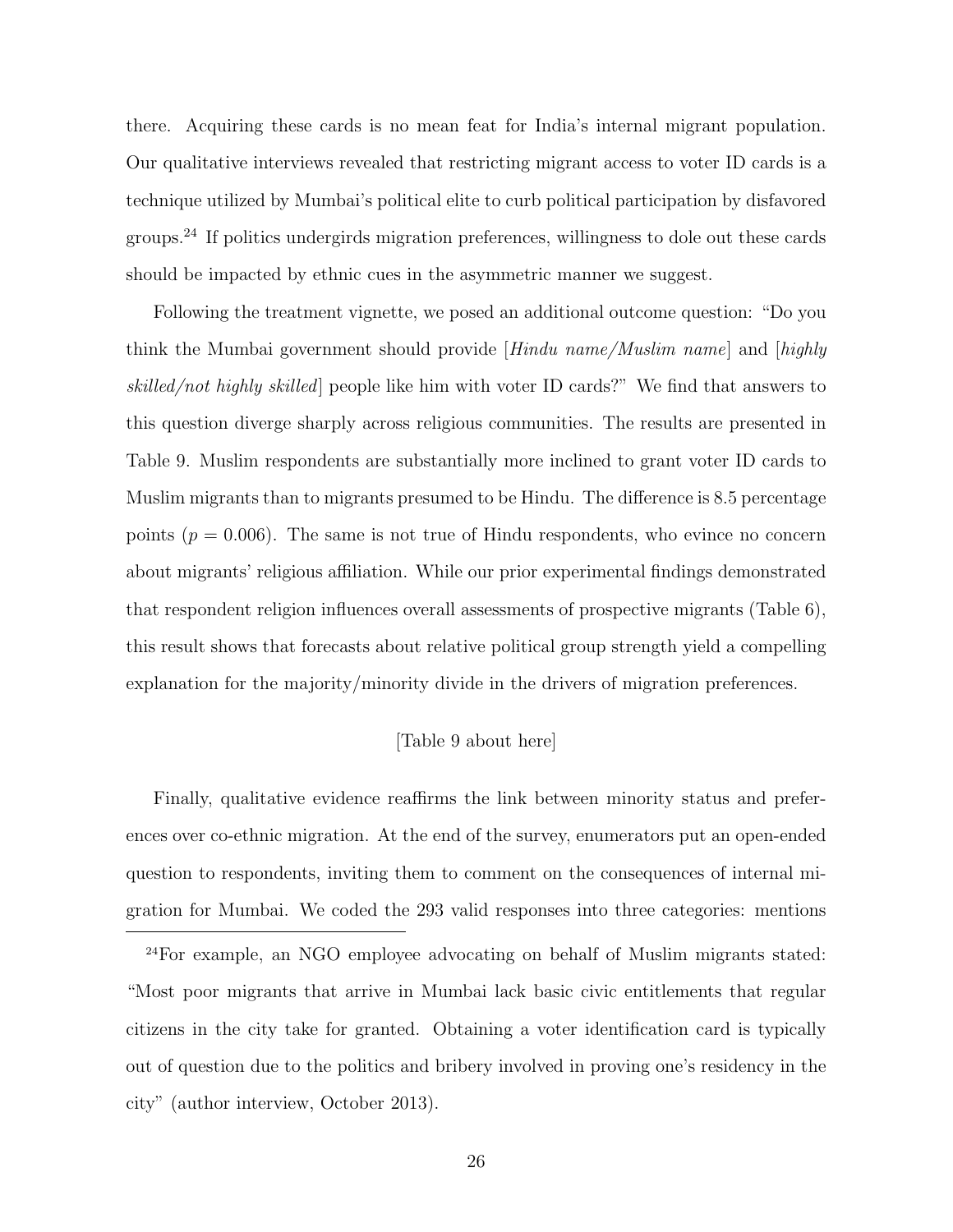of political impacts, socio-economic impacts, and miscellaneous. In all, 56 percent of Muslim respondents mentioned politics, compared to 35 percent of Hindus. Conversely, only 29 percent of Muslims mentioned economics, against 47 percent of Hindus. These numbers accord with the notion that Mumbai's minority population interpret migration in primarily political as opposed to economic terms, while Hindus perceive the reverse.<sup>25</sup>

### Alternative Explanations

We investigate several alternative explanations for the asymmetry in majority/minority attitudes. First, it may be that differing levels of religious tolerance or fundamentalism between Hindus and Muslims explain the divergence. If true, more ethnically prejudiced groups should discriminate more harshly than the less prejudiced ones. Relatedly, social desirability bias could be correlated with Hindu/Muslim group affiliation, producing the discordant results. Again, if accurate, the group more willing to openly express hostile attitudes toward ethnic out-groups should be more likely to display co-ethnic bias in evaluating migrants. Further analysis leads us to reject both possibilities. Using a standard battery of questions administered post-treatment, we created an ethnocentrism index.<sup>26</sup> Contrary to the experimental findings, this index reveals that Muslims are less overtly ethnocentric on average than Hindu respondents (a 5 percentage point difference,  $p < 0.001$ ). Clearly, fundamentalism and/or differential willingness to respond to religious cues do not hold traction as alternative accounts.

Second, there is greater caste heterogeneity within Hindu communities than within Muslim communities in India. These divisions could diminish bonds of mutuality and comradeship among Hindus in a way that is not true for Muslims, thereby reducing

<sup>25</sup>Case-study literature on the electoral strategies of Mumbai politicians reinforces the voter-level evidence (see SA, p.22).

<sup>26</sup>The index comprised answers to questions about how capable, polite, hardworking, and trustworthy respondents considered members of the other religious group to be.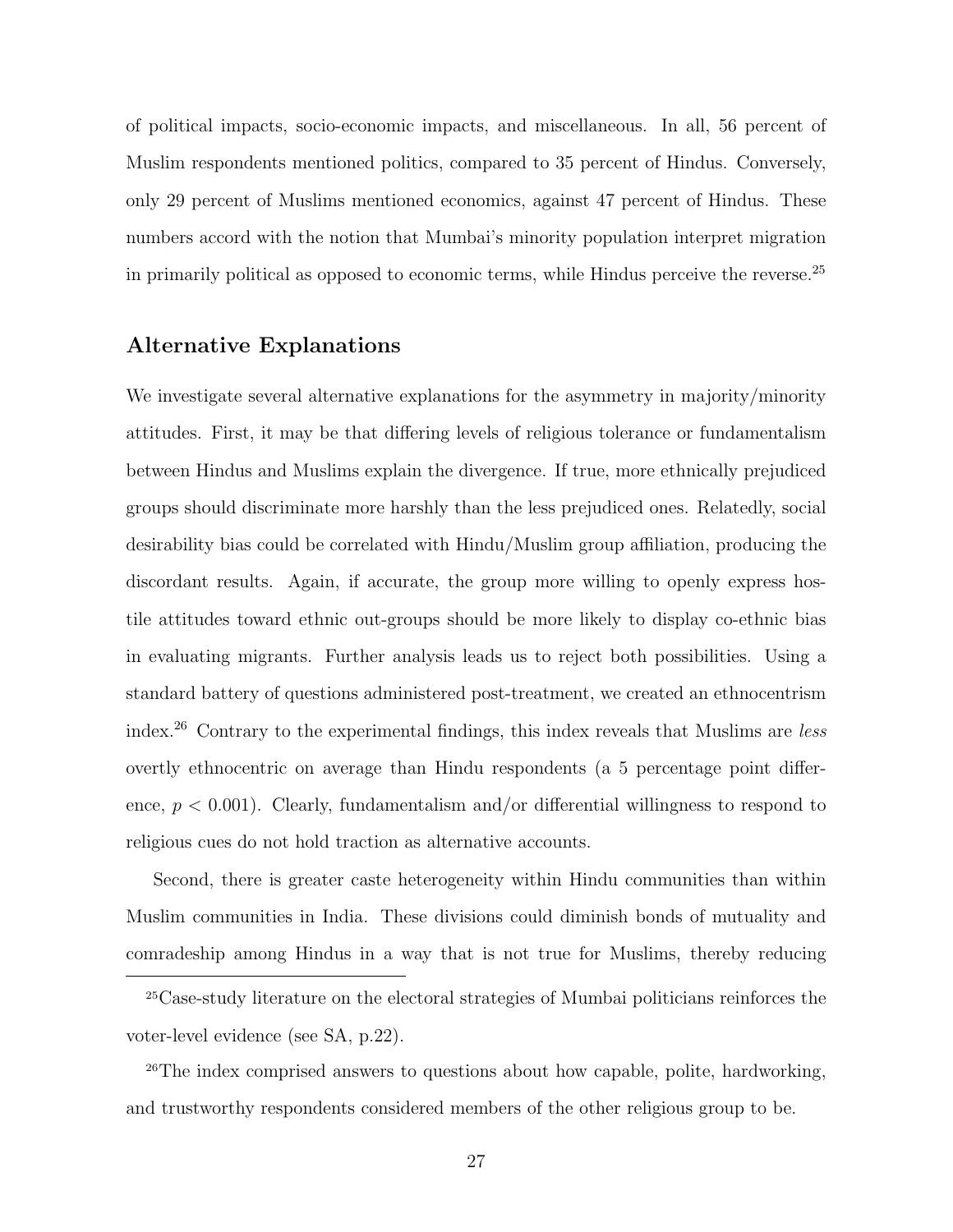in-group favoritism. Anticipating this possibility, we designed our experimental manipulations such that six of the treatment names (three Hindu and three Muslim) displayed in Table 2 signaled lower-caste backgrounds, while the remainder signaled higher-caste backgrounds. We then coded a treatment match or mismatch with respondents based on their self-reported caste background. Statistical tests indicated no signs of caste-based favoritism within either religious category, showing that caste differences (at least as they pertain to migration) do not undermine co-ethnic solidarity among Hindus (see SA Table A14).

Third, Maratha identity (the regional ethnicity based on the Marathi language) prevails mostly among Hindu respondents in our sample: 80 percent of respondents claiming to be ethnically Maratha were Hindu, and 65 percent of Hindus said they were Maratha. Since the nativist movement in Mumbai usually defines itself as a protector of the interests of Marathi speakers, such an overlap might account for Hindu respondents' apparent disinterest in the religion of the hypothetical migrant: put simply, Maratha identity might trump the religious cleavage for these individuals. Yet, even if we restrict the sample to Hindus who do not identify as ethnically Maratha, we uncover no trace of a co-ethnic treatment effect ( $\beta = 0.018$ ,  $p = 0.334$ ). In short, this alternative explanation, too, seems unable to account for the difference in co-ethnic preferences between Hindus and Muslims in Mumbai.

# Conclusion

We have collected evidence from a novel survey experiment in Mumbai, India, elucidating the causes of native preferences over internal migration. The results point to the centrality of economic concerns in shaping native attitudes. Migrants purporting to be highly skilled enjoy a substantial advantage over migrants described as low-skilled, yet this skill premium is concentrated among low-income respondents. Pursuant to cross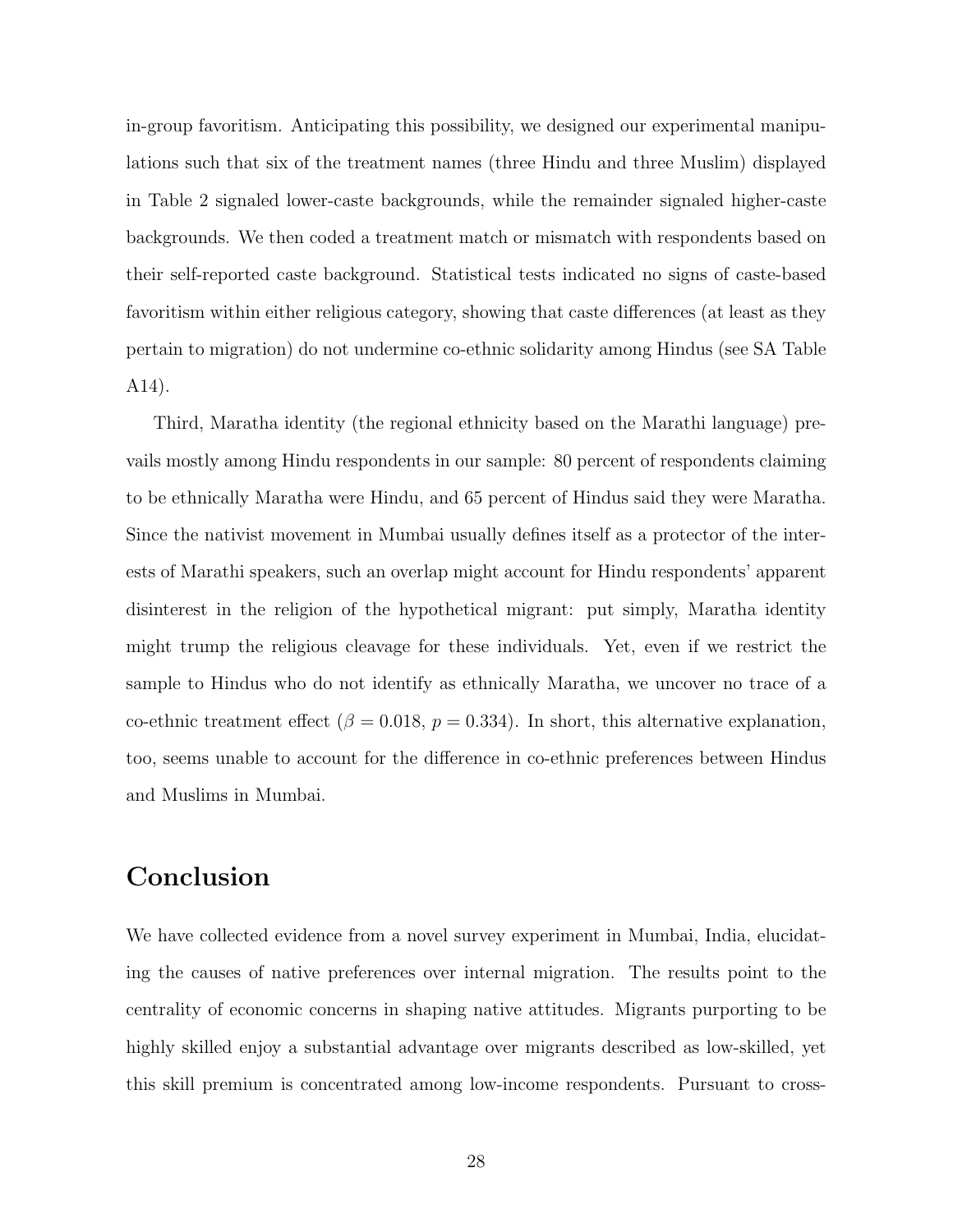cutting cleavages theories, considerations of material self-interest and co-ethnicity interact in shaping attitudes over internal migration, but only among natives belonging to the minority ethnic community. Our explanation for this asymmetry lies in "safety in numbers." Minorities facing socio-economic deprivation and impediments to representation in the political arena view in-migration by co-ethnics as a means of boosting their demographic and electoral weight in the city.

In terms of contributions, these findings deepen our understanding of the economic drivers of native attitudes on migration. In particular, recent scholarship has characterized the LMC hypothesis as a "zombie theory" (Hainmueller and Hopkins 2014b, 241). Yet this conclusion is based principally on the failure of LMC to be confirmed among higher-income workers. Several explanations have been proposed for this anomaly. For example, studies reveal that LMC-type concerns are evident among high-skilled workers when sector-level considerations are factored in (Dancygier and Donnelly 2013), or when labor-market threats are finely defined (Malhotra, Margalit and Mo 2013). Our results suggest an alternate account in which LMC and fiscal burden mechanisms function concurrently, masking LMC's effects among high-income natives. Put simply, high-income respondents may give a black mark to poorer migrants owing to the perceived fiscal burden of mass low-skill migration; but, for these respondents, high-skilled migrants evoke equal antipathy due to the labor market-threat they pose. Overall, such countervailing pressures cause high-income respondents to appear indifferent to migrant skill level. For low-income respondents, meanwhile, low-skilled migration induces especially strong and negative reactions because of the dual, reinforcing perceptions of heightened job competition and increased strain on public resources. Our evidence—which supports this perspective—points to a need for scholars to reconsider LMC's role in forming native preferences. LMC may be present, even its effects may be hard to decipher in aggregate statistical analyses.

A further contribution of the paper is to highlight the centrality of political and elec-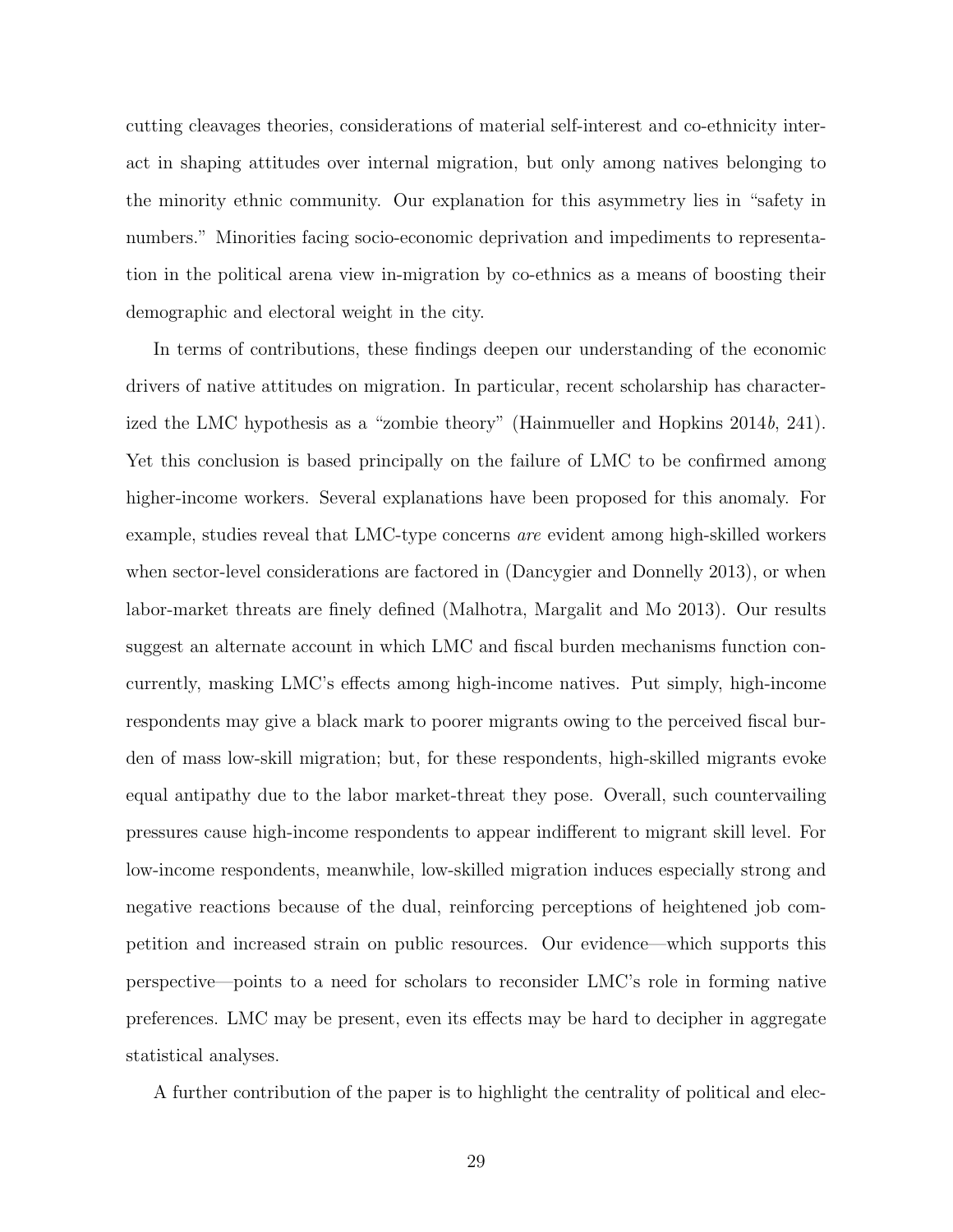toral calculations in forming minority attitudes on migration. But to what extent do our findings on "safety in numbers" generalize? We make several points. Noteworthily, the fact that both practicing and non-practicing Muslims display a similar preference for ingroup migrants suggests that adherence to particular religious tenets does not itself drive the results. To better establish that our findings are not limited to Islamic minorities, future research could flip the equation by investigating minority attitudes toward internal migration in Muslim-majority settings—for example, cities in Turkey or Malaysia. It is also worth stressing that anti-minority discrimination of the kind experienced by Indian Muslims is by no means unique. As SA Table A16 documents, minority groups of many kinds—religious, linguistic, racial, etc.—face comparable political and economic discrimination in fast-urbanizing countries worldwide, indicating that the conditions required for the "safety in numbers" mechanism to operate are endemic.<sup>27</sup> Anecdotally, case-study evidence speaks to the theory's wider applicability. For example, Bolivia's indigenous minority displays exceptionally high rates of rural-to-urban migration; in destination cities, indigenous migrants tend to "emphasise their ethnic identity" in the political arena, which has boosted this group's urban political representation (Heins 2011, 16). Likewise, in Chicago during the Great Migration, the black population increased eight-fold between 1900 and 1930, and native city-born blacks quickly formed political coalitions with migrant newcomers (Katznelson 1973, 88-9).

Nevertheless, a rigorous evaluation of the paper's core predictions in diverse settings is important. Debates over the management of internal population flows look set to intensify in the coming years as compositional shifts in emerging-market economies increase returns to urban employment and residence.<sup>28</sup> In this sense, Mumbai is representative of a large

28In India alone, for example, the city-dwelling population is expected to double be-

<sup>27</sup>Studying internal migration in settings where other types of identity cleavages exist—perhaps using quasi-natural variation along the lines of Adida, Laitin and Valfort (2014)—could help assess the mechanism's external validity.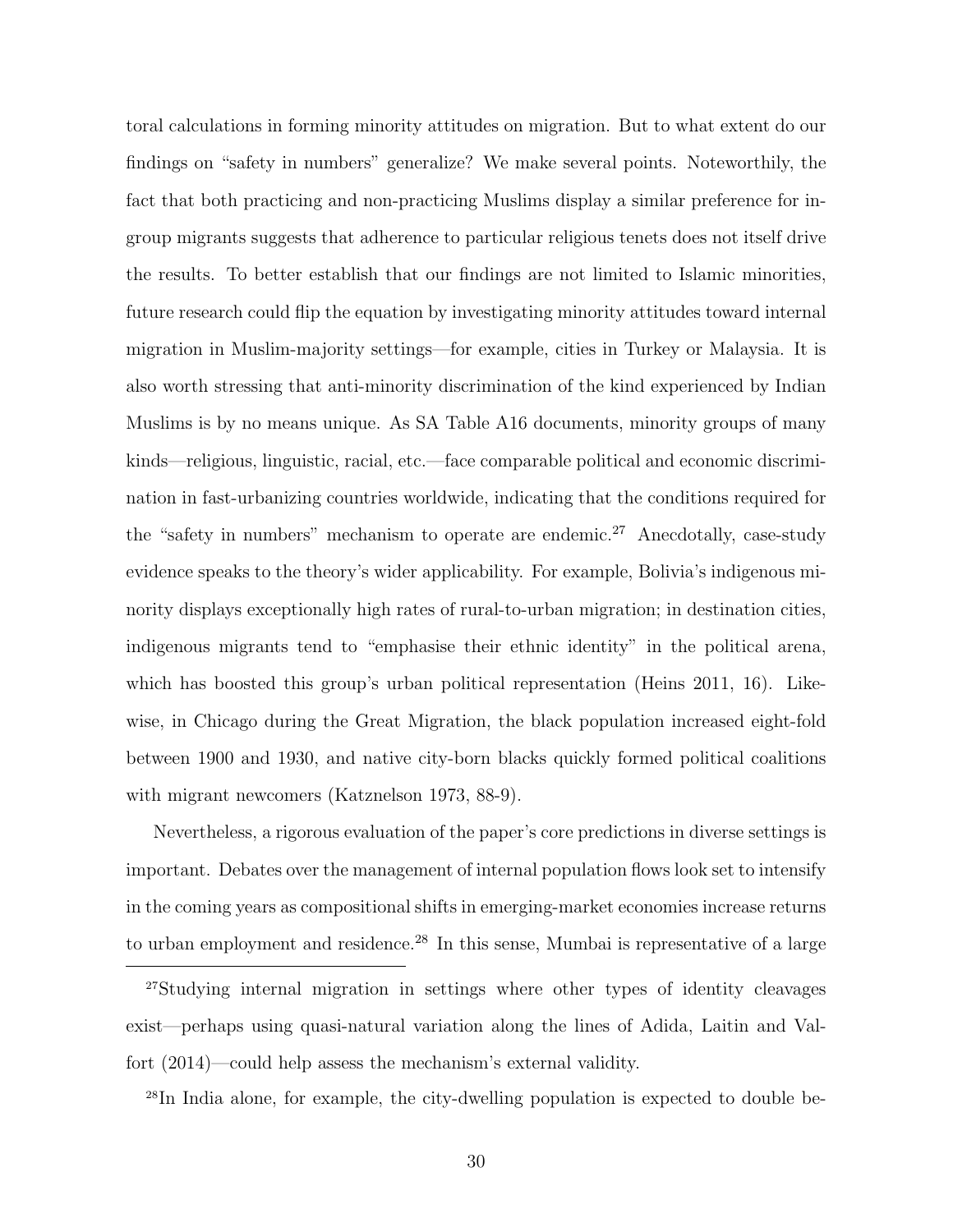set of cases in the global south—from São Paulo to Cape Town to Kuala Lumpur—where faced-paced urbanization is occurring within charged political and social environments. Our findings on migration-induced job competition, fiscal strain, and inter-ethnic conflict raise a productive set of questions for future research. First, are internal migration conflicts similarly structured in authoritarian regimes where the electoral mechanism is absent but where economic and cultural cleavages still obtain?<sup>29</sup> Also, to what extent do discriminatory mass preferences translate into real-world policy outcomes and political elite behavior? Answers to these questions can help guide governments endeavoring to mitigate social dislocation in the wake of rapid urban growth, and protect the rights and wellbeing of migrants, who count among the world's most marginalized population groups.

tween 2010 and 2040; at the same time cities will account for 70 percent of all new jobs in the country (Sankhe et al. 2010).

<sup>29</sup>To further extend the scope conditions of the "safety in numbers" electoral mechanism, future research could test whether it holds in cases where international, non-citizen immigrants enjoy certain voting rights—e.g., for local elections in certain European countries.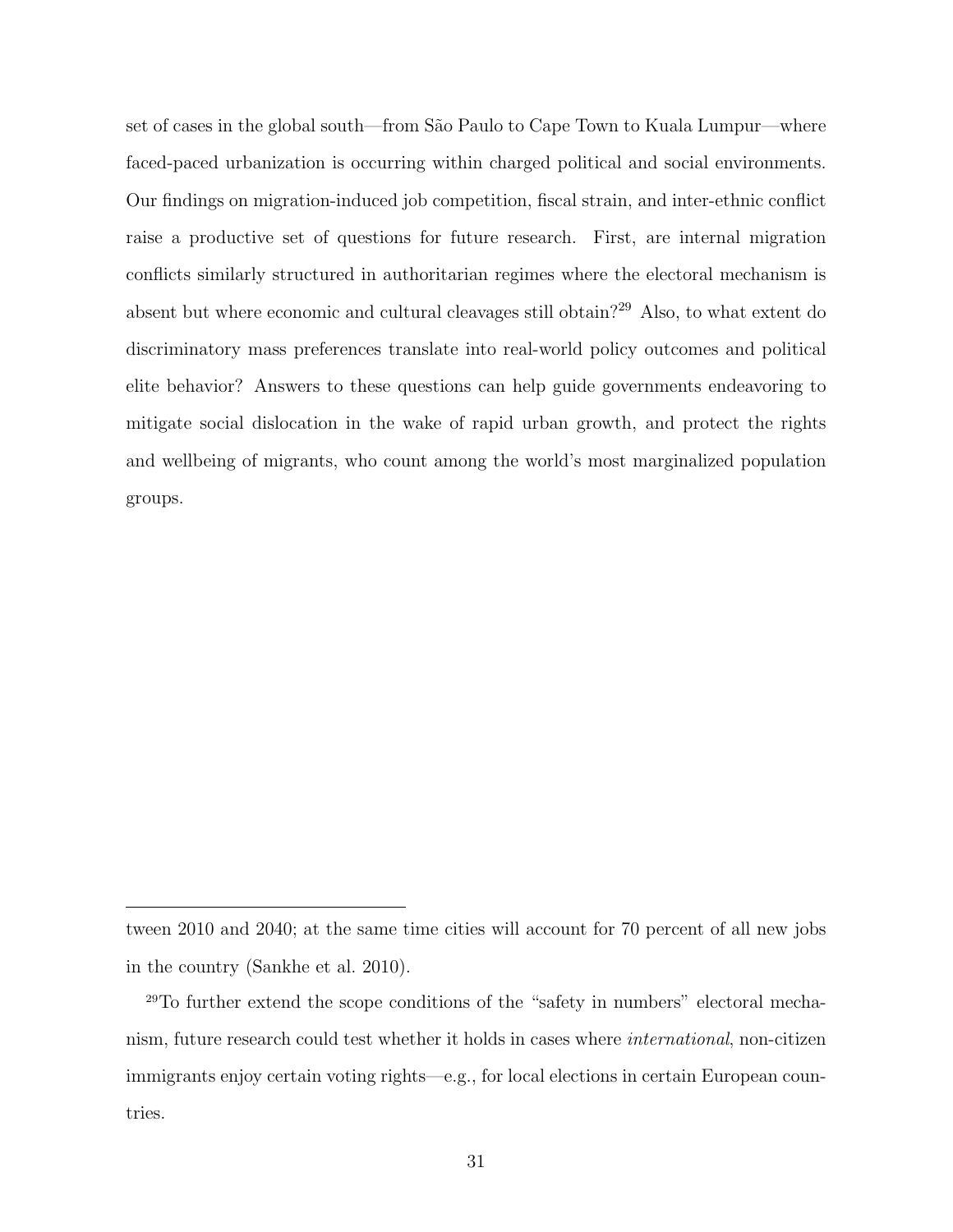# References

- Adida, Claire. 2014. Immigrant Exclusion and Insecurity in Africa. New York: Cambridge University Press.
- Adida, Claire L, David D Laitin and Marie-Anne Valfort. 2014. "Muslims in France: identifying a discriminatory equilibrium." Journal of Population Economics 27(4):1039– 1086.
- Banerjee, Sikata. 2000. Warriors in Politics: Hindu Nationalism, Violence, and the Shiv Sena in India. Westview Press.
- Becker, Gary S. 1971. The Economics of Discrimination. Chicago: University of Chicago Press.

Bell, Martin and Elin Charles-Edwards. 2013. "Cross-National Comparisons of Internal Migration: An Update on Global Patterns and Trends." United Nations Technical Paper No. 2013/1. URL: labordoc.ilo.org/record/457557

- Benhabib, Jess. 1996. "On the political economy of immigration." European Economic Review 40(9):1737–1743.
- Bhatia, Navin and Arnav Chatterjee. 2010. "Financial inclusion in the slums of Mumbai." Economic and Political weekly 45(42):23–26.
- Billimoria-Zenieris, Jer. 1997. Primordial Violence in India in the 1990s. PhD thesis University of Oklahoma.
- Borjas, George J, Richard B Freeman and Lawrence F Katz. 1996. "Searching for the effect of immigration on the labor market." The American Economic Review 86(2):246.
- Brader, T., N. A. Valentino and E. Suhay. 2008. "What triggers public opposition to immigration? Anxiety, group cues, and immigration threat." American Journal of Political Science 52(4):959–978.
- Card, David. 1990. "The impact of the Mariel boatlift on the Miami labor market." Industrial & Labor Relations Review 43(2):245–257.
- Chandra, Kanchan. 2005. "Ethnic parties and democratic stability." Perspectives on Politics 3(02):235–252.
- Citrin, J., D. Green, C. Muste and C. Wong. 1997. "Public opinion toward immigration reform: The role of economic motivations." Journal of Politics 59(3):858–881.
- Dancygier, Rafaela. 2010. Immigration and Conflict in Europe. Cambridge University Press.
- Dancygier, Rafaela and Michael Donnelly. 2013. "Sectoral Economies, Economic Contexts and Attitudes toward Immigration." Journal of Politics 75(1):17–35.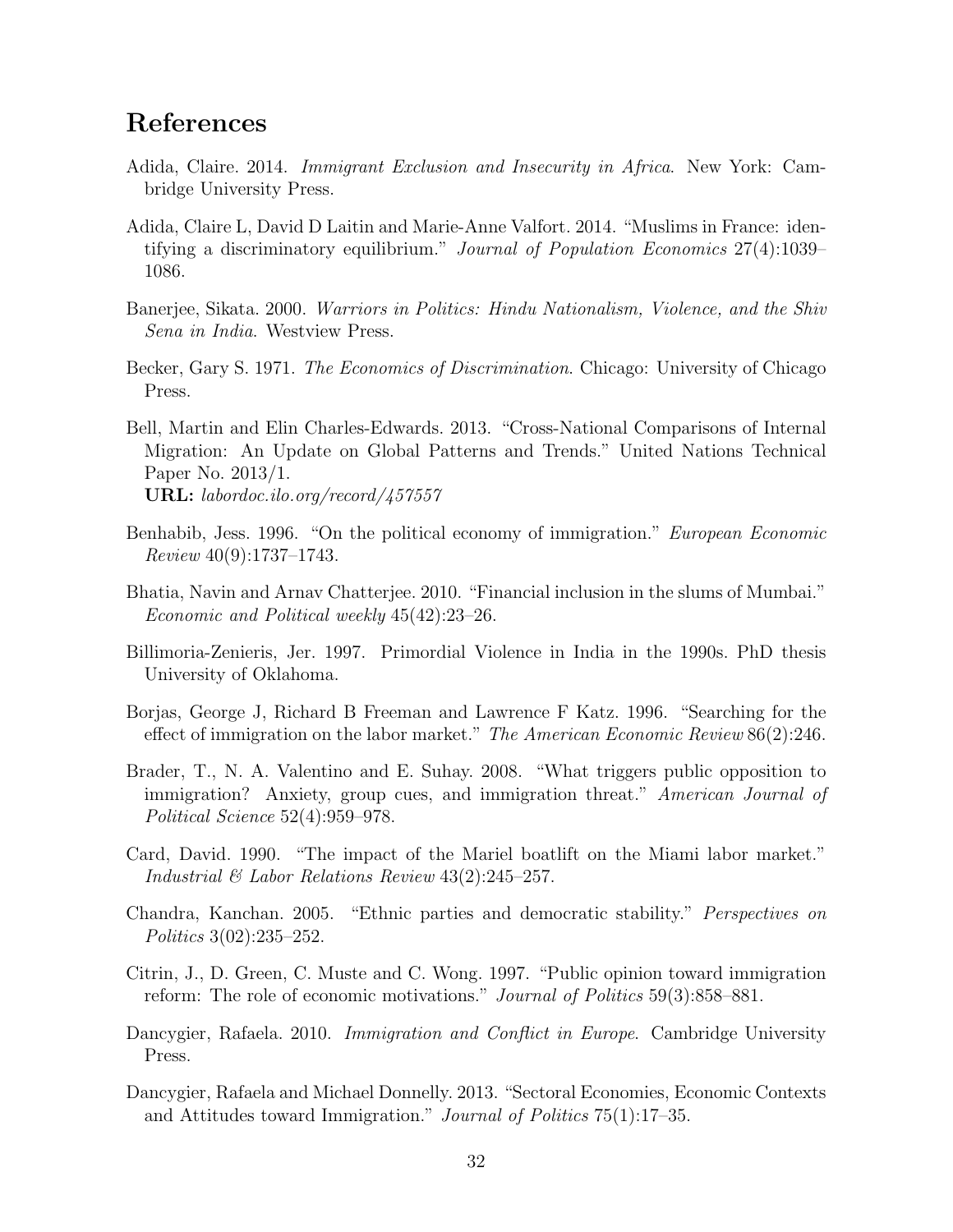- Dunning, Thad and Lauren Harrison. 2010. "Cross-Cutting Cleavages and Ethnic Voting: An Experimental Study of Cousinage in Mali." American Political Science Review 104(01):21–39.
- Facchini, G. and A. M. Mayda. 2009. "Does the Welfare State Affect Individual Attitudes toward Immigrants? Evidence across Countries." Review of Economics and Statistics 91(2):295–314.
- Gaikwad, Nikhar. 2014. "East India Companies and Long Term Economic Change in India." Paper Presented at the American Political Science Association. URL:  $negg.princeton.edu/IPES/2014/papers/F1130_rm3.pdf$
- Gavaskar, Mahesh. 2010. "Mumbai's Shattered Mirror." Economic and Political Weekly  $XLV(7):17–22.$
- Government of India, Census. 2001. "Census of India 2001." Migration Tables. URL: censusindia.gov.in/Tables\_Published/D-Series/D-Series\_link/D3\_India.pdf
- Government of India, NSSO. 2010. "Migration in India: 2007-2008." National Sample Survey Organization Report No. 533. URL:  $mospi.nic.in/Mospi_New/upload/533\_final.pdf$
- Government of Maharashtra, Srikrishna Report. 1998. "Inquiry Into the Riots at Mumbai During December 1992 and January 1993." Government Report. URL: sabrang.com/srikrish/vol1.htm
- Graham, Stephen, Renu Desai and Colin McFarlane. 2013. "Water wars in Mumbai." Public Culture 25(1 69):115–141.
- Gupta, Kamla, Fred Arnold and H Lhungdim. 2009. "Health and living conditions in eight Indian cities. National Family Health Survey 2005-06.".
- Hainmueller, J. and M. J. Hiscox. 2010. "Attitudes toward Highly Skilled and Lowskilled Immigration: Evidence from a Survey Experiment." American Political Science Review 104(3):624–624.
- Hainmueller, Jens and Daniel Hopkins. 2014a. "The hidden american immigration consensus: A conjoint analysis of attitudes toward immigrants." American Journal of Political Science .
- Hainmueller, Jens and Daniel Hopkins. 2014b. "Public Attitudes toward Immigration." Annual Review of Political Science 17.
- Hansen, Thomas Blom. 2000. "Predicaments of secularism: Muslim identities and politics in Mumbai." Journal of the Royal Anthropological Institute 6:255–272.
- Hansen, Thomas Blom. 2001. Wages of violence: naming and identity in postcolonial Bombay. Princeton, N.J.: Princeton University Press.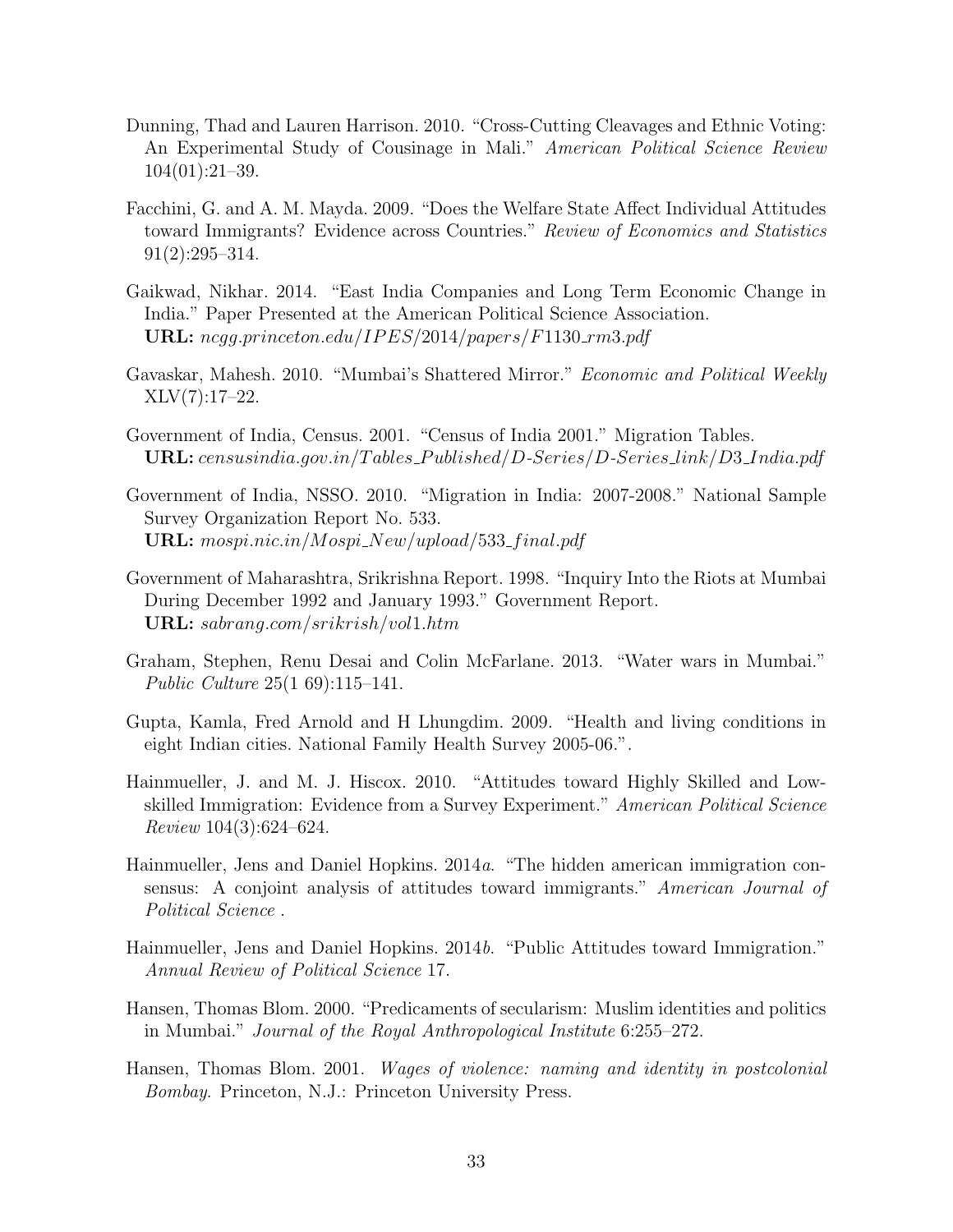- Hanson, Gordon H., Kenneth Scheve and Matthew J. Slaughter. 2007. "Public Finance and Individual Preferences over Globalization Strategies." Economics and Politics 19(1).
- Heins, Claudia. 2011. "Indigenous Internal Migration in Bolivia: Causes and Current Challenges." Government Report. URL:  $qoo.ql/0h89SL$
- Hopkins, Daniel. 2015. "The Upside of Accents: Language, Intergroup Difference, and Attitudes toward Immigration." British Journal of Political Science FirstView.
- Horowitz, D. L. 1985. Ethnic Groups in Conflict. University of California Press.
- Jaffrelot, Christophe. 1999. The Hindu Nationalist Movement in India. London: Penguin.
- Joshi, Ram. 1968a. Maharashtra. In State Politics in India, ed. Myron Weiner. Princeton, N.J.,: Princeton University Press.
- Joshi, Ram. 1968b. "The Shiv Sena: A Movement in Search of Legitimacy." Asian Survey  $10(11):967-978.$
- Karnik, Ajit, Anita Rath and JC Sharma. 2004. "Reforming Property Tax System: Simulated Results for Mumbai City." Economic and Political Weekly pp. 3818–3826.
- Katzenstein, Mary. 1973. "Origins of Nativism: The Emergence of Shiv Sena in Bombay." Asian Survey 13(4):386–399.
- Katzenstein, Mary. 1979. Ethnicity and Equality: the Shiv Sena Party and Preferential Policies in Bombay. Ithaca: Cornell University Press.
- Katznelson, Ira. 1973. Black Men, White Cities: Race, Politics, and Migration in the United States, 1900-30, and Britain, 1948-68. New York: Oxford University Press.
- Laitin, David D. 1986. Hegemony and culture: Politics and change among the Yoruba. University of Chicago Press.
- Leonardelli, Geoffrey, Cynthia Pickett and Marilynn Brewer. 2010. "Optimal Distinctiveness Theory: A Framework for Social Identity, Social Cognition, and Intergroup Relations." Advances in Experimental Social Psychology 43:63 – 113.
- Malhotra, N., Y. Margalit and C. H. Mo. 2013. "Economic Explanations for Opposition to Immigration: Distinguishing between Prevalence and Conditional Impact." American Journal of Political Science 57(2):391–410.
- Masselos, Jim. 1994. "The Bombay riots of January 1993: The politics of urban conflagration." Journal of South Asian Studies 17(s1):79–95.
- Mayda, A. M. 2006. "Who is against immigration? A cross-country investigation of individual attitudes toward immigrants." Review of Economics and Statistics 88(3):510– 530.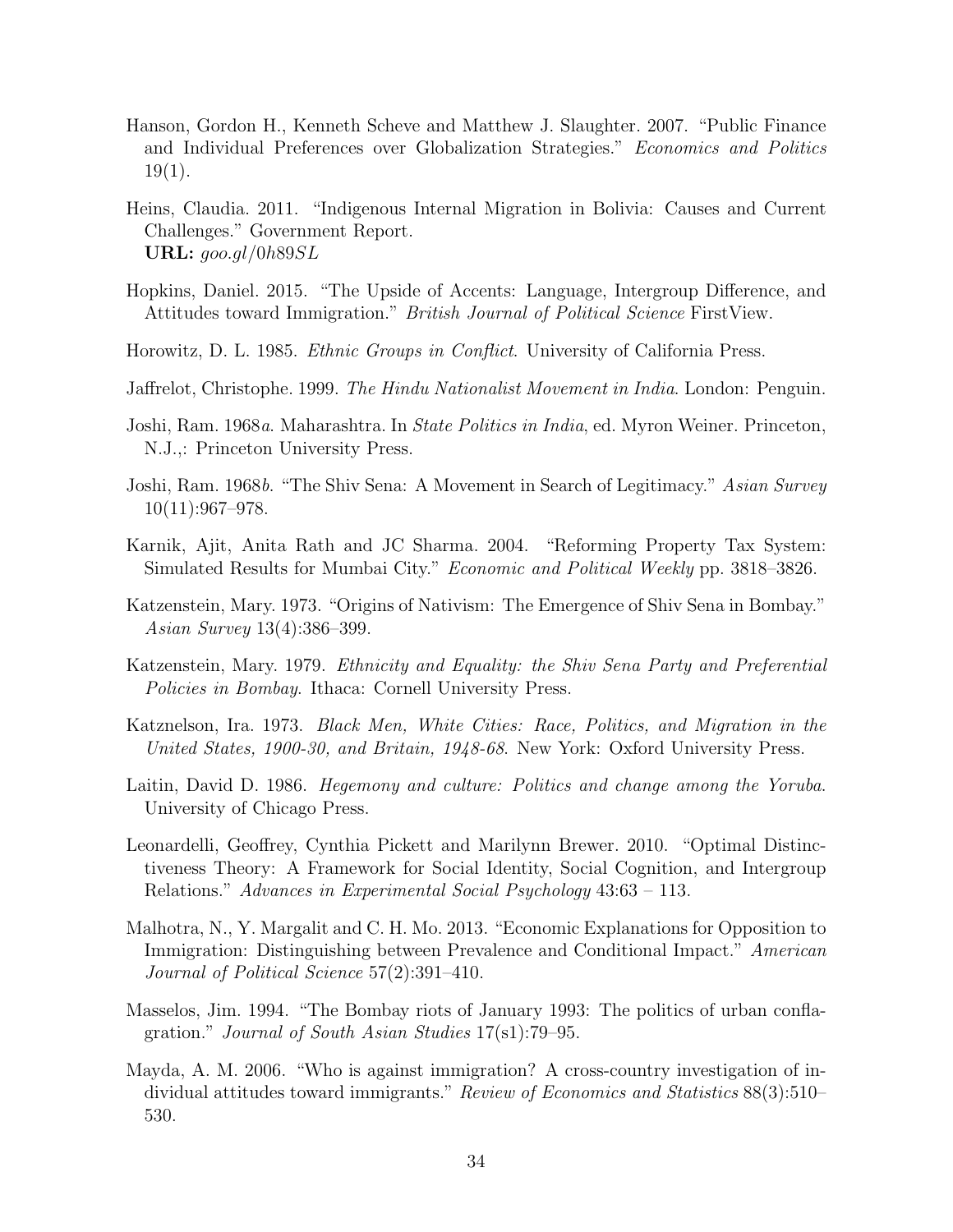Menon, Meena. 2011. Riots and After in Mumbai. New Delhi: Sage Publications.

- Mili, D. 2011. "Migration and healthcare." The Health 2(3):82–85.
- Nordlinger, Eric A. 1972. Conflict Regulation in Divided Societies. Cambridge: Harvard University.
- Pande, Rohini. 2003. "Can mandated political representation increase policy influence for disadvantaged minorities? Theory and evidence from India." The American Economic Review 93(4):1132–1151.
- Pashlikar, Suhas. 2004. "Shiv Sena: A Tiger with Many Faces?" *Economic and Political* Weekly 39(14):1497–1507.
- Prasad, Rajiva, M Singh, K Das, Kamala Gupta and R Bhagat. 2009. "Migration to Greater Mumbai Urban Agglomeration." Demography India 38(2):319–334.
- Roemer, John E, Woojin Lee and Karine Van der Straeten. 2007. Racism, xenophobia, and distribution: Multi-issue politics in advanced democracies. Harvard University Press.
- Rogowski, Ronald. 1989. "Commerce and coalitions: How trade affects domestic political alignments." Princeton, NJ .
- Sankhe, Shirish, Ireena Vittal, Richard Dobbs and Ajit Mohan. 2010. India's Urban Awakening: Building Inclusive Cities, Sustaining Economic Growth. McKinsey Global Institute.
- Scheve, K. and M. Slaughter. 2001. "Labor market competition and individual preferences over immigration policy." Review of Economics and Statistics 83(1):133–145.
- Singh, D.P. 2007. "Migration in Mumbai." Demography India 36(2):315–327.
- Tajfel, Henri. 1970. "Experiments in Intergroup Discrimination." Scientific American 223(5):96–102.
- Weiner, Myron. 1978. Sons of the soil: migration and ethnic conflict in India. Princeton: Princeton University Press.
- Wilkinson, Steven. 2004. *Votes and Violence: Electoral Competition and Ethnic Riots in* India. New York: Cambridge University Press.

Zachariah, K.C. 1966. "Bombay Migration Study." Demography 3(2):378–392.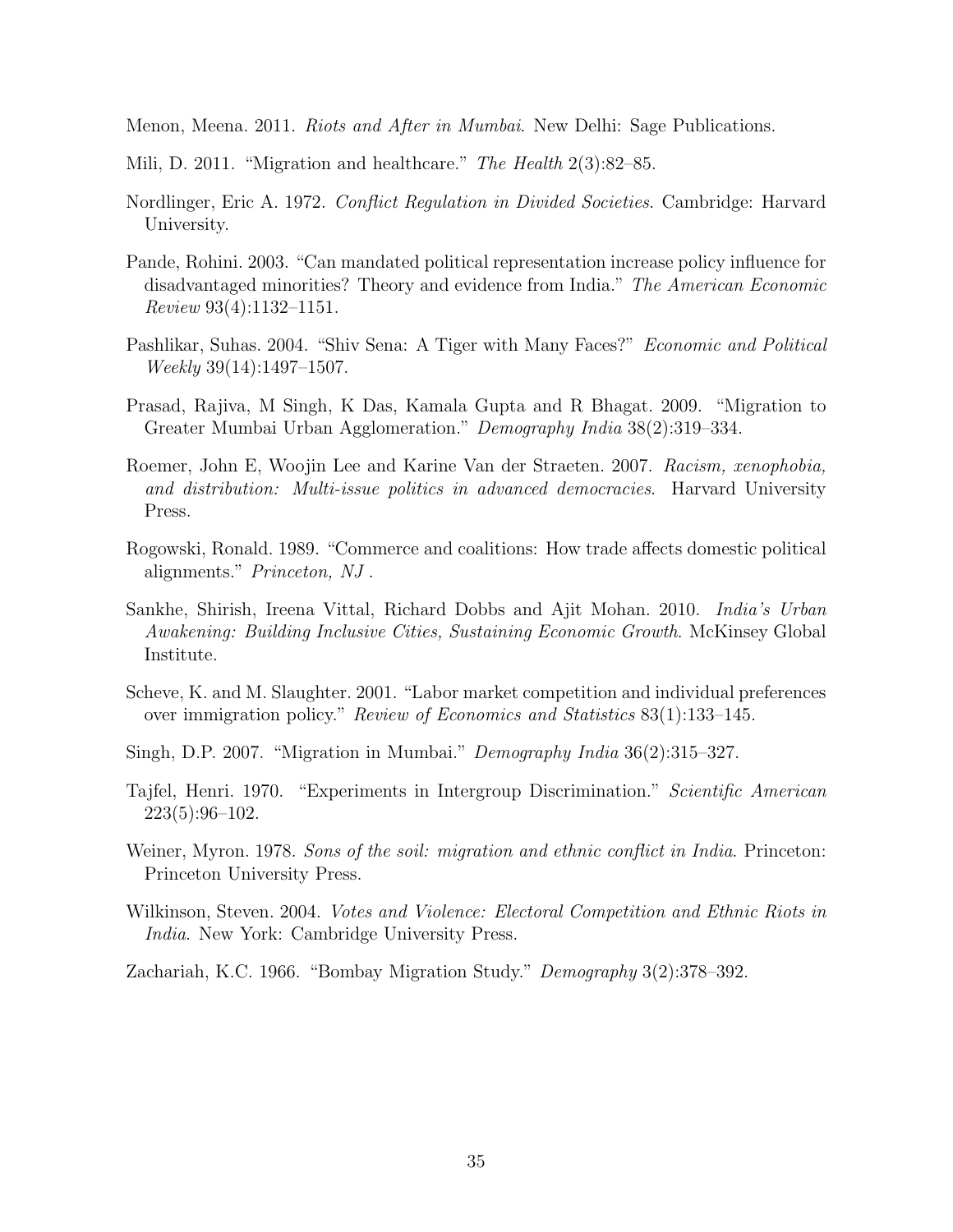

**Figure 1: Growth in Mumbai's overall and migrant population, 1901-2001**

*Notes:* Data are compiled from the Census of India, Mumbai Human Development Report (2009), and Singh (2007).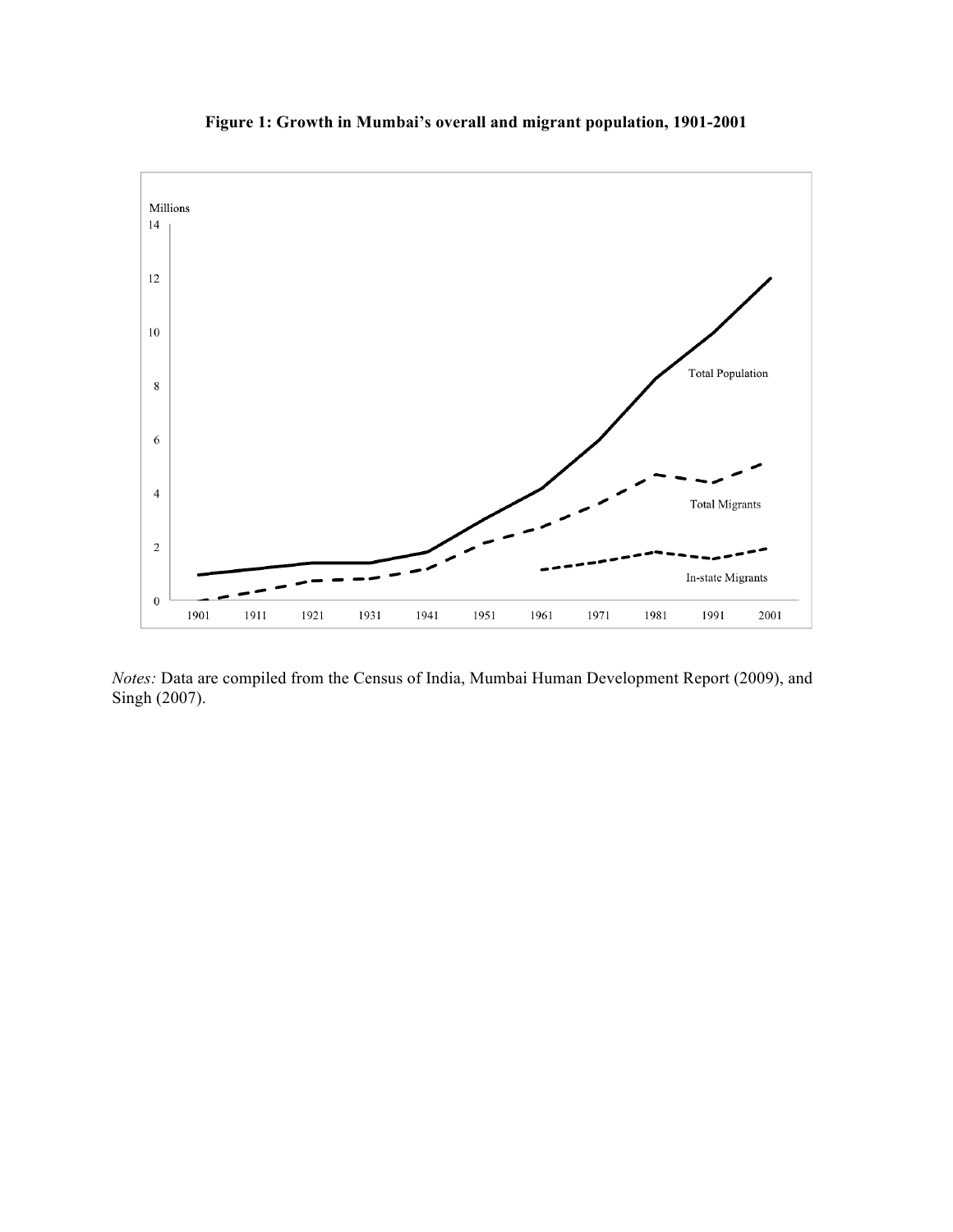



*Notes:* Proportion of sampled Hindu and Muslim workers in Mumbai in high- and low-skilled occupations. Data are taken from the 64th round of the National Sample Survey, 2007-2008 (*N*=1,148). Skill categories are based on the Indian National Classification of Occupations (2004).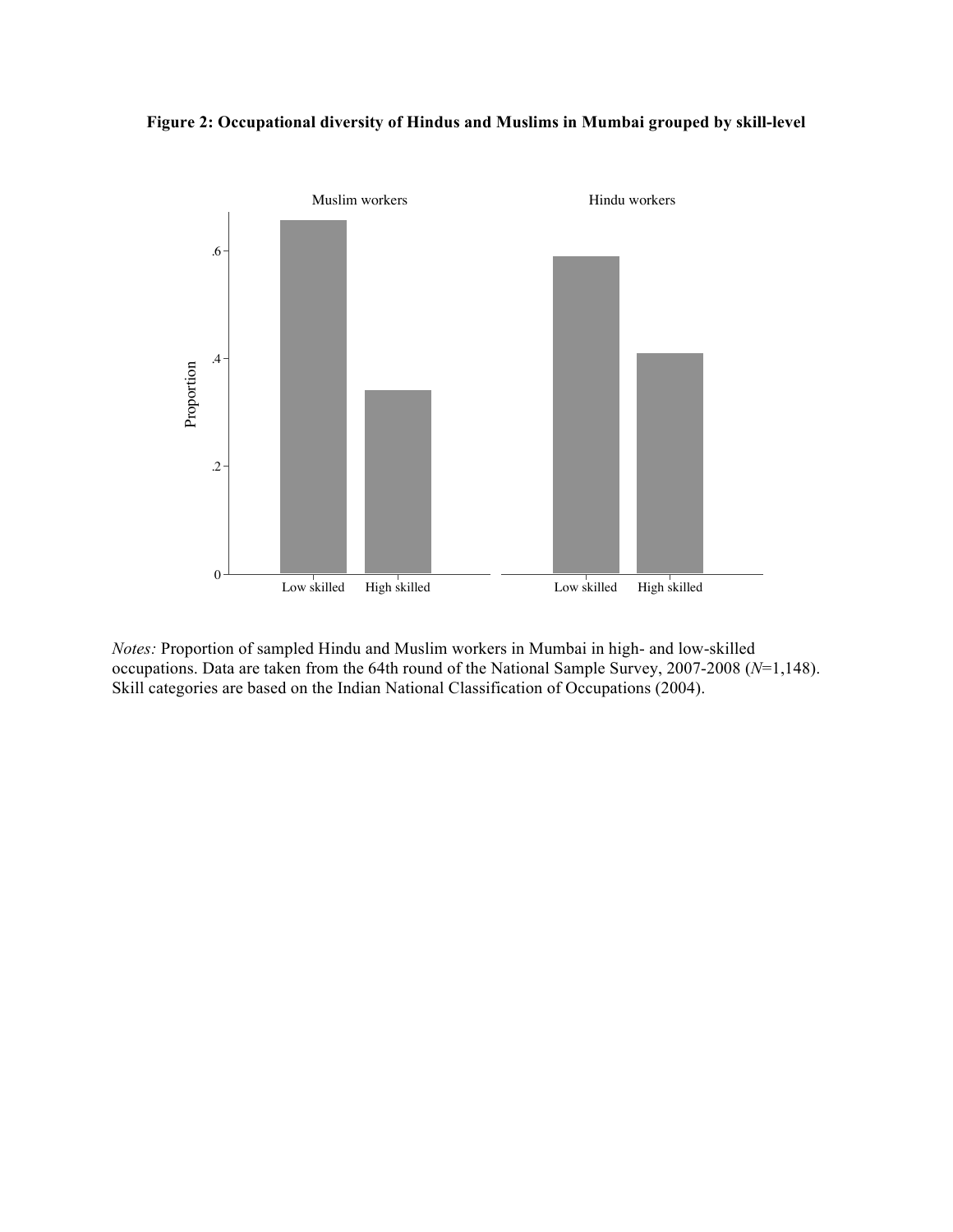



*Notes*: This chart represents the change in respondent favorability as the hypothetical migrant goes from being "not-highly skilled" (treatment=0) to one who is "highly skilled" (treatment=1).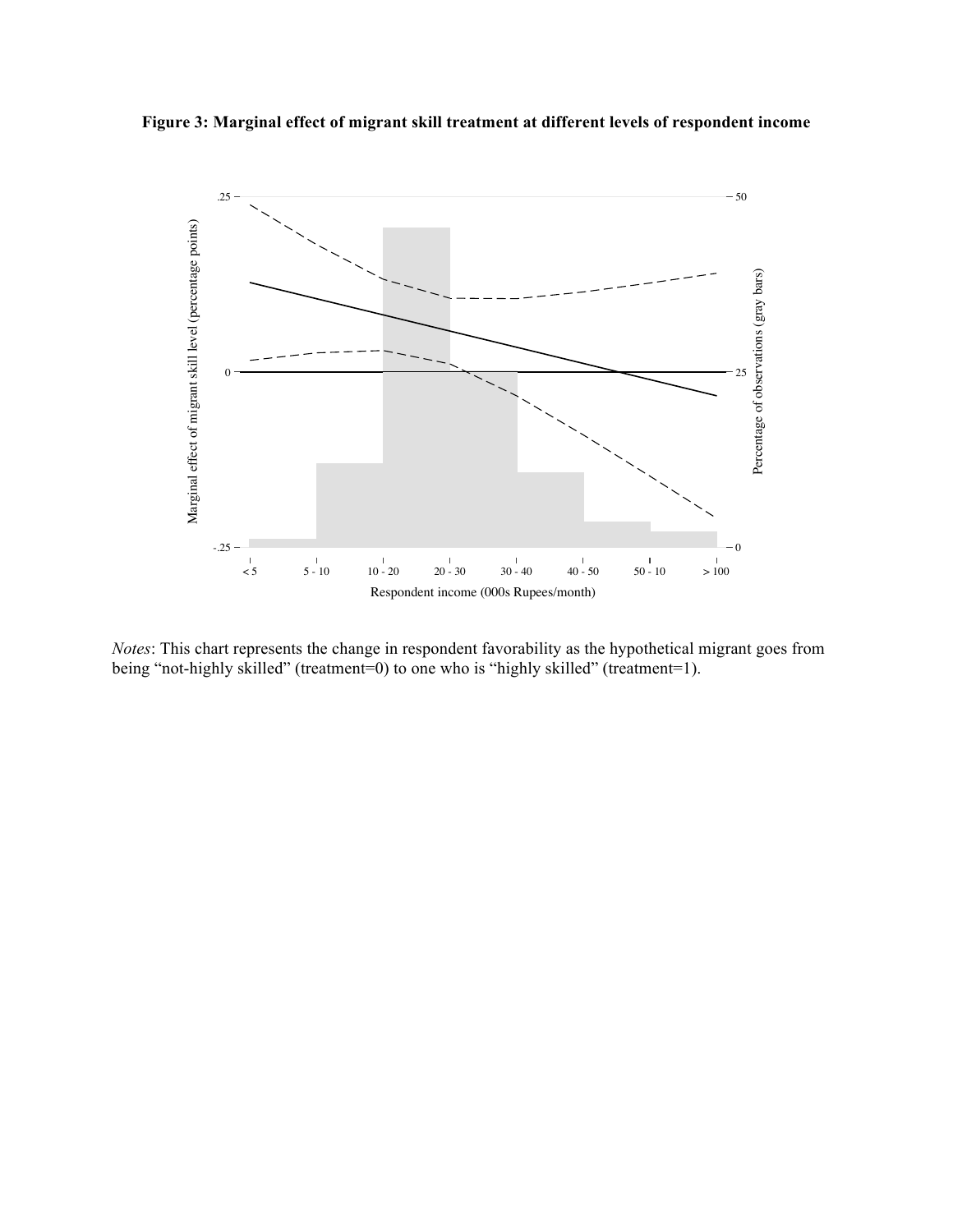#### **Figure 4: Attitudes of Muslim respondents under different treatment conditions**



*Notes:* Boxes [A] through [D] represent the proportion of Muslim respondents answering "yes" to the main outcome question when presented with migrants of varying religion and skill characteristics.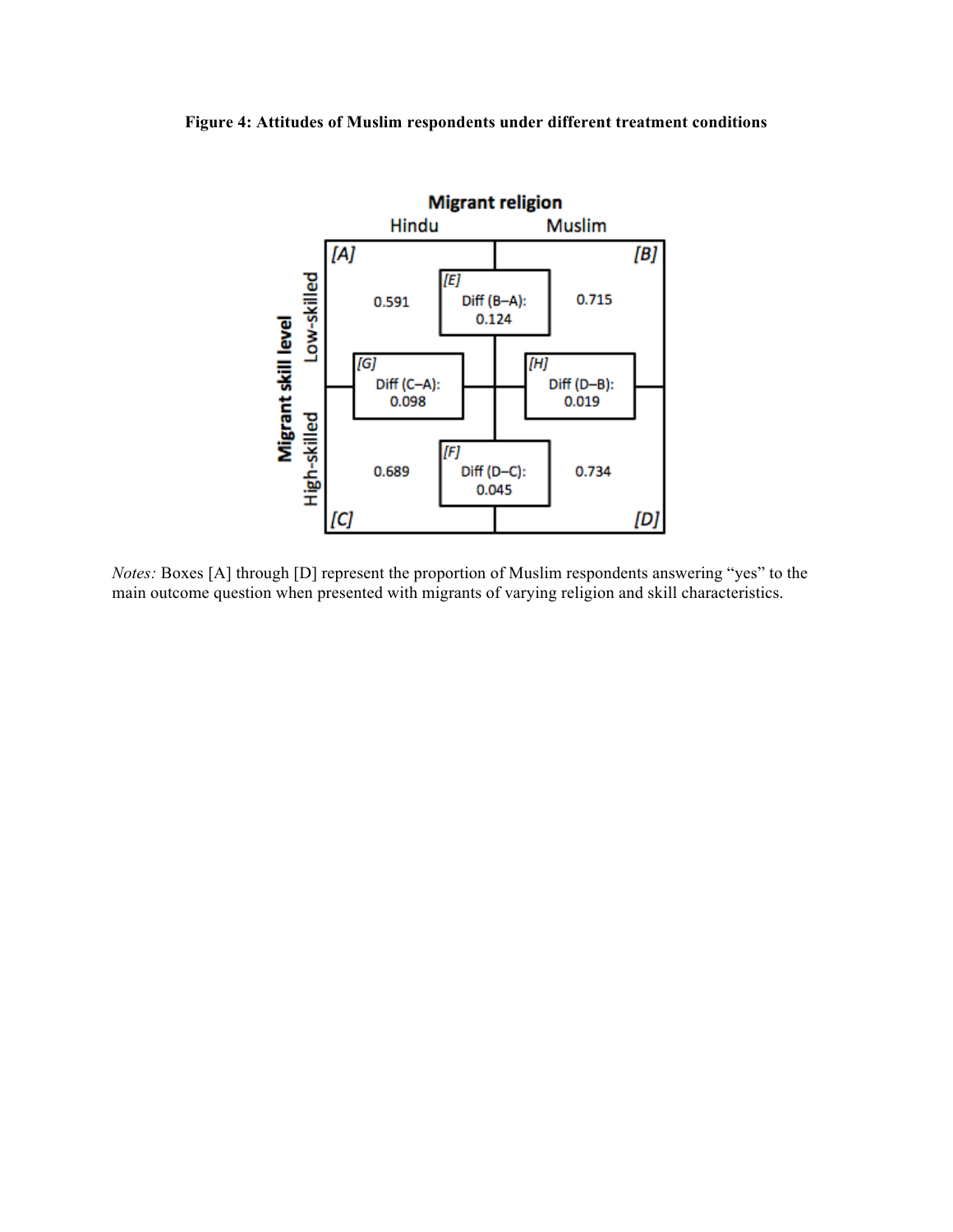# **Table 1: Hypothesized crosscutting effects of migrant religion and skills on native attitudes**

|                       |                                | $S_i$ (Migrant skills)       |                                  |  |
|-----------------------|--------------------------------|------------------------------|----------------------------------|--|
|                       |                                | Threatening to native $(-1)$ | Non-Threatening to native $(+1)$ |  |
|                       | Co-ethnic of native $(+1)$     | $0$ (Offsetting)             | 2 (Reinforcing)                  |  |
| (Migrant<br>religion) | Not co-ethnic of native $(-1)$ | -2 (Reinforcing)             | $0$ (Offsetting)                 |  |

*Notes:* Numbers represent the hypothetical utility to native*<sup>i</sup>* from accepting migrant*<sup>j</sup>* with varying religion and skill characteristics.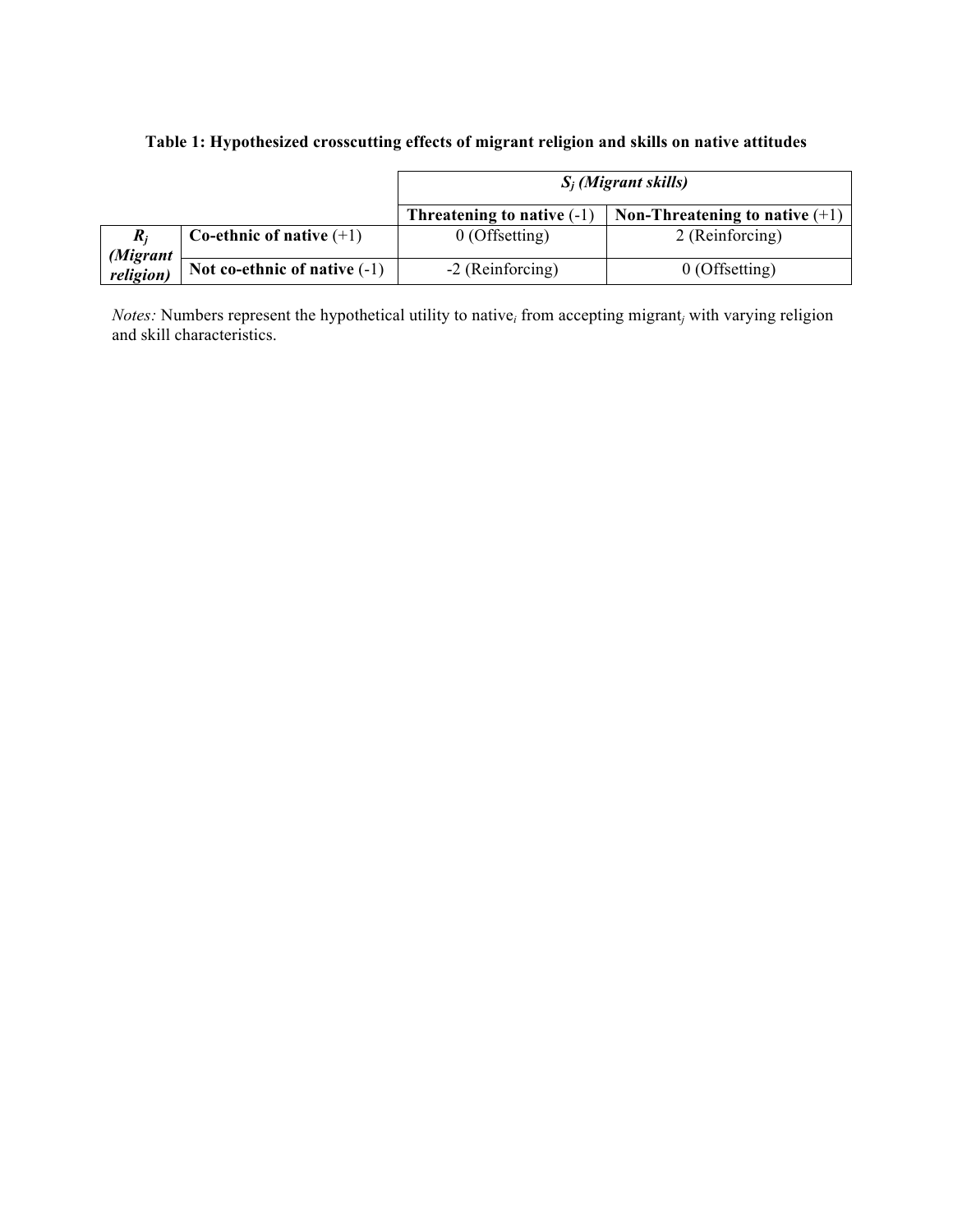| <b>Hindu first</b> | Hindu last | <b>Muslim</b> first | <b>Muslim</b> last | Not highly skilled  | <b>Highly skilled</b> |
|--------------------|------------|---------------------|--------------------|---------------------|-----------------------|
| names              | names      | names               | names              |                     |                       |
| Amit               | Agarwal    | Nadeem              | Sheikh             | hawker              | IT professional       |
| Rajiv              | Joshi      | Abdul               | Pathan             | rickshaw driver     | doctor                |
| Ram                | Gupta      | Moshin              | Syed               | construction worker | engineer              |
| Neeraj             | Teli       | Salman              | Ansari             | cleaner             | financial analyst     |
| Alok               | Gurjar     | Rashid              | Qureshi            | factory worker      | lawyer                |
| Arjun              | Kori       | Zafar               | Mansoori           |                     |                       |

# **Table 2: Religion treatment names and occupations**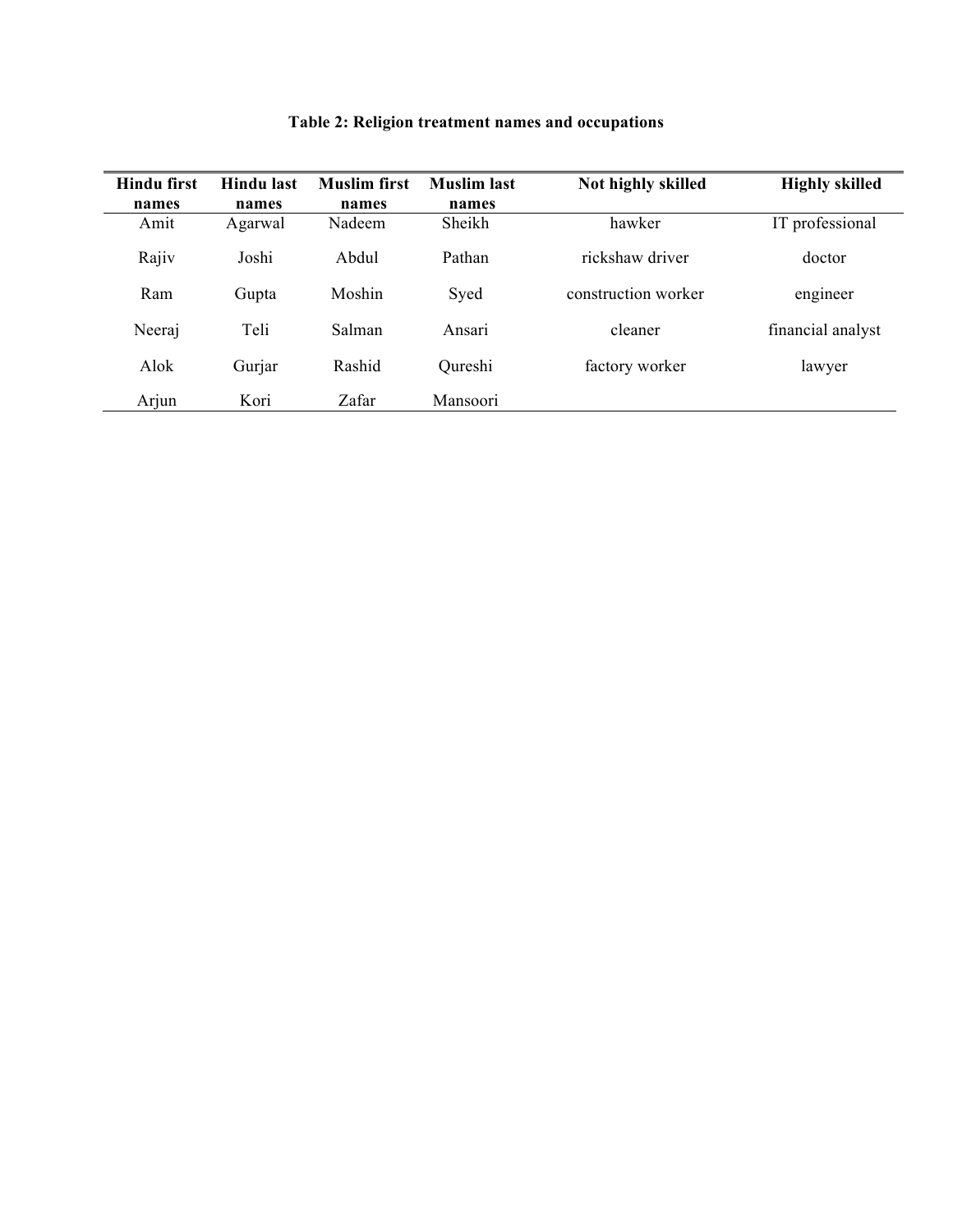|                  |                   |       |                                   | Treatment:           |         |                                 |
|------------------|-------------------|-------|-----------------------------------|----------------------|---------|---------------------------------|
|                  | Migrant religion: |       |                                   | Migrant skill level: |         |                                 |
|                  | Muslim            | Hindu | Diff.                             | Not highly           | Highly  | Diff.                           |
|                  |                   |       | $\left( \text{col. } 2-1 \right)$ | skilled              | skilled | $\left(\text{col. } 5-4\right)$ |
|                  | (1)               | (2)   | (3)                               | (4)                  | (5)     | (6)                             |
| Respondent       |                   |       |                                   |                      |         |                                 |
| characteristics  |                   |       |                                   |                      |         |                                 |
| Age              | 38.87             | 39.08 | 0.214                             | 39.58                | 38.41   | $-1.173$                        |
|                  |                   |       | (0.626)                           |                      |         | (0.627)                         |
| Education        | 10.95             | 10.79 | $-0.160$                          | 10.89                | 10.85   | $-0.039$                        |
|                  |                   |       | (0.227)                           |                      |         | (0.226)                         |
| College          | 0.244             | 0.230 | $-0.014$                          | 0.234                | 0.234   | 0.005                           |
|                  |                   |       | (0.021)                           |                      |         | (0.021)                         |
| Income $(1-8)$   | 3.514             | 3.523 | 0.009                             | 3.579                | 3.461   | $-0.118$                        |
|                  |                   |       | (0.057)                           |                      |         | (0.057)                         |
| Hindu            | 0.499             | 0.508 | 0.009                             | 0.494                | 0.512   | 0.018                           |
|                  |                   |       | (0.025)                           |                      |         | (0.025)                         |
| Female           | 0.259             | 0.274 | 0.015                             | 0.277                | 0.257   | $-0.019$                        |
|                  |                   |       | (0.022)                           |                      |         | (0.022)                         |
| Born in Mumbai   | 0.669             | 0.645 | $-0.025$                          | 0.650                | 0.662   | 0.012                           |
|                  |                   |       | (0.024)                           |                      |         | (0.024)                         |
| Marathi          | 3.72              | 3.69  | $-0.031$                          | 3.69                 | 3.72    | 0.025                           |
| speaking level   |                   |       | (0.068)                           |                      |         | (0.068)                         |
| F-test           |                   |       | 0.31                              |                      |         | 1.44                            |
| [p-value]        |                   |       | [0.96]                            |                      |         | [0.18]                          |
| $\boldsymbol{N}$ | 738               | 847   |                                   | 777                  | 808     |                                 |

#### **Table 3: Tests of covariate balance**

*Notes:* Columns 1, 2, 4, and 5 report the group means of the covariates under different treatment conditions. Columns 3 and 6 display the results of two-sided t-tests between the treatment conditions, assuming unequal variances. F-statistics are tests for the joint significance of all covariates in explaining treatment assignment. Robust standard errors in parentheses.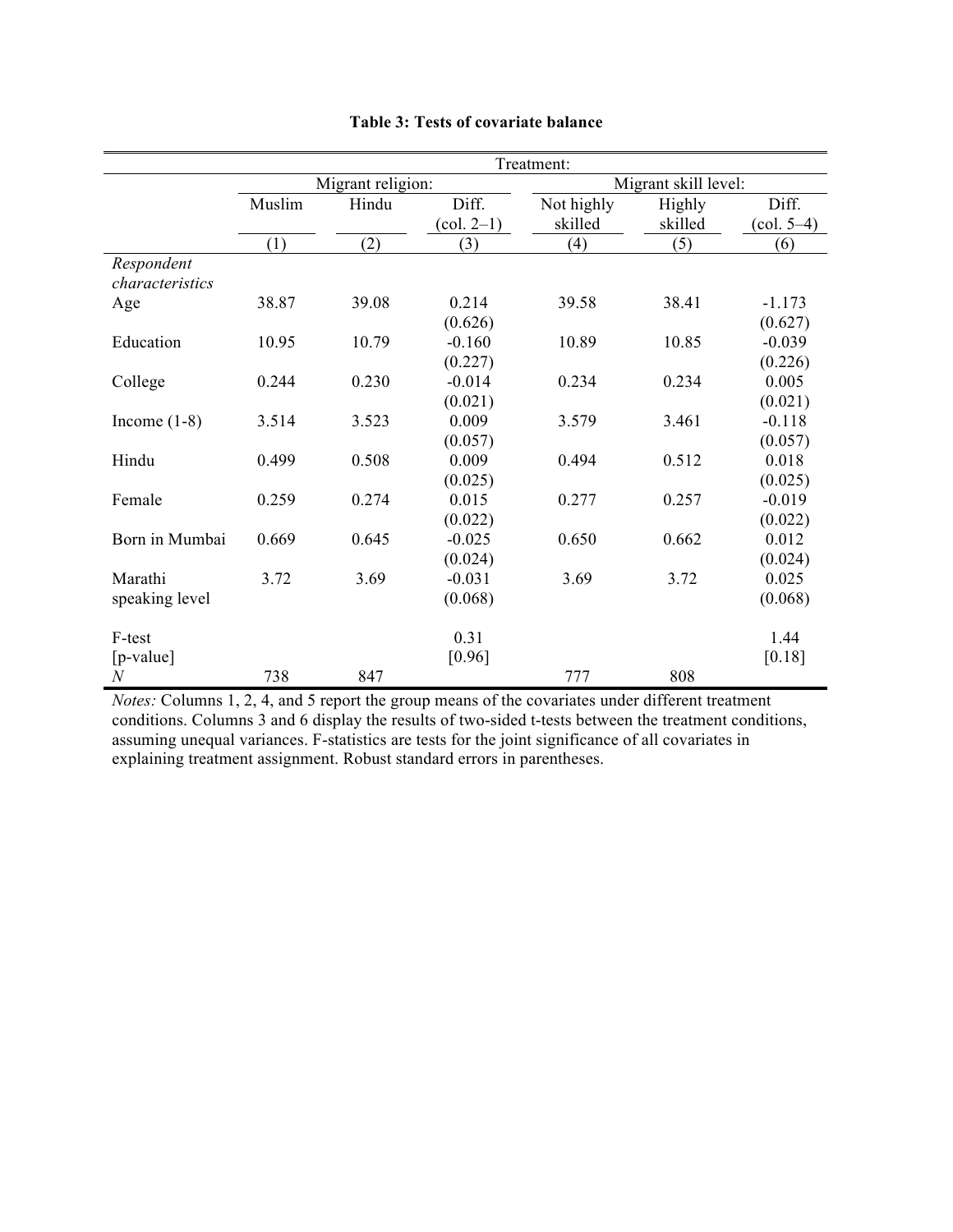|                                       | Model:            |                                |
|---------------------------------------|-------------------|--------------------------------|
|                                       | Main<br>treatment | Interaction with<br>respondent |
|                                       | effect            | income                         |
|                                       | (1)               | 2)                             |
| Migrant skill treatment               | 0.070             | 0.084                          |
| $(1 =$ highly; $0 =$ not highly)      | (0.023)           | (0.025)                        |
| Respondent income                     |                   | 0.136                          |
| $(1 = high; 0 = low)$<br>Interaction: |                   | (0.040)                        |
| Migrant skill treatment x             |                   | $-0.112$                       |
| respondent income                     |                   | (0.057)                        |
| Constant (control mean)               | 0.632             | 0.770                          |
| N                                     | 1578              | 1578                           |

### **Table 4: OLS estimates of the effect of varying migrant skill level on main outcome**

*Notes:* Dependent variable takes 1 (accept migrant) or 0 (don't accept migrant). Robust standard errors in parentheses. Specifications include controls for demographic, pre-treatment respondent characteristics: age, gender, born in Mumbai, and (in model 1) income.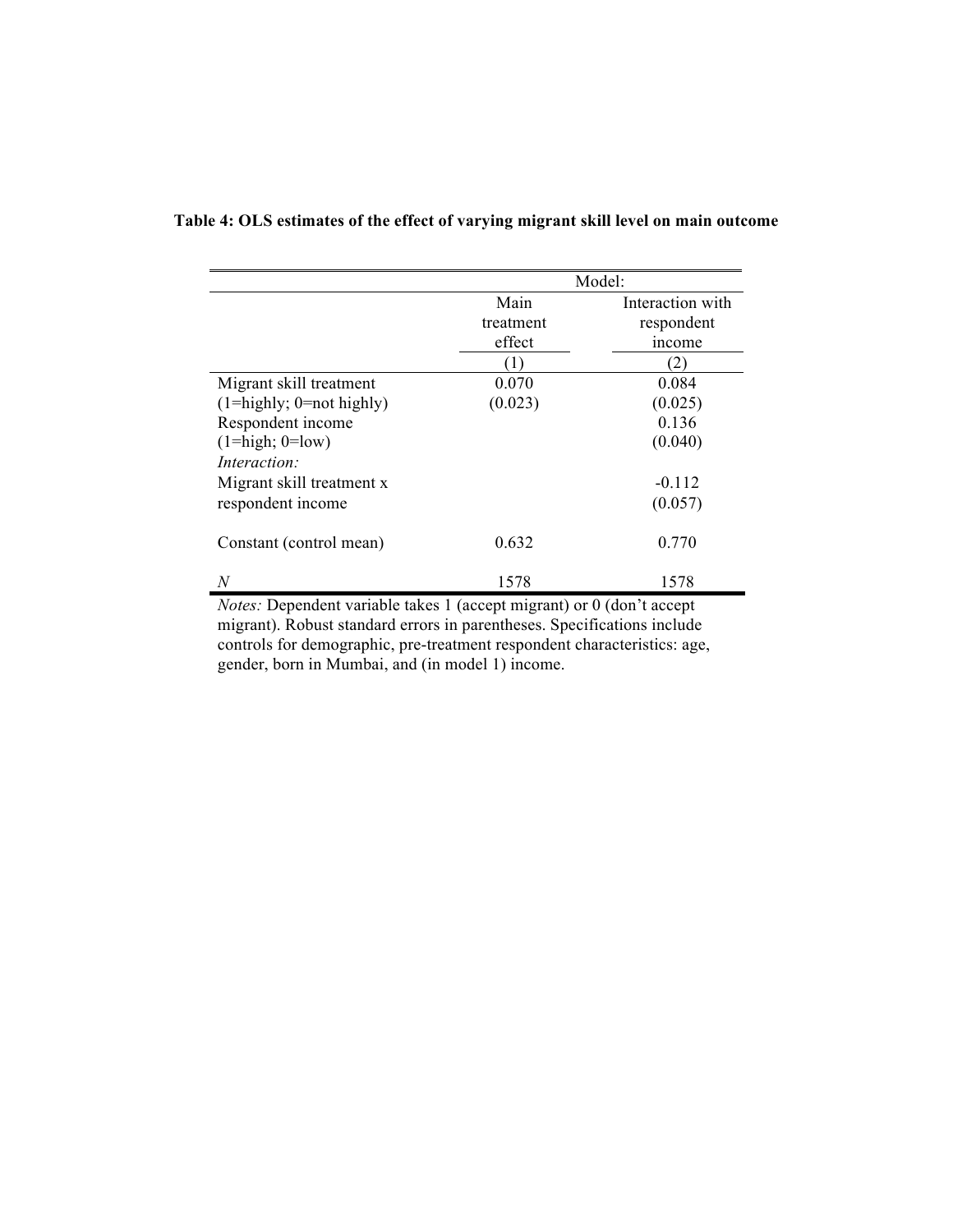|                                  | Respondent income level:  |                  |  |
|----------------------------------|---------------------------|------------------|--|
|                                  | High-income<br>Low-income |                  |  |
|                                  |                           | $\left 2\right $ |  |
| Migrant skill treatment          | 0.131                     | 0.037            |  |
| $(1 =$ highly; $0 =$ not highly) | (0.062)                   | (0.025)          |  |
| Constant (control mean)          | 0.230                     | 0.655            |  |
|                                  | 257                       | 1320             |  |

### **Table 5: OLS estimates of the effect of migrant skill treatment on attitudes toward restrictive reservation policy**

*Notes:* Dependent variable takes 1 (favor reservations) or 0 (don't favor reservations). Robust standard errors in parentheses. Specifications include controls for demographic, pre-treatment respondent characteristics: age, gender, and born in Mumbai.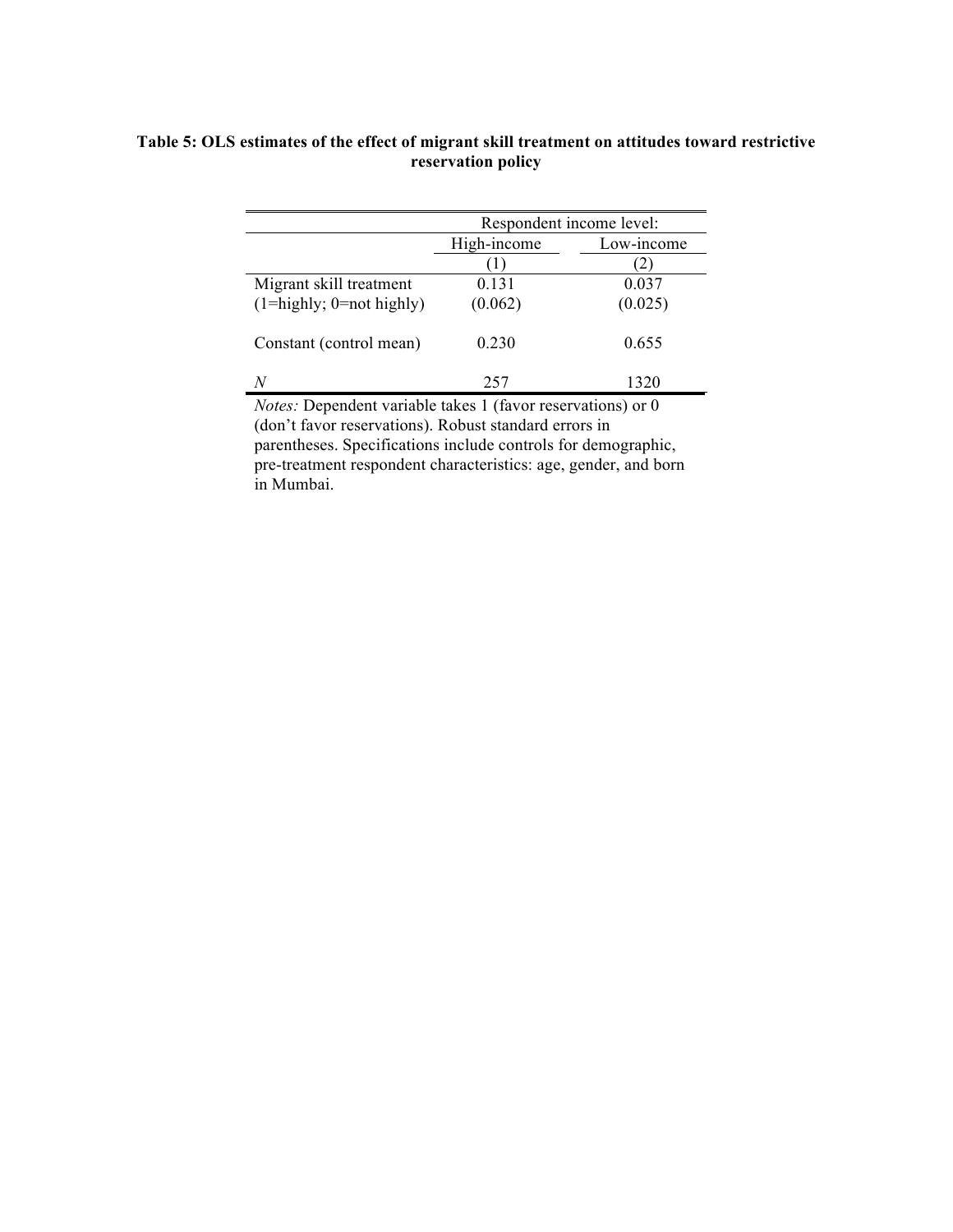|                                              | Respondent religion: |                                                                                                                        |
|----------------------------------------------|----------------------|------------------------------------------------------------------------------------------------------------------------|
|                                              | Muslim               | Hindu                                                                                                                  |
|                                              |                      |                                                                                                                        |
| Migrant religion                             | $-0.069$             | $-0.005$                                                                                                               |
| treatment                                    | (0.029)              | (0.034)                                                                                                                |
| $(1=Hindu; 0=Muslim)$                        |                      |                                                                                                                        |
| Constant (control mean)                      | 0.736                | 0.584                                                                                                                  |
| N<br>$1 \tcdot 1 \tcdot 1 \tcdot 1 \tcdot 1$ | 785                  | 793<br>the contract of the contract of the contract of the contract of the contract of the contract of the contract of |

# **Table 6: OLS estimates of the effect of varying migrant religion on main outcome**

*Notes:* Dependent variable takes 1 (accept migrant) or 0 (don't accept migrant). Robust standard errors in parentheses. Specifications include controls for demographic, pre-treatment respondent characteristics: age, gender, born in Mumbai, and income.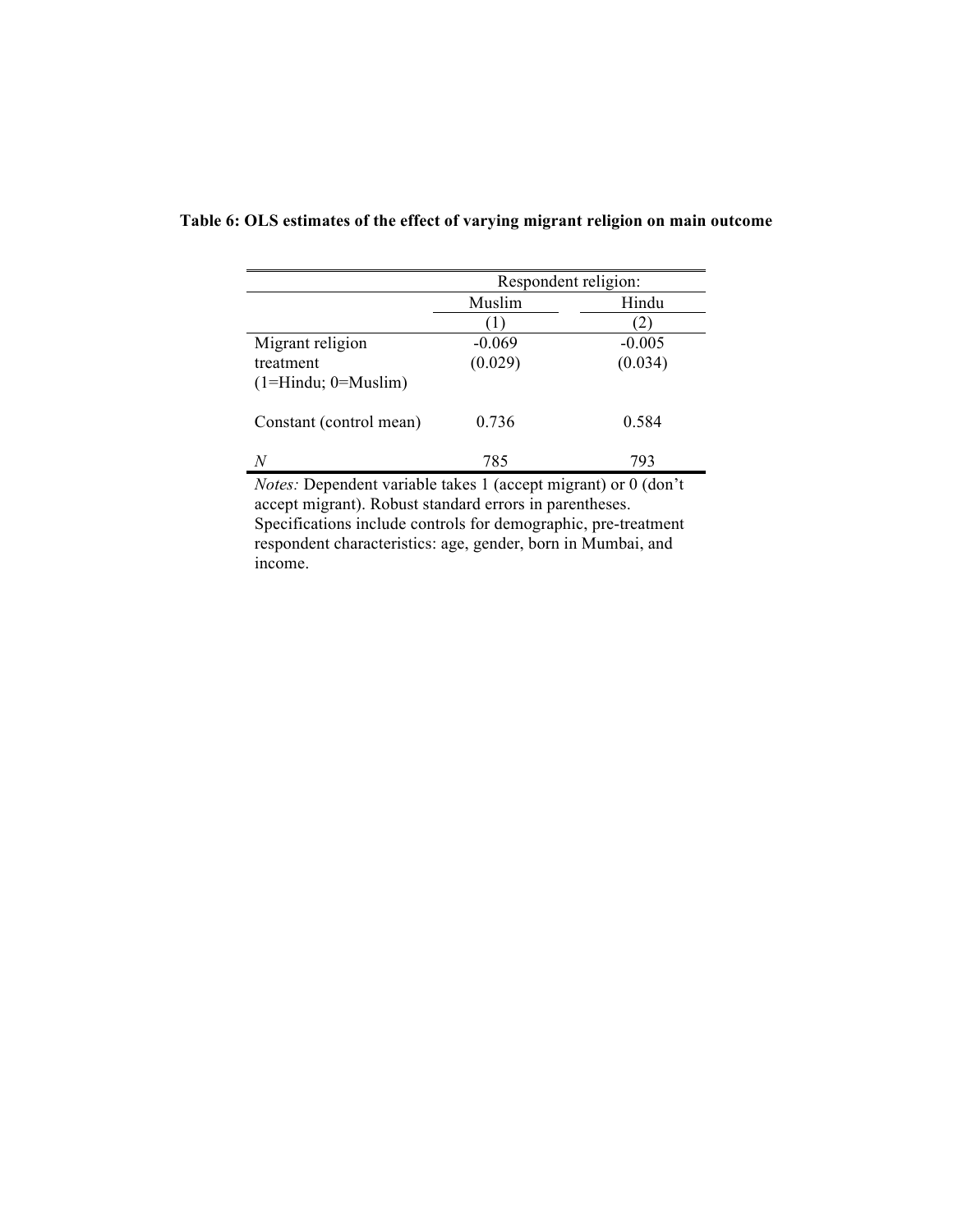|                                  | Respondent religion: |             |              |             |
|----------------------------------|----------------------|-------------|--------------|-------------|
|                                  | Hindu                |             | Muslim       |             |
|                                  | (1)                  | (2)         | (3)          | (4)         |
|                                  | Main effects         | Interaction | Main effects | Interaction |
| Migrant skill treatment          | 0.081                | 0.057       | 0.071        | 0.019       |
| $(1 =$ highly; $0 =$ not highly) | (0.034)              | (0.050)     | (0.029)      | (0.040)     |
| Migrant religion treatment       | $-0.006$             | $-0.029$    | $-0.075$     | $-0.124$    |
| $(1=Hindu; 0=Muslim)$            | (0.034)              | (0.050)     | (0.029)      | (0.043)     |
| Interaction:                     |                      |             |              |             |
| Migrant skill treatment x        |                      | $-0.045$    |              | $-0.098$    |
| religion treatment               |                      | (0.068)     |              | (0.058)     |
|                                  |                      |             |              |             |
| Constant (control mean)          | 0.525                | 0.539       | 0.696        | 0.715       |
| N                                | 793                  | 793         | 785          | 785         |

### **Table 7: OLS estimates of the interaction of migrant skill and religion on main outcome**

*Notes:* Dependent variable takes 1 (accept migrant) or 0 (don't accept migrant). Robust standard errors in parentheses. Specifications include controls for demographic, pre-treatment respondent characteristics: age, gender, born in Mumbai, and income.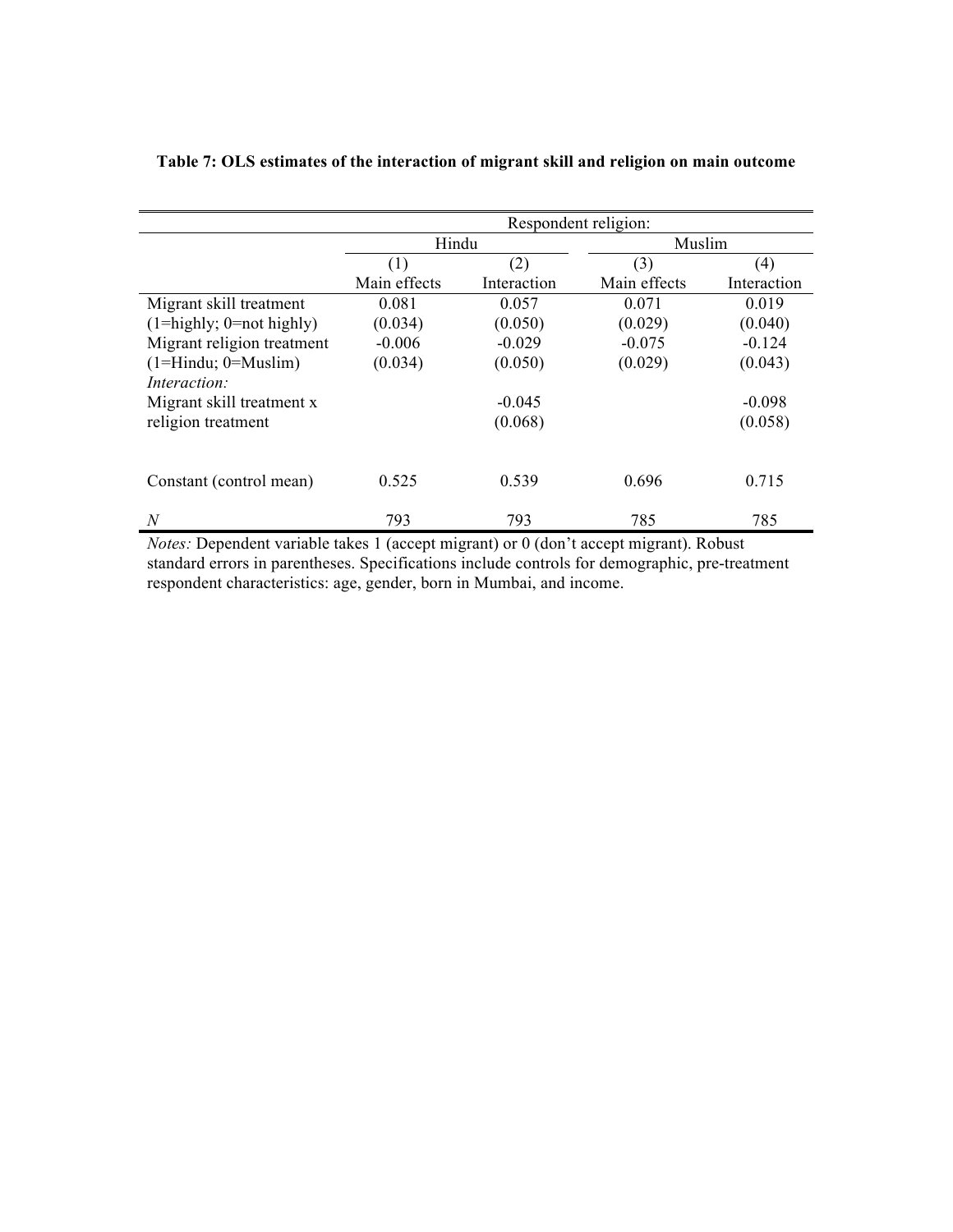| Table 8: OLS estimates of the effect of varying migrant religion on main outcome, by respondents' |
|---------------------------------------------------------------------------------------------------|
| political engagement                                                                              |

|                            |                  | Respondent Religion: |             |             |
|----------------------------|------------------|----------------------|-------------|-------------|
|                            | Muslim           |                      | Hindu       |             |
|                            | More             | Less                 | More        | Less        |
|                            | Politically      | Politically          | Politically | Politically |
|                            | Engaged          | Engaged              | Engaged     | Engaged     |
|                            | $\left(1\right)$ | (2)                  | (3)         | $^{\prime}$ |
| Migrant religion treatment | $-0.098$         | $-0.004$             | $-0.026$    | 0.039       |
| $(1=Hintu; 0=Muslim)$      | (0.034)          | (0.056)              | (0.040)     | (0.064)     |
| Constant                   | 0.744            | 0.710                | 0.556       | 0.608       |
|                            | (0.084)          | (0.141)              | (0.100)     | (0.169)     |
| N                          | 531              | 254                  | 565         | 228         |

*Notes:* After saying which party they voted for in the most recent city elections, respondents were asked: ``Do you consider yourself to be a strong supporter of this party?'' Respondents who answered ``yes'' were coded as more politically engaged, and respondents who answered ``no'' were coded as less politically engaged. Dependent variable takes 1 (accept migrant) or 0 (don't accept migrant). Robust standard errors in parentheses. Specifications include controls for demographic, pre-treatment respondent characteristics: age, gender, born in Mumbai, and income.